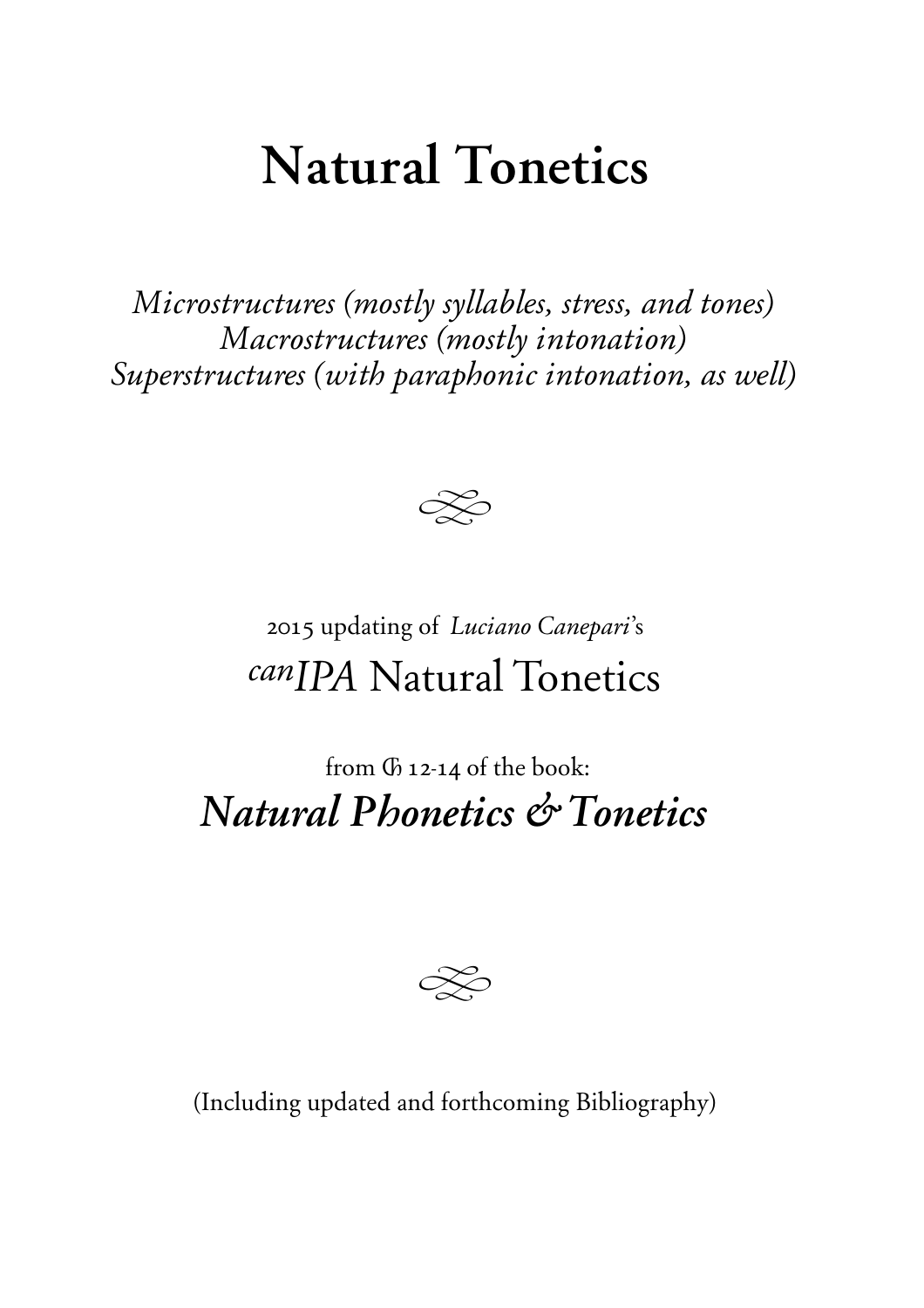# Natural Tonetics

*Microstructures (mostly syllables, stress, and tones) Macrostructures (mostly intonation) Superstructures (with paraphonic intonation, as well)*



# 2015 updating of *Luciano Canepari*'s *canIPA* Natural Tonetics

from *é* 12-14 of the book: *Natural Phonetics " Tonetics*

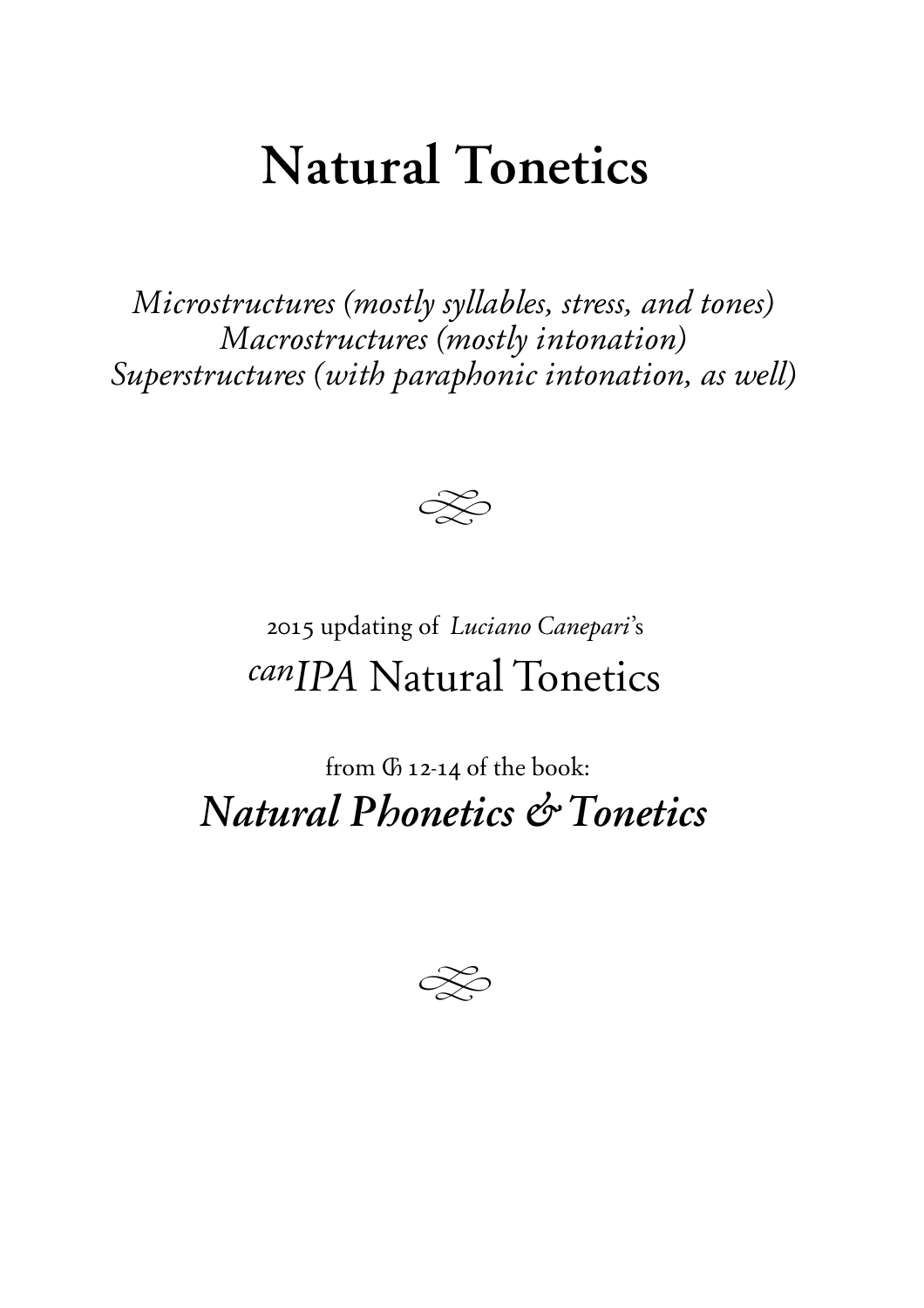# 12. Microstructures (mostly: syllables, stress and tones)

# Syllables

12.1. The syllable is a phonetic reality (both in an auditory and an articulatory sense), which is present in the linguistic consciousness of all people, no matter what language or dialect they speak, and whether they are literate or not. It is the fundamental unit of the spoken language – the smallest one capable of constituting an utterance by itself, such as *Yes* or *Here*, *Â*.

A syllable is made up of one or more phonic segments, which have a good deal of cohesion and coarticulation among one another. Syllables are also the groups into which we instinctively separate words, when we are speaking on the phone and the line is very bad (because of problems with static or interference).

For purposes of scientific analysis and description, it is normal to consider single segments (*¤* phones) as the minimal units of phonetics, such as *m*, *p*, *b*. And it is even possible to work on the level of components (or *phonetic features*), such as *bilabial closure* for *m*, *p*, *b*. However, actual speaking is carried out through full syllables (even if the syllables are made up of only one –short– phone, as in the Italian words *e*, *o*, *a* [e, o, a] 'and, or, to/at'), whether these are stressed or not. The smallest isolated forms in English can be words such as *a*, *I*, *owe*, *awe*, *ah*, which are diphthongs or long vowels  $[\text{m}, \text{m}, \text{m}, \text{m}, \text{m}],$  but in connected speech *a* is  $[\text{m}].$ 

Syllables make up in turn part of larger groups, constituted by sequences of syllables linked together by phenomena of assimilation or coarticulation: RHYTHM *groups* (or *stress groups*).

In a rhythm group, one syllable has greater *prominence* with respect to nearby ones. The number of syllables making up a rhythm group can vary (depending on the speed of speaking and the particular message, as well as the language in question) from one syllable to around ten, with an average of 3-6 syllables per rhythm group.

12.2. The syllable can be considered as the result of the coordinated movements of the respiratory, phonatory, and articulatory mechanisms. Increases in general muscular tension, in expiratory pressure, in phonatory energy, and in the opening of the articulatory organs converge together.

These increases are followed immediately by corresponding reductions in the various areas. This is the point of view of *production* (*ie* the speaker); while from the point of view of *perception* (*¤* the listener), everything becomes transformed into sound waves, which travel to the auditory mechanism of the listener.

It is important that we clear up, once and for all, that phonetically the concept of a 'syllable' is rather different from that of grammar (not to mention poetic meter)! It is therefore essential to distinguish between syllables in a traditional sense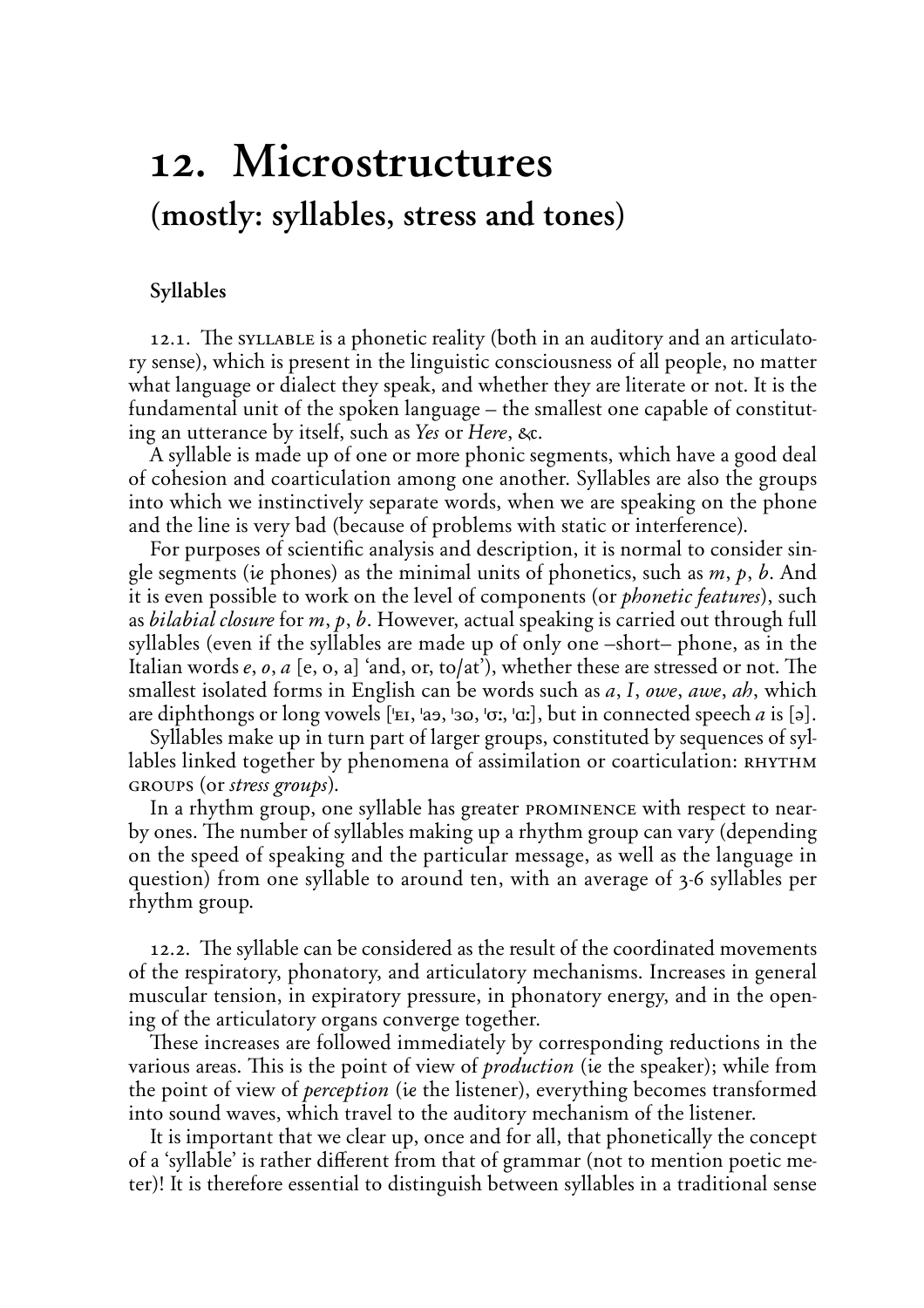*(graphic* syllables) and natural *phonic* syllables. For this reason, it is entirely useful to speak of *phono-syllables* and *grapho-syllables*. In Italian, we can exemplify the difference with the word *festa*, with syllable division / festa/ (phonic) and *fe-sta* (graphic). It ought to be unnecessary to mention the absurdity of the grammatical syllable division, given that the pronunciation is unmistakably **('fEs:-ta)**.

However, it is very difficult to defeat noxious scholastic 'beliefs', since they are inculcated at an early age. Grammarians and poets have, for centuries, convinced people that words like Italian *mai* rightly have only one syllable, whereas others, like *mia*, have two! Scientifically, there is nothing which is farther from the truth! In fact, we have: *mai* **/'mai/ ('ma;i)** and *mia* **/'mia/ ('mi;a)** (at the end of a line of verse, as well).

It is so simple and natural. Yet, in schools the official 'story' is that *mia*, *mie*, *mio* have two syllables (because they are made up of *mi*- and -*a*, -*e*, -*o* respectively), whereas the more 'solid' *miei* has only one, because it does not alternate with other forms! In reality, there is only one *phono-syllable* in all of these cases: **/'mia,** lmie, 'mio, 'mjεi/ ['mi<sup>,</sup>a, 'mi<sup>,</sup>ε, 'mi<sup>,</sup>σ, 'mjε<sup>,</sup>i].

## Scale of syllabicity

12.3. Within each phono-syllable, there is a considerable degree of correspondence between the openness or closure of the *phonoarticulatory organs* (*¤ phonic production*) and the scale of syllabicity of the different phones (*ie auditory perception* of the sound wave). In fact, under *equal* conditions of stress, length, and pitch, the more open and more voiced phones are more *perceptible* (in other words, they are audible at a greater distance,  $\frac{1}{2}$  more distinctly). Clearly, in order to test this condition, a notable distance should be considered. In fact, if the distance involved were too close, it would be possible to get the impression that **(S)** is more 'sonorous' than **(a)**, particularly thinking of the 'example' of *shh!*, which is capable of getting a whole room full of people talking in groups to be quiet.

However, listening carefully (and if we look, also carefully, at a good transcription), we can see that *shh!* normally corresponds to  $\lceil \frac{n}{n} \rceil$ , in short something quite a bit different from just [[]. This last would be plain, 'non-syllabic', voiceless, and short, without any particular stress –even wishing to transcribe it as ['<u></u>]– and in any case, without pitch, since the vocal folds do not vibrate. Here, however, a simple –'egalitarian'– **('a)** is definitely much more perceptible (especially at a distance of 30-50 feet).

At this point, we need to make a brief terminological and conceptual digression, because, as could have been expected, the worst term imaginable (namely, 'scale of sonority') is also the most widely used, in the scientific literature as well. It is true that we are speaking of more or less 'sonorous' *sound waves*, but this in the very generic sense of phonic emissions, or in other words, actual utterances. Utterances are naturally composed of voiced phones, but also of voiceless ones, so there are a few problems here.

It would be a step in the right direction to get rid of the other expression (which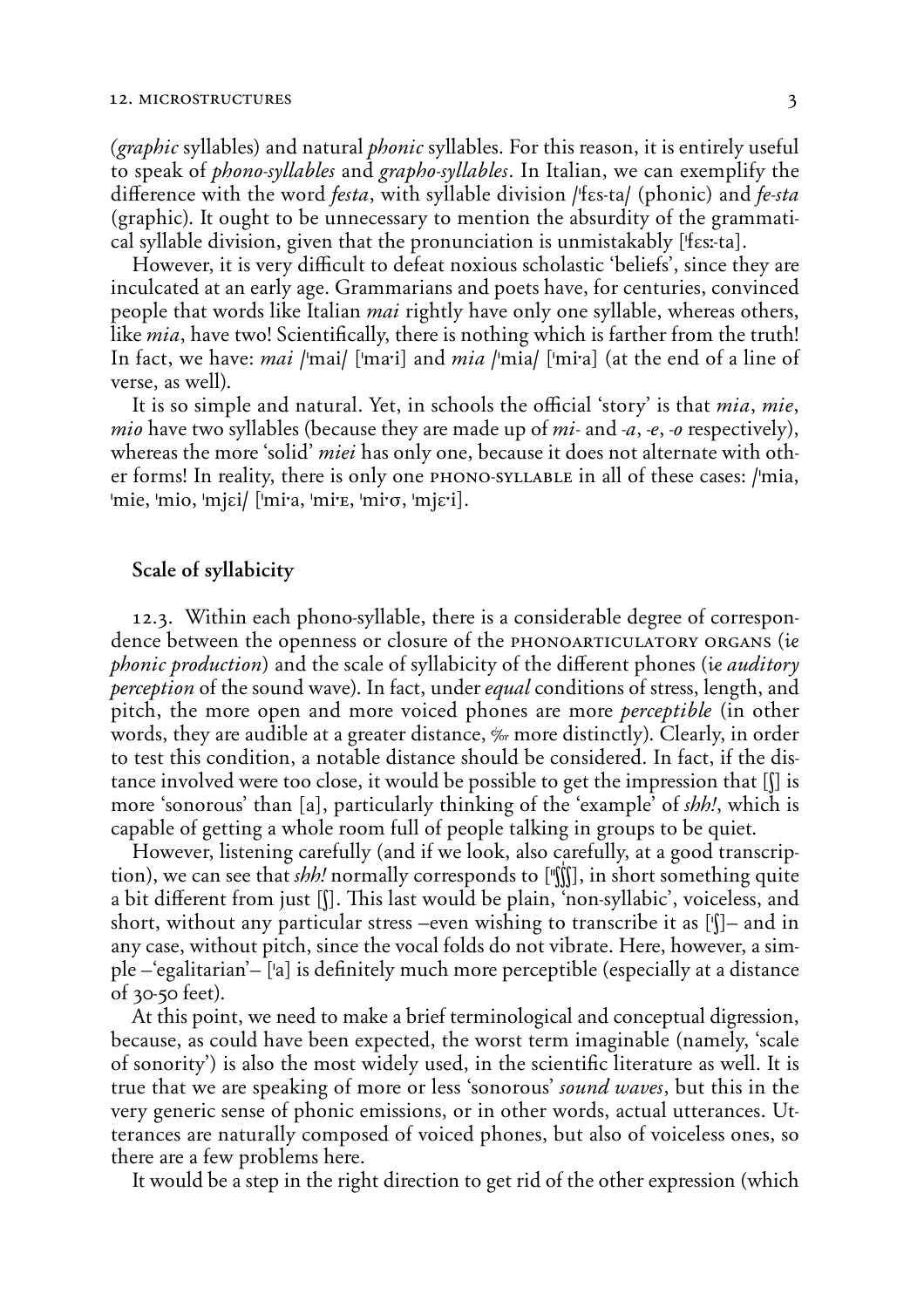for a while seemed to us to be reasonably appropriate), namely 'scale of perceptibility'. Although this term does not have the inevitable ambiguity inherent in 'sonority', it still runs the concrete risk of provoking the misunderstanding discussed above. In fact, it is fundamental to remember that absolutely *equal* conditions of stress, length, and pitch are required.

12.4. Therefore, it is more appropriate –and even necessary– to speak of the *syllabicity scale*. Given the phones making up a particular utterance, the purpose of this *scale* is to make it possible to pick out the individual syllables. The division into syllables of an utterance is determined by the *syllable nuclei* (the maxima, the heights, the peaks, the apogees), in their contrast with *syllable boundaries* (the minima, the depths, the troughs, the perigees), where the actual division takes place.

With these considerations in mind, phones produced with greater articulatory (mouth and jaw) opening are more 'perceptible' (and consequently more apt to constitute the *nucleus* of a *syllable*) than ones with less opening. The same is true of phones with voicing (*¤* vibration of the vocal folds), with respect to voiceless ones (*¤* without this vibration). Along the continuum between voiced and voiceless phones, syllabicity diminishes constantly through the intermediate phases: *voiced*, *voiced lenis*, *mixed*, *voiceless lenis*, *voiceless*.

We therefore present now the syllabicity scale (going from the greatest to the least, *c*f fig 12.1). Every phonic syllable is, therefore, constituted by phones grouped together according to this scale, in such a way that the most perceptible ones (*¤* the syllabic *nuclei*) are in the center, while the less perceptible ones (*¤* the syllabic *margins*) are on the boundaries.

*û* 12.1 Scale of syllabicity (with some examples).

| 1. First group: VOCALIC                  |                                                                                                                                                         |  |  |  |
|------------------------------------------|---------------------------------------------------------------------------------------------------------------------------------------------------------|--|--|--|
| open vocoids:                            | $[\mathfrak{X}, \mathfrak{a}, \mathfrak{b}; \mathfrak{e}, \mathfrak{e} \mathfrak{c}; \tilde{\mathfrak{a}}, \tilde{\mathfrak{a}}, \tilde{\mathfrak{c}}]$ |  |  |  |
| mid vocoids:                             | [E, 3, 0; e, 9, 0; E, 5, 0]                                                                                                                             |  |  |  |
| close vocoids:                           | $\left[ \text{I}, \text{I}, \text{U}; \text{i}, \text{i}, \text{U}; \text{I}, \text{I}, \text{U} \right]$                                               |  |  |  |
| intense («syllabic») contoids:           | [m, n, n; 1, n, 1]                                                                                                                                      |  |  |  |
| 2. Second group: SONANTIC                |                                                                                                                                                         |  |  |  |
| median or lateralized approximants:      | [j, q, u, w; I, I]                                                                                                                                      |  |  |  |
| trills, taps, flaps:                     | $[r, r; r, r; \eta]$                                                                                                                                    |  |  |  |
| laterals:                                | $[1, \lambda, 1, 1; \lambda, 1]$                                                                                                                        |  |  |  |
| nasals:                                  | [m, m, n, n, n, n]                                                                                                                                      |  |  |  |
| 3. Third group: CONSONANTIC              |                                                                                                                                                         |  |  |  |
| peripheral approximant:                  | $[\beta, \upsilon, \delta; \upsilon, \varsigma, \eta]$                                                                                                  |  |  |  |
| constrictives:                           | $[v, \delta, z, z, \gamma, \gamma, \kappa]$                                                                                                             |  |  |  |
| stop-strictives:                         | $[dz, d\zeta, d\zeta, d\zeta, d\zeta, d\zeta]$                                                                                                          |  |  |  |
| stops                                    | [b, d, d, d, j, g]                                                                                                                                      |  |  |  |
| 4. Fourth group: NON-SONANTIC            |                                                                                                                                                         |  |  |  |
| vocoids:                                 | $[i, \mu, \mu, i; \xi, \xi; \xi, \eta]$                                                                                                                 |  |  |  |
| sonants (or sonorants):                  | $[r, r_0, r; 1; m, h, r, \eta]$                                                                                                                         |  |  |  |
| continuant (approximants/constrictives): | $[\phi, \mathfrak{J}, \mathfrak{h}, \mathfrak{h}; \mathfrak{f}, \mathfrak{s}, \mathfrak{f}, \mathfrak{x}]$                                              |  |  |  |
| momentary (stops & stop-strictives):     | [pf, ts, tf, kx; p, t, t, k]                                                                                                                            |  |  |  |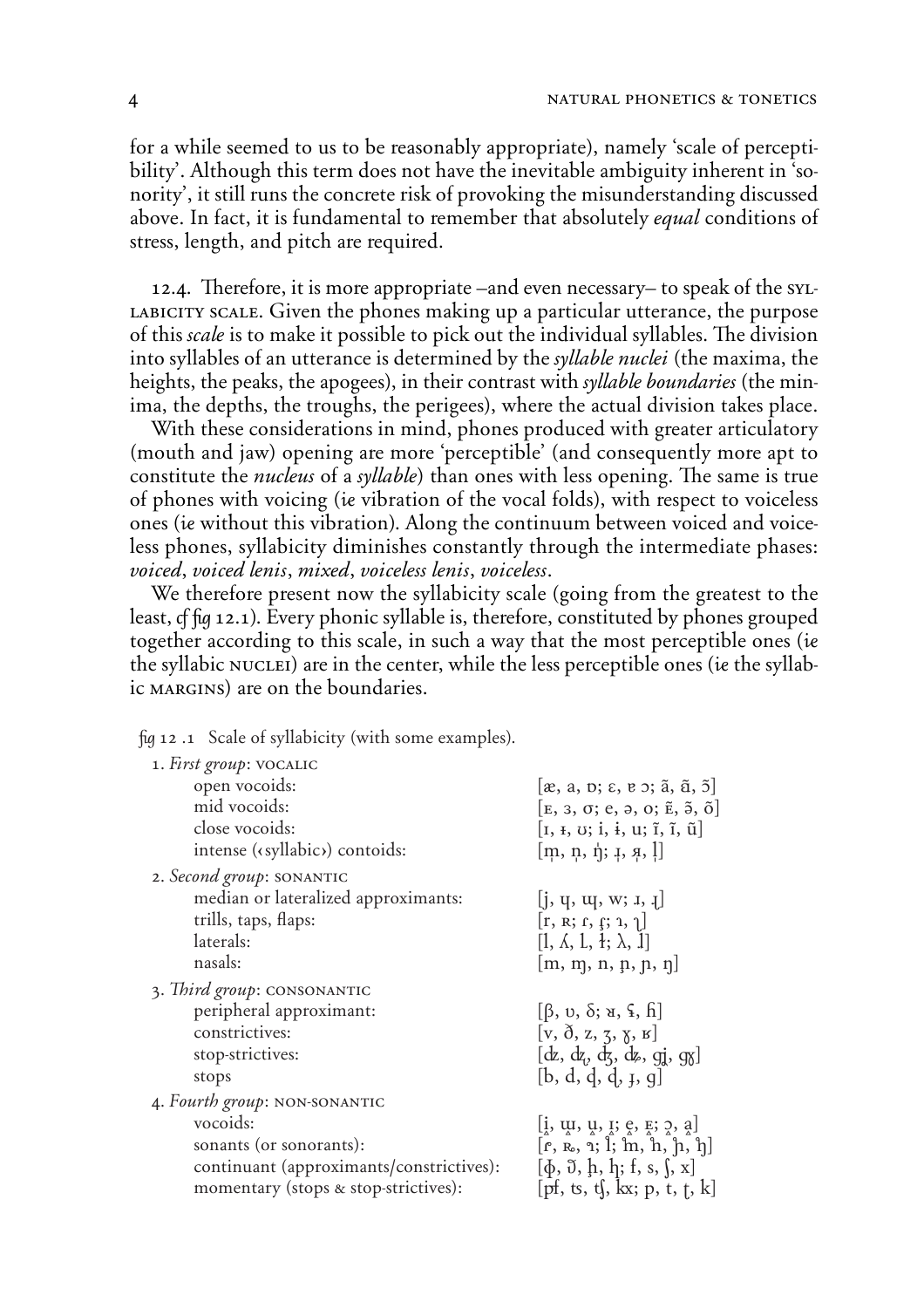#### 12. *microstructures* 5

In most cases, there are no problems, and the syllables form units with perfect internal coherence around the nucleus, moving from the most marginal phones  $(\text{in both directions}): \text{blank}[\text{blank}], \text{cleft}[\text{klnff}], \text{ground}[\text{qaround}, \text{q1}], \text{final}[\text{flag}]$ **n®)**, *written* **('>¤T-ó, '<-)**; Italian: *quando* **('kwan:-do)**, *tronfio* **('troM:-fjo)**; German: *Esel* **('öe:-zÍ)**, *haben* **('ha:-bõ)**; Czech: *Petr* **('p™-t**"**)**, *krk* **('k**"**k)**, *vlk* **('v***–***k)**.

12.5. In all languages, however, there are cases –occurring more or less frequently– in which this order is not fully respected: *splash* ['splæ{], *six* ['sɪks], *mere* ['mɪ'e]; Italian: *sta* [s'ta], *sberla* [z'bɛrː-la], *mia* ['mi<sup>,</sup>a]; German: *Stadt* ['(tat]; Russian: *Pëtr (∏emp*) ['pσtr]. When /sC, zC/ are preceded by /V/, they have the natural syllabification, which we have already shown in other transcriptions: Italian *questa* ['kwes:-ta], *una sberla* [u-naz-'bɛr:-la], unless (as in English) the lexical syllabic structure does not take precedence: *a splash* [ə-'splæ{], *six eyes* ['stks 'a\*oz].

From a phonic point of view, however, every part not divided by a hyphen (or by a space) is a syllable. In fact, even though **(s, z, S)** are more perceptible than **(p, b, t)**, and **(π, a, O)** are more so than **(i, ¤, u)**, *Â*, we have no division into distinct phonetic syllables, provided that the elements in question belong to the same subdivision, out of the four in the scale, *¤ vocalic*, *sonantic*, *con-sonantic*, and *non*-*sonantic* (note Latin *consonare* 'to sound together', since *con*- = 'with'). The preceding is true as long as there is no increase of stress present. In fact, in **('ja, i'a)**, the first sequence constitutes a single syllable, while the second sequence constitutes two different syllables. As we have seen, there is just one syllable in Italian *mai* **/'mai/**, *vuoi* **/'vwOi/**, *miei* **/'mjEi/**, and even in *mia* **/'mia/**, or in British English *mere /'mi*ai/ ['mire]. This is true because, even though [i, a] have different levels of openness (**(i)** is closer than **(a)**, and less 'perceptible', but it functions as a nucleus), they are both part of the same group: the *vocalic*. However, in the Italian of Naples (in a tune), we have two or three syllables in these cases, due to stress differences: *mia*  $[\text{mri}_\text{A}], \text{mai } [\text{mara}_\text{i}], \text{vuoi } [\text{vu} \text{vu}_\text{i}], \text{miei } [\text{mi} \epsilon \text{vE}_\text{i}].$ 

12.6. Let us consider some examples from English: *few* ['fjµ'u], *Swiss* ['swts], *pia* $no$  [phi'æn-30, 'phjæn-30], *situation* [stt[u'EI[n], *cooperative* [kh30'pp-1ətιv], *co-op* **['kh3opp]**. In English as well: *splashed* ['splæ{t] and *sixth* ['sιksθ] form only one syllable, because **/sp, ks/** belong to the same group: the *non-sonantic*; all of this even though [s] is relatively more perceptible than [p, k]. The same is true of [kh300p].

In French, words such as *quatre*, *peuple* /'katr, 'pœpl/ are monosyllabic, because  $[\chi, \iota]$  are voiceless just like  $[\iota, p]$ :  $[\text{caty}, \text{bep}]\$ ; they are therefore in the fourth group (*non-sonantic*). Moreover, *double* ['dµbl] is monosyllabic too, because [1], being voiceless (and *non-sonantic*), is less perceptible than **(b)** (in the third group, *con-sonantic*). If voicing is preserved (as would be expected phonemically), we have, instead, bisyllables: ['catuo, 'pœplo, 'dµblo] (native speakers can even utter ['catu, 'pœp], 'dµb]], still as two syllables, especially in protunes), as in Russian too, for the variant *∏emp* ['po<sup>+t</sup>i<sup>'</sup>], even though here the voicing is only partial.

In Japanese, voiceless (lenis) vocoids are still capable of constituting the syllabic nucleus, because the nearby contoids are completely voiceless and consonantic (and are therefore less perceptible, even while being part of the same group, *ie non*-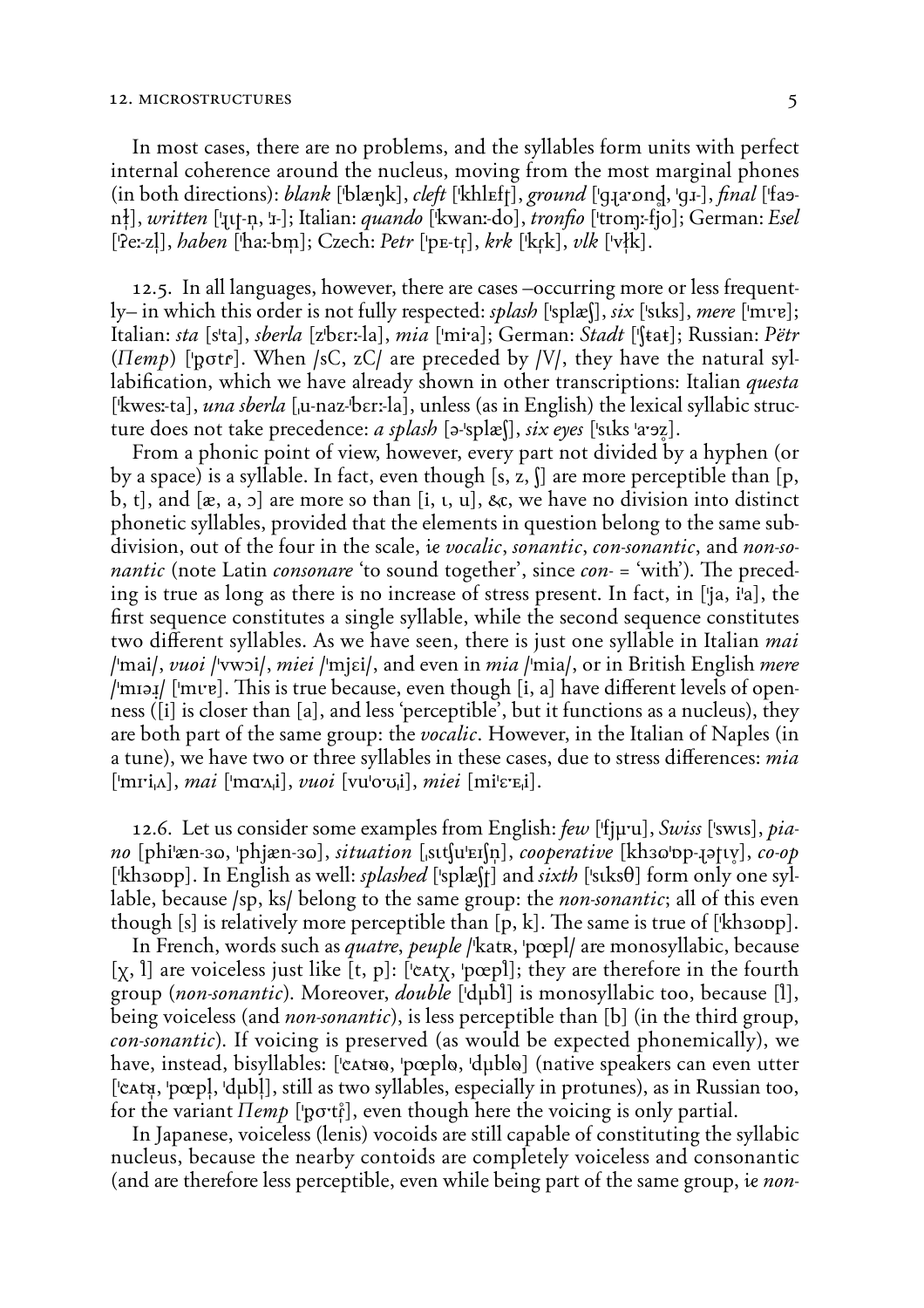$\cdot$ *sonantic*): *kite*  $\lceil$  *ci* $\cdot$ t $\rm{E}$  $\cdot$ */kite/* (or /kite*/*, of a different meaning,  $\rm{d}$  § 12.2.6.2 in *HPr*). *˛*e Japanese auxiliary form *desu* **/de=s***M***/** is bisyllabic until it remains **('d™às***¨***=)**, but it generally becomes monosyllabic  $[{}^{\cdot}$ des.,  ${}^{\cdot}$ des].

Therefore, even while whispering (*ie* with voiceless lenis phonation), syllables remain intact, as is well-known. In fact, even if the message as a whole is less perceptible than one in a normal voice, the same differences in the scale mentioned above remain valid. When pronounced, a voiceless lenis, a vocoid, or an intense contoid, is still more audible than any other (normal or 'non-syllabic') voiceless contoid, whether lenis or not. The reader should try whispering, for example: *Yes*, *you're*  $right - Oui$ ,  $t'$ *as raison* – S*i*, *por supuesto* – S*i*, *esatto*.

# Syllabication (or syllabification): division into phono-syllables

12.7. In different languages, phonic syllables take more or less different forms, because they depend upon the phonological systems present, and on the languages' phonotactics (*ie* which combinations are normal or possible). Differences involve the number, order, and type of segments allowed, as well as the way in which syllabication is accomplished.

Within considerations of general phonetics, there are certain possibilities, which are more frequent and 'normal', and therefore defined as *unmarked*. These facts should be omitted from transcriptions, except in order to show intentionally the differences between an unmarked syllabification and other ones. It is, instead, important to note cases of *marked* syllabifications: those which are less frequent (or 'normal') in the languages of the world. In ordinary transcriptions, even these syllabications can be possibly omitted, if they have been adequately explained. However, it should be emphasized that correct syllable division is very important for describing and pronouncing a given language well. Sometimes, it is neither easy nor simple to determine and perceive where the boundary between two phonic syllables is located, because of coarticulation, too, not only in unstressed syllables.

As we have mentioned, syllabic nuclei contain a notable amount of internal cohesion, which can also include coarticulatory transitions between the boundary elements of the single nuclei. The reader should remember that there is no real break between one syllable and the next (whether the boundary is marked with a hyphen or not), but a mere lessening of energy. It is important to carefully consider cases with a *simple* contoid (preceded by a stressed vocoid which remains phonetically short, and followed by vocoids, or by {central, lateral, trill, or nasal} approximants), or with a *geminate* or a *lengthened* contoid. In this last situation, there are respectable differences between Italian, Swedish, Finnish, and Japanese. A final point is that the hyphen is usually not used when there are prosodic symbols as well (especially for stress or pitch) in the same point, because in such circumstances it would be redundant and awkward.

12.8. Let us now consider some examples: *pepper* ['ph<sub>EP</sub>-e], *paper* ['phEI-pe], *coble* **('kh'¨-b®, 'khØb-®)**, *unyoke* **(å~'j'¨k)**, *anew* **(È'nj¯;u)**, *penknife* **('ph™n&naÙf)**,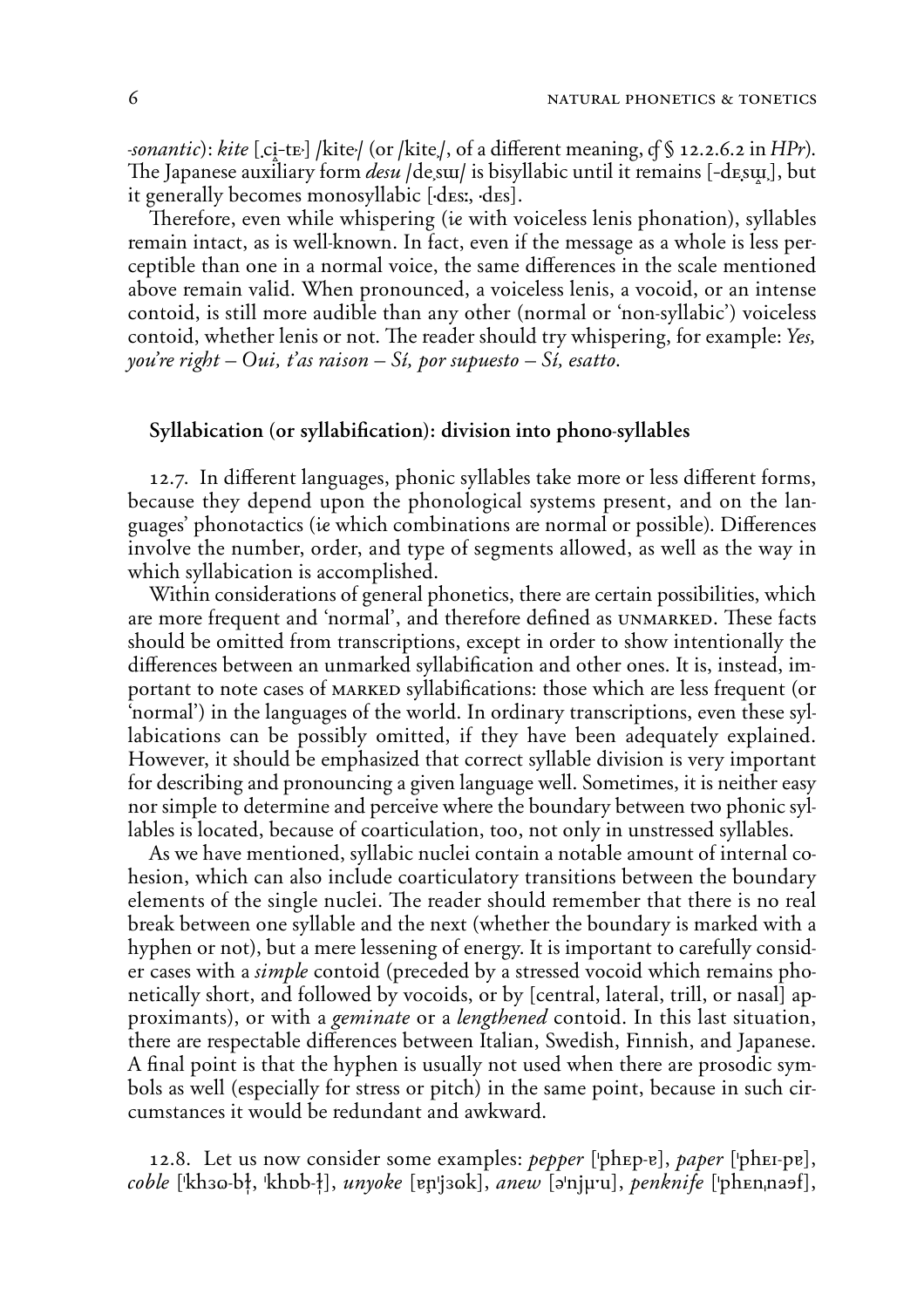*bookcase* **('b¨k&kh™Is)**; Italian: *pepe* **('pe:-pe)**, *farò* **(fa'rO)**, *acre* **('a:-kRe)**, *conio* **('kO:-njo)**, French: *chapeau* **(***/***Å'pP)**, *passer* **(pÅ'se)**, *étoile* **(e't***#***Ål)**, *noblesse* **(nÖ'blEs)**, *panier* **(pÅ'nje)**; Arabic: *atraab* **(Ät'RÄ:b)**, *tanyiil* **(tÄn'ji:l)**; Hindi: *vaakya* **('***6***aak-ãÉ)**, *aadnaa* ['aad-na]. Moreover, Italian *penna* ['pen:-na], *motto* ['mot:-to]; Swedish *penna* **(5ph™n***œ***na)**; Norwegian: *atten* **(èAt\_ tó)**; ≈nnish *tässä* **('tπß-ß:π)**; in Japanese, we have *motto*  $[\text{motto}](\S_{12,3,2,1-4}$  of *HPr*).

Generally, those contoids, if any, which precede the nucleus of a given syllable have a more energetic articulation than those which follow it. In many languages, including most Germanic ones, stop and stopstrictive contoids occurring at the beginning of stressed syllables tend to be 'aspirated': *repeat* [4t'ph1it], *club* ['khlɐ'b], *chin* **('ch¤n:)**; or German *Betrieb* **(Ê¢'4hüi:p)**, *kaum* **('khaom)**, *Pferd* **('∫he;…4)**.

12.9. It is advisable to use rigorous terminology when referring to the structure of different kinds of syllables.

Thus, a simple (or mononuclear) syllable has a single vocalic element, a *compound* syllable, on the other hand, has a vocalic element which is (phonemically) long, or doubled (or geminated), or else a (true) diphthong (or triphthong): *cry*, *crying*, *layer* ['kh<sub>J</sub>a·ə, 'kh<sub>J</sub>a·bu, 'lEIE] (['khJa·ə, 'khJa·bu, 'lEIJ] American English); Italian: *avere* [a-'ve:-re]; in neutral Italian: *mai*, *mia* /'mai, 'mia/ ['mai, 'mi<sup>,</sup>a]; in some regional Italian pronunciations: *no*, *mai*, *mia* **/'nO, 'mai, 'mia/ ('nOO, 'maai,**  $\text{[miia]}$ ; in German: *Eis*, *treu*, *treuer* [Paes,  $\text{[thxyx]}$ ,  $\text{[thxyx]}$ ] or  $\text{[thxyx]}$ .

An intense contoid, such as **(≥)**, or **(…)**, can be considered appropriate as elements making up parts of diphthongs and triphthongs, in the real phonic sense of the terms ( $f$ § 5.2-3), while we do not have 'diphthongs' in: *yes*, *wit* ['jEs, 'wt]; Italian: *ieri*, *può* ['jɛːri, 'pwɔ], nor 'triphthongs' in: *cube* ['khjµ'ub], or in Italian: *miei*, *vuoi* **/'mjEi, 'vwOi/ ('mjE;i, 'vwO;i)**. In fact, **(j, w)** are actually plain ('non-syllabic') contoids.

Moreover, a *checked* ('closed') syllable ends in one or more consonantal elements, as in: *texts, glimpsed* ['theksts, 'qlumpst]; Swedish: *skälmskt* [-{ $\text{ellmskt}, -s$ <sup>-</sup>, -st]; Italian: *cantan(te)*,  $pas(ta)$ ,  $trop(po)$  [kan'tan:(te), 'pas:(ta), 'trop:(po)].

A *free* ('open', 'unchecked') syllable ends, instead, with a (simple or compound) vowel element: *I, me, you, potato* ['a<sup>-</sup>, 'mii, 'jµ'u, phə'| hEI [30]; Italian: *so*, *sai*, *sono*, *causa* **('sO, 'sa;i, 'so:no, 'ka;uza)**.

Finally, it can be useful (especially to determine the location of stress in certain languages, such as Arabic, Hindi, and Latin) to distinguish between *LIGHT* (free simple) syllables: *visi*(*bil*)*ity* [*v*tzə('btl)əti], Italian *rivedere* [*five'dexe]*, MIDDLE ones (free compound, or checked simple ones): *sorrow* ['sDJ-30], *solo* ['s30-l30]; Italian *laurea* ['la:urea], *cantante* [kan'tan:(te)], or *HEAVY* ones (checked compound, or bi-checked/tri-checked ones, *Â*): *hands*, (*e*)*xempts* **('hπn:dΩ, {¤g}'z™mpts, {***û***g}-)** Italian *aus(pico)*, *ins(tallo)*, *frain(teso)* ['aus:(piko), ins('tal:lo), frain('te:zo)].

## Syllables  $\&$  the speech chain

12.10. There are cases of contoid sequences (in word-initial or word-final position), which belong to the same phonic syllable. However, if the same contoid se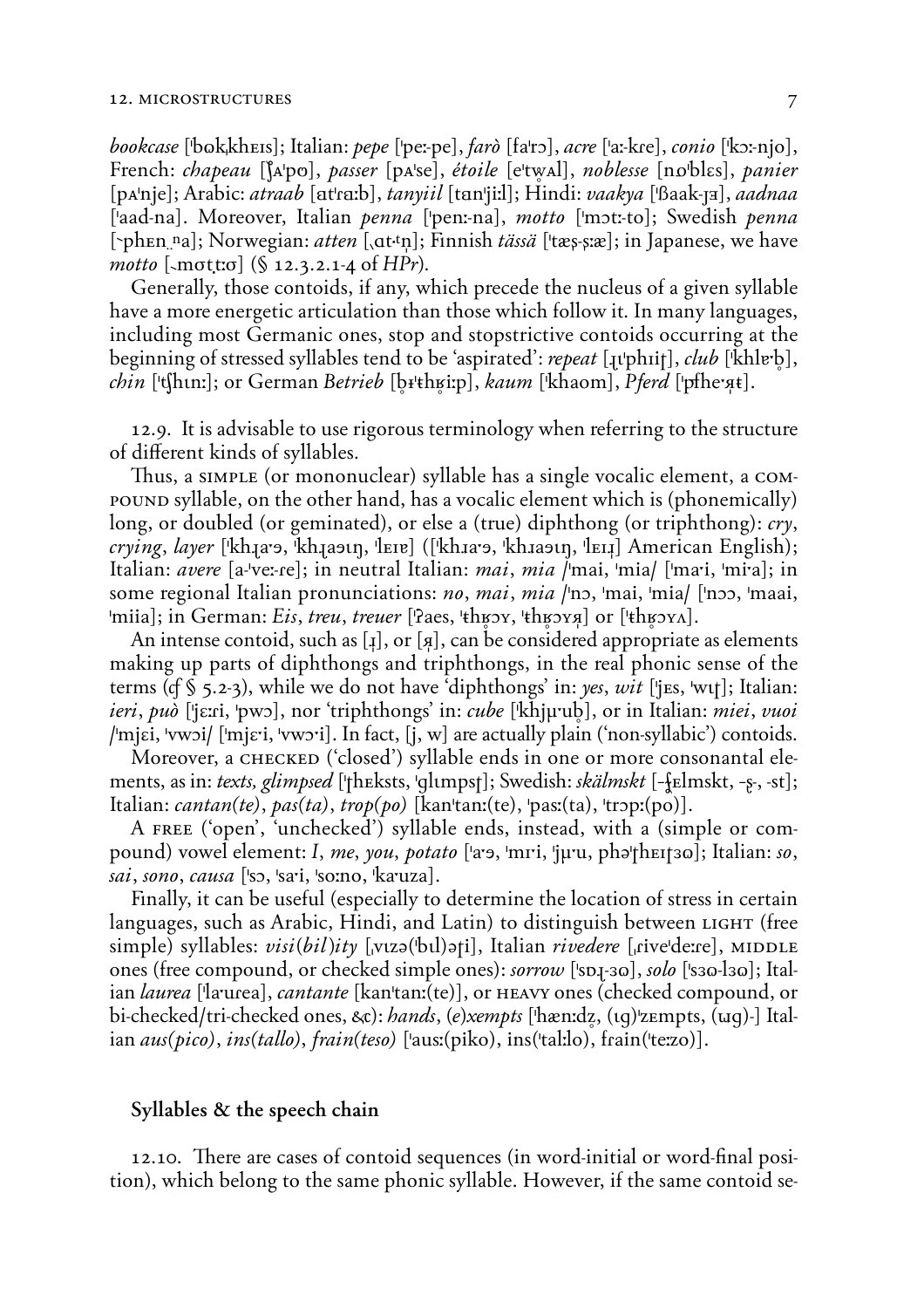quences (or other similar ones) occur between vowels  $\frac{1}{2}$  intense contoids, then the sequences in question generally become split up into different syllables, according to the principles of nucleus and syllabic boundaries perceptibility. In sequences such as /Vsp, spV/, as in *spell, wasp*, or in Italian *sparo*, /s/ and /p/ belong to the same syllable (even though the stress mark is inserted between them in Italian, because we have *uno sparo* [µ-nos-'pax-ro], of § 3.3.1.3 of *HPr*): ['spet:, 'wpsp; s'pa:-ro] ( $\Phi$  2 of HPr, on English, will explain our use of  $|N_t|$ , instead of the 'traditional' /IVI/ [IVI]). However, in *hospital*, or in Italian *dispari*, the phonic syllable boundary is between the /s/ and the /p/: ['hps-pi-t]; 'dis:-pa-ri]. In addition, in an Italian phrase like *due strani film americani* 'two strange American films', we have [dues-tra-ni fil-ma me-ri-ka-ni].

The syllables of an utterance can contain variously long vocoid sequences. In fact, sequences of phones which all belong to the first group on the syllabicity scale (ie *vocalic*, 1-4, also including the more frequent intense contoids), are not uncommon: *you* DO know who I am [jµ"dµu,n30(h)µa9, am]; Italian: *i suoi autografi* [i,swoiau'to:qrafi] (possibly: [-2] qrafi] (possibly: [-2] qrafi]), lo direi a Eugenio [[lodi'rsi aeu'd $\frac{1}{2}$ crio] (possibly: [- $\varepsilon$  jaeu-]); French: *papa a à aller à Auteuil* [pa'pa AAAleao'tœi] (also [-Aː A-, -A Aː-]).

Phonetically, the English words given below are monosyllabic (whether pronounced with two vocoids and one intense contoid, or with three vocoids, or else with two, or with one only) – the American different variants are added in brackets: *towel* ['thaot, 'thaout], *hour* ['aoe, 'are, 'ara, 'ar, 'ar] (Am. ['aoɪ]), *fire* ['faoe, 'fare, 'fara, 'fa:] (Am. ['fao1]), lower ['lsoe, 'ls'e, 'ls'3] (Am. ['loo1]), employer [im'phlooe,  $-\sigma$ 'e] (Am.  $[-\sigma$  $\sigma$ ]).

12.11. In languages such as Italian, Spanish, and French, the division of an utterance into syllables takes no account of word boundaries. Therefore, the initial and final contoids of certain words can become part of different, but contiguous phonic syllables. In Italian: *un'altra* [u'nal-tra], *non è vero* [no-nev've:-ro], *per andare a Roma* [pe-ran'da<sup>-</sup>re arto:-ma]; in French: *mes amis ont été là* [me-za'mi zõ<sub>i</sub>te-te-<sup>'</sup>lA, -zA'miõ-te-]; in Spanish: *los hombres iban al hospital* [lo'sσmbre 'si'βa na<sub>l</sub>lospi'tal] (with [s] in American Spanish).

Other languages, such as English and German, preserve syllable boundaries, at least to some extent. This occurs especially in the case of stressed syllables. Sometimes it is possible to make semantic distinctions in this way (with varying degrees of consistency), as in these examples: an aim [an'ETM], a name [a'nETM]; night-rate ['nao?-,JEIJ, 'naoJ-], nitrate ['nao-tJEIJ]; I can see the meat [aokn'sri  $\delta$ ə'miiJ], I can see *them eat* [aəkn sidəm | rif].

The different languages of the world not only have their own 'sounds' (and intonations), but they can also have different phono-syllable structures. For example, genuine Italian words (ie excluding recent or lofty borrowings,  $\&c$ ), do not contain sequences of differing CC which do not include  $/n$ , r, l, s. This is because the (Italian) phonological system has assimilated the other sequences, producing geminates: *settantotto* [settan'tot: to] (from  $se[pt]$ *em* and  $o[kt]$ *o*).

The Germanic languages, instead, can have a great number of heterogeneous clusters of CC (and CCC as well), especially in Swedish and Icelandic. Slavic lan-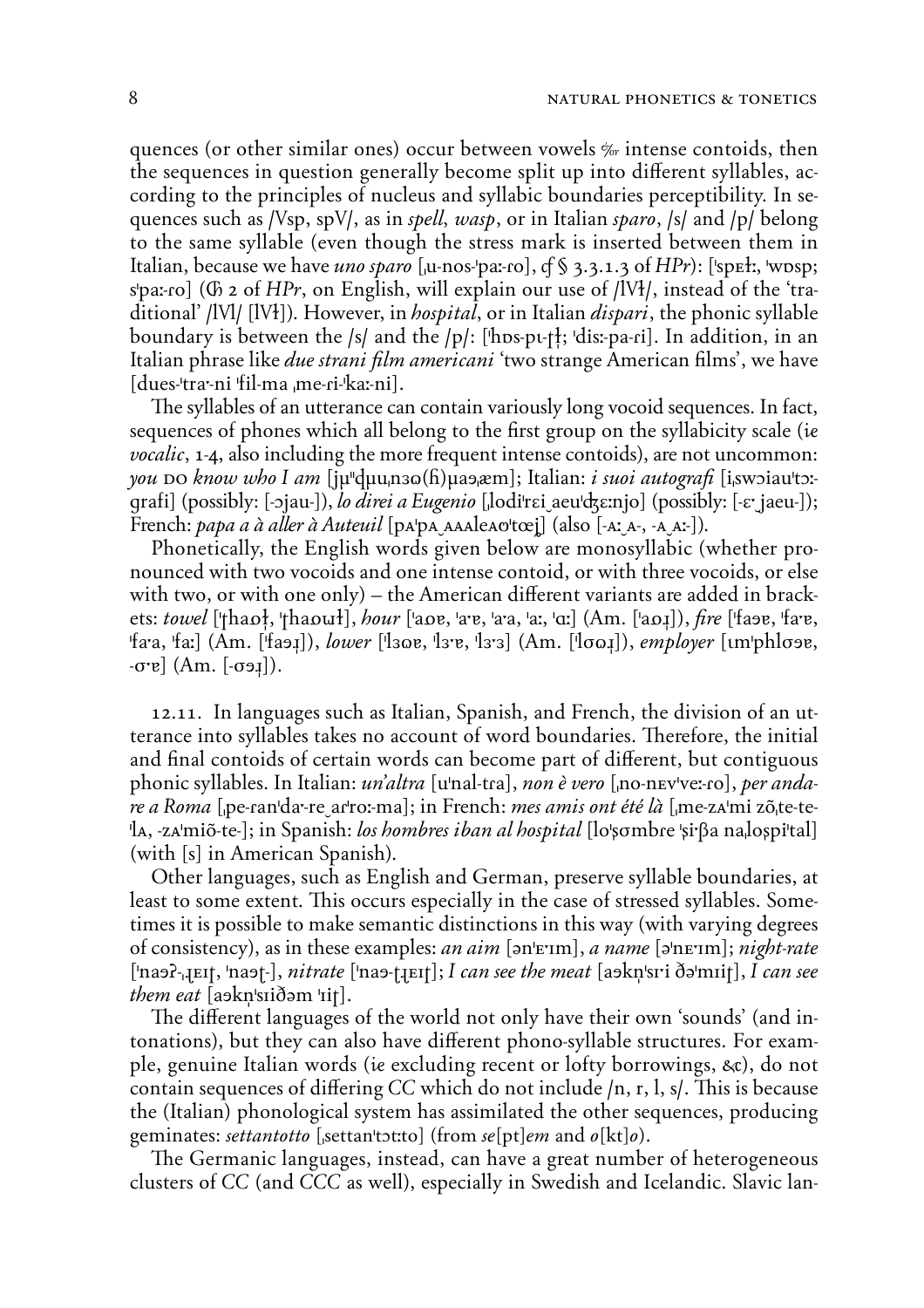guages, such as Russian, also have a vast collection of consonant clusters, with their own peculiarities. In Europe, sequences such as **/ji, wu/** are generally unacceptable  $-$  in English they occur in a very small set of words, such as: *yeast*, *yip* ['iist, 'jup], *womb, wolf* ['wµ'um, 'wolf]. But in Chinese, for example, */ji, wu/* is normal, for instance:  $y\overline{i}$ *, w* $\overline{i}$  [ $\overline{j}$ *i*,  $\overline{j}$ wu].

12.12. We have mentioned (§ 12.1) that the syllable is the fundamental unit in spoken language. Therefore, in phonetic trascriptions the smallest isolated sequence occurring is, in fact, the syllable. This means that when plain 'non-syllabic' contoids occur, representing particular allomorphs, they must be joined to nearby vocoids. Cases include the article *l'* in Italian and French, or cogemination in Italian (as in *a cena* **(ac'ce:na)**, *Ô é* 3 of *HPr*). Contoids at the beginning (or end of words), which become part of different syllables, should also be joined in this way.

In normal speech, Italians do not distinguish between *Lavena*, *l'avena*, *la vena*. All of them are pronounced [la've:na] (the only possible difference is that the first form has a variant in  $\kappa$  [ $\varepsilon$ ]), and therefore the most 'rigorous' transcription would be to use the transcription above, in all cases. Possibly, in order to provide help for the learner, it would be possible to use a slur (symbol): **(la've:na, l***∞***a've:na, la***∞***'ve:na)**. However, it is advisable to limit such expedients (which are quite a bit less useful than might seem) to a sort of explanatory experiment at the beginning of the learning process. Let us look at a similar case in French as well: *lavoir*, *l'avoir*, *la voir* **(lÅ'v***°***Å:˜)** (**(lÅ'v***°***Å:˜, l***∞***Å'v***°***Å:˜, lÅ***∞***'v***°***Å:˜)**).

# Length

12.13. The reader can compare § 6.4.1, where the basic ideas were first explained. The length in time of the articulation of a phone is measurable in hundredths of a second (*ie* centiseconds –  $\frac{5}{100}$ ), or thousandths (*ie* milliseconds –  $\frac{5}{1000}$ ) but it is sufficient –and more useful– to give relative indications, with respect to an average of 9  $\frac{5}{100}$  per phone, with oscillations ranging from about 6-12  $\frac{5}{100}$ . *This* is, in fact, the necessary length required for adequate perceptibility of *short* phones, those considered to be of 'normal' length (except for taps, which –by their nature– cannot be longer than 3-6  $\frac{5}{100}$  without becoming trills or stops). Short phones have no associated diacritics, and are represented by the simple phonetic symbol **(n)**, since they are just normal. If normal phones have less duration than the short degree, they are defined to be shortened and denoted by giving smaller versions of the original symbols as superscripts:  $[n]$ . When, instead, the length is greater than the normal amount, we have *half-long*, *long*, and *extra-long* phones: **(n;, n:, n::)**.

*˛*ese *length* diacritics are called *semichrones*, *chrones*, and *superchrones*, respectively. On a phonemic, distinctive level, we speak of *chronemes*, as in German: *Stadt* ['(tat], *Staat* ['(taːt]. We have already seen that in (British) English, forms like the following ones were transcribed traditionally: *ship* '**/Sip/**', *sheep* '**/Si:p/**'; *look* '**/luk/**', *Luke* '**/lu:k/**'; *not* '**/not/**', *nought* '**/no:t/**'; *hat* '**/hat/**', *heart* '**/ha:t/**'. Since then, transcriptions improved somewhat, giving: '/not, no:t/, /hæt, ha:t/'; then an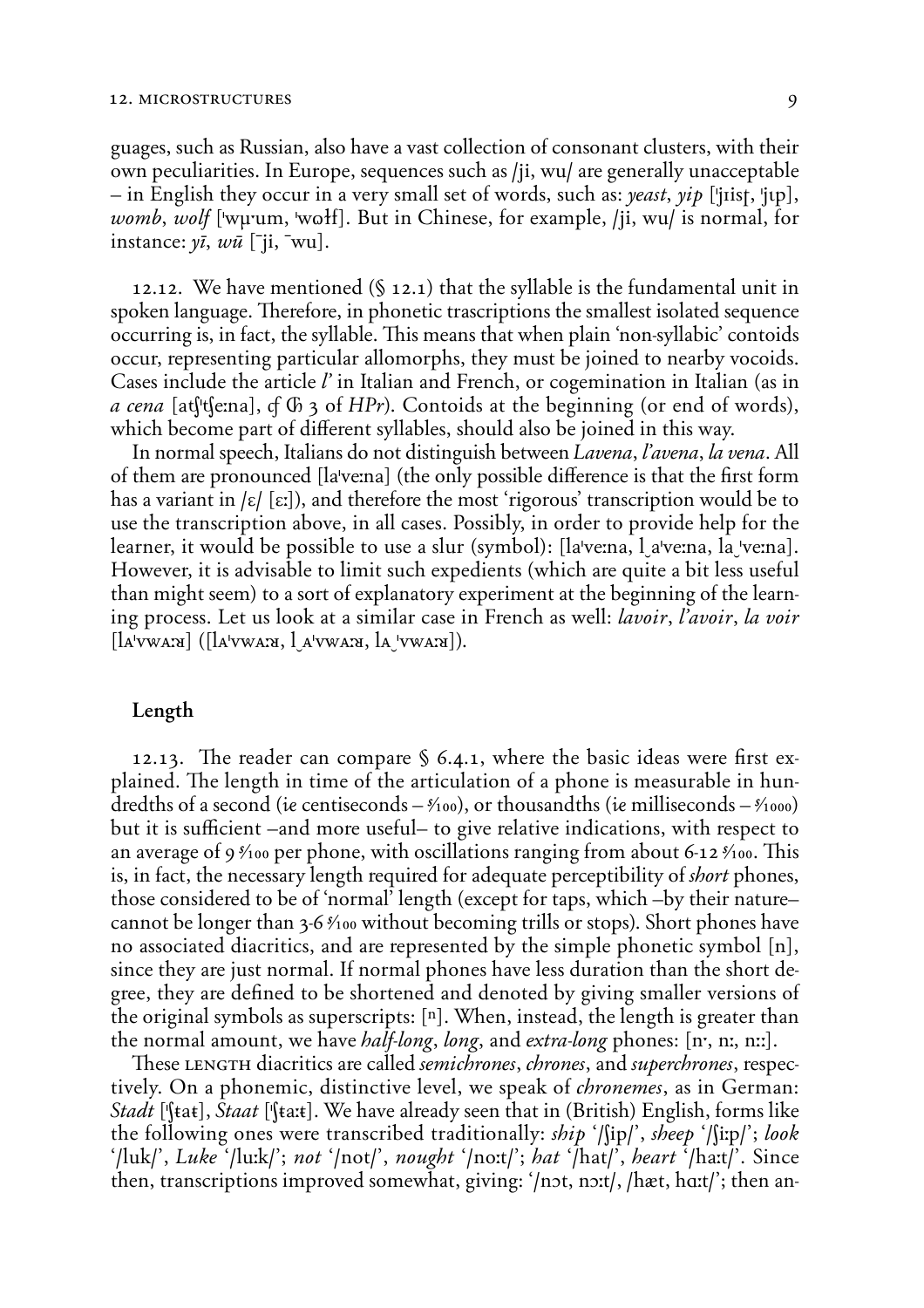other step forward was made, reaching the level of: ' $\int$ [ip, [i:p/, *luk, luk]*, /not, no:t/'. However, we will never get tired of repeating that English '/i:, u:/' are diphthongs (and not long monophthongs), and therefore a transcription like ['fiip, <sup>'</sup>lμuk] is much more appropriate, together with ['(μρ, 'lok; 'nɒt, 'nσ'τ; 'hæt, 'hɑ'τ]. In fact, they should have the stress mark as well, even though they are monosyllabic, since other (monosyllabic) words are not stressed in sentence context (as we have said). It is, consequently, important to distinguish forms like *in* [in] (prep.) from ones like *inn* and also *in* (adv.), both **('¤n:)**.

12.14. Distinctive length can also be manifested as gemination, especially for consonants, but also for vowels (in which case, there may even be a diphthong, whether mono-timbric or di-timbric, as has been seen in the case of English [ii, pu]): *part-time* ['phɑ<sup>+</sup>|'tha<sup>-</sup>>m, 'phɑ<sup>+</sup>|thaɔm], *part-time job* ['phɑ<sup>+</sup>|thaɔm 'ʤɒ<sup>-</sup>b̯], *that time* [ðæt'tha;om] (in modern Germanic languages, consonant gemination occurs only in lexical composition, or in sentence context): Italian: *cade* **('ka:de)**, *cadde* ['kad:de]; *ero* ['ɛːɾo], *erro* ['ɛrːɾo]; Japanese: *gaka* [qɐ-kɐ<sup>,</sup>], *gakka* [qɐk-kːɐ<sup>,</sup>]; toki [-toci], tooki [-tooci]; Tamil: padu ['padu], paadu ['paadu]; kanam /'kanam/, *kannam* **/'kannam/**; Hungarian: *vár* **/'va:r/**, *var* **/'vØr/**, *varr* **/'vØrr/**; Russian: *`at' [µatì]* **('W***F***a⁄)**, *s`at' [cµatì]* **(WèW***F***a⁄)**.

A large number of languages use the length of particular segments distinctively, within their particular phonological system. In Arabic, Hausa, Hindi, Tamil, Hungarian, Finnish, and Japanese, for example, both consonant and vowel length are distinctive. Other languages, among which Italian, Bengali, Punjabi, and Amharic, use only consonant length for purposes of distinction. Still other languages, among which generally the Germanic ones, have phonemic opposition between short and long (or diphthongized) vowels. There are also languages such as Spanish, Romanian, modern Greek and Hebrew, Indonesian, and (Mandarin) Chinese, which do not use length distinctively, even though they can naturally have segments which are pronounced with a certain length for phonetic, phonostylistic (*¤* expression), or paraphonic (*ie* emotion or health) reasons.

Two levels of (vowel or consonant) distinctive length are more than sufficient, in the languages of the world. In fact, what are supposed to be three distinctive levels of length in Estonian and Lapp are simply combinations of the two basic types. Examples from Estonian include: *jama* ['jɑmɑ], *jaama* ['jaːmɑ], *jaama* ['jaːɑ**mA)**, *kabi* **('kApi)**, *kapi* **('kA-p:i)**, *kappi* **('kAp-p:i)**.

Particularly in those languages which use pitch distinctively, there is a frequent use of *morae* (singular *mora*), which are the minimal units of length (Greek *mÒra* 'division'). These units correspond to a short, or light syllable (such as  $\vert a \vert$ ). A mid, or medium, syllable has two morae (made up of two vocalic elements, or of a long vocalic element, or of a short vocalic element followed by a consonantal one, which in turn may be normal –voiced or voiceless– or 'syllabic' (intense), as for example /aa, a:, an, an, ad, at/). A long, or heavy, syllable has two vocalic elements and one consonantal one, or instead one vocalic and two consonantal ones (**/aan,** a:n, aan, a:n, ann, and, ant/).

In the systematic description of a language (and, better yet, while comparing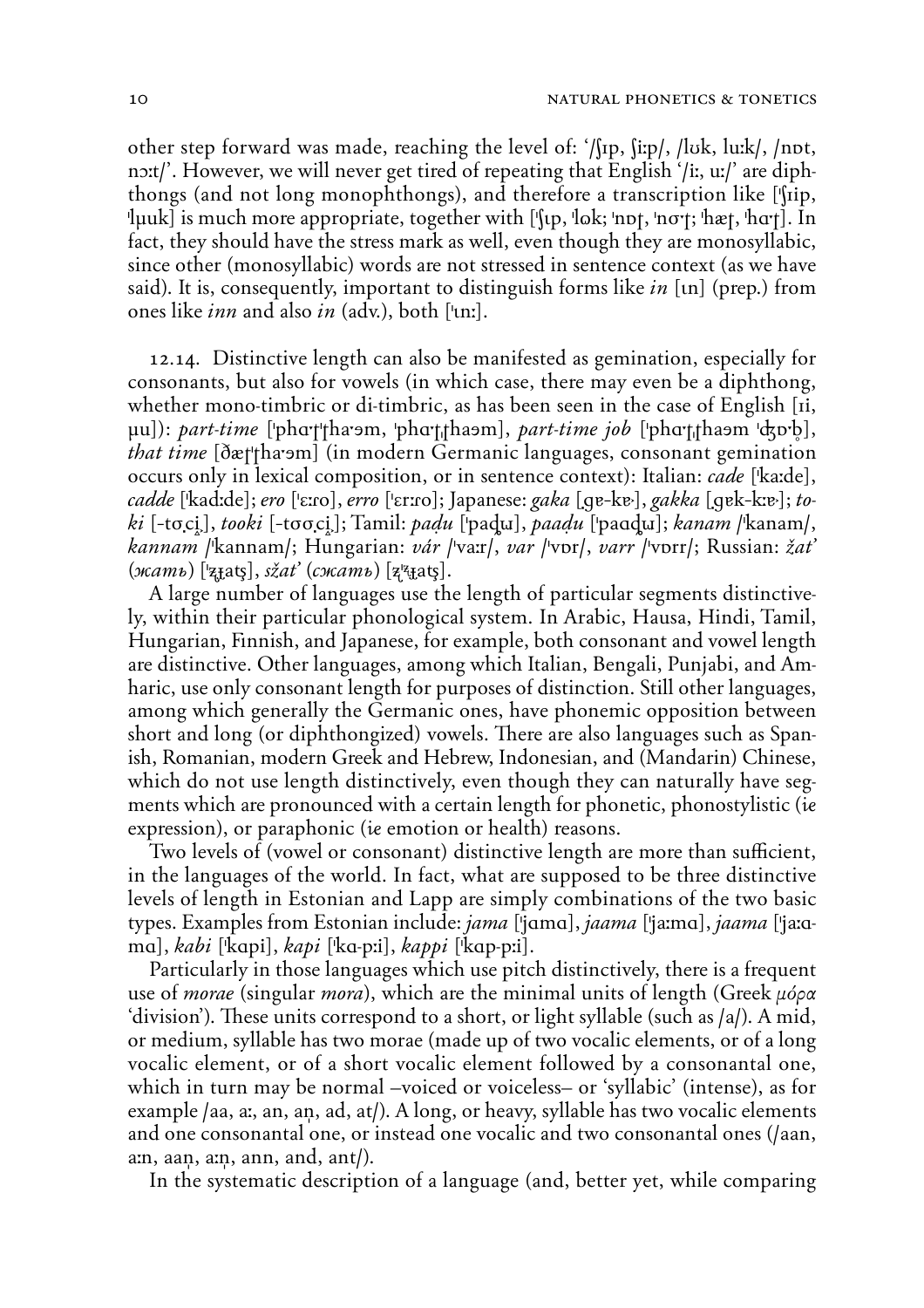multiple languages or regional accents), it could be useful to use a diagram which does a better job of showing the value of every symbol of length (every chronetic symbol). Therefore, beginning with the more specific symbols (already listed in § 11.21), we give the *chronogram* as well (in *û* 12.2). For a level of (phonetic) length less than those of the three *fundamental* degrees, **(a, a;, a:)**, it is possible to use the three *supplementary slightly reduced* levels, **((a, aò, aà))**, respectively. We simply provide the diagram, with two possible types of scales to represent facts concerning length (their use can be easily intuited, even if they are not directly applied here).

In any case, we observe briefly that in Italian (respect to German, for example), it might be considered desirable to use **((à))**: *bene˚ male* **/'bEne, 'male/ (('bEàne, 'maàle))** instead of **('bE:ne, 'ma:le)**. Or in Spanish protunes, one could use **((ò))**: *quiero hablar*  $\ell$ kjero a'blar/ [[kjɛ.ro a'βlar]], instead of ['kjɛ<sup>.</sup>ro a'βlar]. Finally, in American English (especially mediatic [treated in § 2.4.2.1-5  $\&$  § 2.5.2.4 of our *HPr* – A *Handbook of Pronunciation*]), it could be considered desirable to transcribe *heat*, *short* as [<sup>1</sup>h<sub>1</sub><sup>i</sup>], **'h**<sup>I</sup>it; ' $\sigma$ <sub>*i*</sub><sup>T</sup>], instead of ['hIit, ' $\sigma$ <sup>\*</sup><sub>i</sub>] (in neutral American pronunciation, we have:  $[$ <sup>thit, ' $\sigma$ <sup> $\pi$  $]$ </sup>).</sup>





# Pitch & tones

12.15. The melodic height (and movement) on a syllable is called TONE (*d*) 6.4.4). Pitch is primarily determined by tension and vibration of the vocal folds and of the whole larynx. The more the folds are *tightened* or *loosened*, the more pitch becomes higher or lower. The effect can be accentuated by increasing the pressure of expiratory air and by raising the larynx; on the other hand, it can be diminished by reducing the pressure and lowering the larynx.

Pitch range is individual and relative, not absolute – to see this, it is enough to consider the notable differences between the average voices of men (low), women (mid), and children (high). Moreover, within each of these classes, there are innumerable possibilities for variation, including juxtapositions and exchanges from one class to another. See *û* 6.17-18 and the tonograms from the phonosyntheses of tone languages (*¤* languages with ton{em}es), as well as *û* 11.10-20 " *û* 12.3-6 in *HPr*, for Mandarin Chinese and Japanese.

The range of pitch can be usefully divided into three juxtaposed bands: *high*, *mid*, and *low*. Of these three, the two bands on the ends are MARKED, while the central band is 'normal', neutral, *unmarked*. *˛*us in the mid band, no particular symbols for tones could be required, and so **("**à**, '**à**, &**à**, \_**à**, "**à**)** might indicate syllables with mid tone and, respectively, *extra-strong*, *strong*, *medium*, *weak*, and *reduced* stress.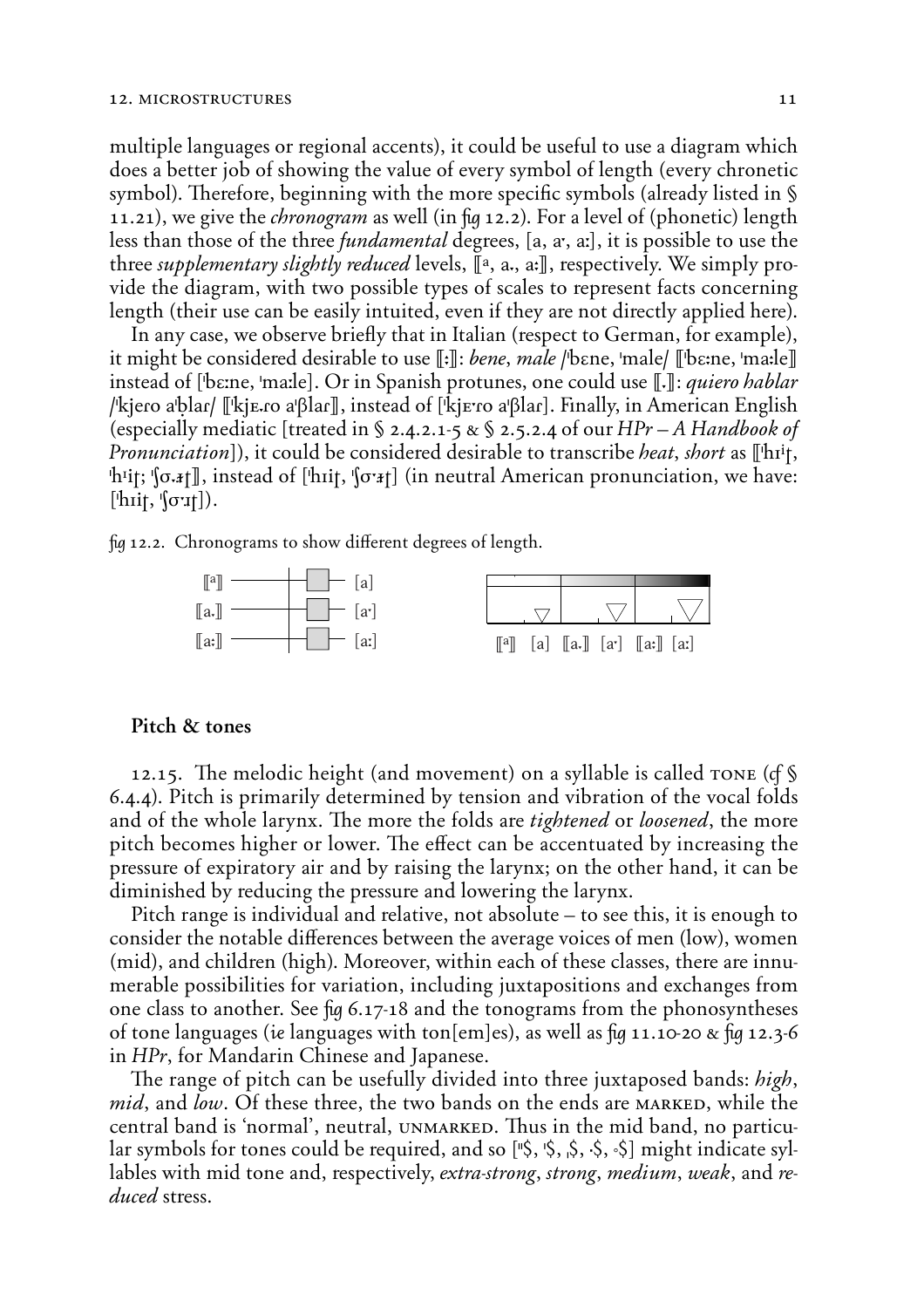However, for tone languages, it is more advisable to expressly use more appropriate tonetic simbols, in order to clearly show both heights and movements, as we will see below.

In non-tonal languages, **(\_**à**)** is not to be marked; however, in tone languages, it is better to mark it (even though it would not be rigorously necessary), in order to give more objective and complete descriptions. So, in the high, mid, and low bands, the following are used, in order:  $[\overline{\phantom{a}}, \overline{\phantom{a}}, \overline{\phantom{a}}, \overline{\phantom{a}}, \overline{\phantom{a}}, \overline{\phantom{a}}, \overline{\phantom{a}}, \overline{\phantom{a}}, \overline{\phantom{a}}, \overline{\phantom{a}}, \overline{\phantom{a}}, \overline{\phantom{a}}, \overline{\phantom{a}}, \overline{\phantom{a}}, \overline{\phantom{a}}, \overline{\phantom{a}}, \overline{\phantom{a}}, \overline{\phantom{a}}, \overline{\phantom{a}}, \overline{\phantom{a$ **ç**à**,** *œ*à**, 3**à**, '**à**)**. (Note that we also use **(')** to indicate *lack* of stress –*unstressed* elements– and **(»)** for *loss* of stress –*destressed* elements– in certain phonic formulae, especially in vocograms.)

These are the LEVEL tones, which remain within one of the three bands (even if they are not necessarily completely horizontal – as occurs in many languages). In order to mark clearly intermediate tones with diffrent degrees of stress, the following are used, respectively:  $[\frac{1}{2}, \frac{1}{2}, \frac{1}{2}, \frac{1}{2}]$  (*half-high*)  $[\frac{1}{2}, \frac{1}{2}, \frac{1}{2}, \frac{1}{2}]$  (*half-low*).

Here we have, clearly, two tones (and two different levels of pitch, in the case of intonation), which are supplementary, added to the three fundamental types. They are used only for level tones (or at least which tend to be level, and can also be used for attenuated or flattened forms of the kinds of tones which we will soon see {*¤* gliding tones}). But they are not necessarily to be considered as forming a contiguity scale with the other three, enough to require modifying the subdivision of the tonetic range into five bands.

They could be considered as 'special' (or specialistic) symbols to be put in  $\lbrack \cdot \rbrack$ , and to be used mostly when there is a desire to be more specific, avoiding limitation to just the canonical types. In fact, in tonemic transcriptions, one normally tries to use the three fundamental ones as much as possible.

12.16. The tones which within a single syllable pass from one band to another are called *GLIDING* tones, and they are marked as *rising* or *falling*. They occur on two levels: *high–low*, with three levels of stress: extrastrong, strong, and mid: [<sup>\*</sup>\$,  $\{S, S\}$ ,  $\{S, S, S\}$  (rising, *mid-to-high* and *low-to-mid* respectively) and  $[\$S, S, S]$ , **(à**à**, è**à**, é**à**)** (falling, *high-to-mid* and *mid-to-low*, respectively).

Slightly rising or falling tones, with a shorter movement around the low and mid or the mid and high levels are called *semi-rising* and *semi-falling*, respectively *mid-high* and *low-mid* or *high-mid* and *mid-low*, and indicated as **(ˆ**à**, ª**à**), (∏**à**,** à**π)**.

Naturally, there are also *compound* tones, which are derived from combinations of movements in different directions, or from wider movements. Formerly, they used to be marked by adding a dot, or two, at the appropriate height, *eq*:  $[\cdot, \xi, \zeta, \zeta]$ **ç2**à**, 52**à**, •2**à**, 61**à**, 63**à**, 632**à**)**. But, especially when systematically working on the description of tone languages, it is decidedly more convenient to use unitary symbols, such as, respectively: **(»**à**, "**à**, [**à**,3**à**, 2**à**, 1**à**, 7**à**, ]**à**)**, *Â*. Here is a fairly complete (though still increasable) set of symbols for the principal compound tones (presented with general, average, values and movements): [ $\S$ ,  $\S$ ,  $\S$ ,  $\S$ ,  $\S$ ,  $\S$ ,  $\S$ ,  $\S$ ,  $\S$ ,  $\S$ ,  $\S$ ,  $\S$ ,  $\S$ ,  $\S$ ,  $\S$ ,  $\S$ ,  $\S$ ,  $\S$ ,  $\S$ ,  $\S$ ,  $\S$ ,  $\S$ ,  $\S$ ,  $\S$ ,  $\S$ ,  $\S$ ,  $\S$ ,  $\S$ ,  $\S$ ,  $\S$ , **]**à**, 9**à**, \_**à**, 8**à**,** à**, Ô**à**, —**à**)** (*Ô û* 12.3 " *û* 12.5). Of course, it is convenient to use some of them even in intonation, for the tonic compound syllables of certain tunes.

Many languages of the Far East, such as Chinese (*ie* Mandarin, Cantonese, &c),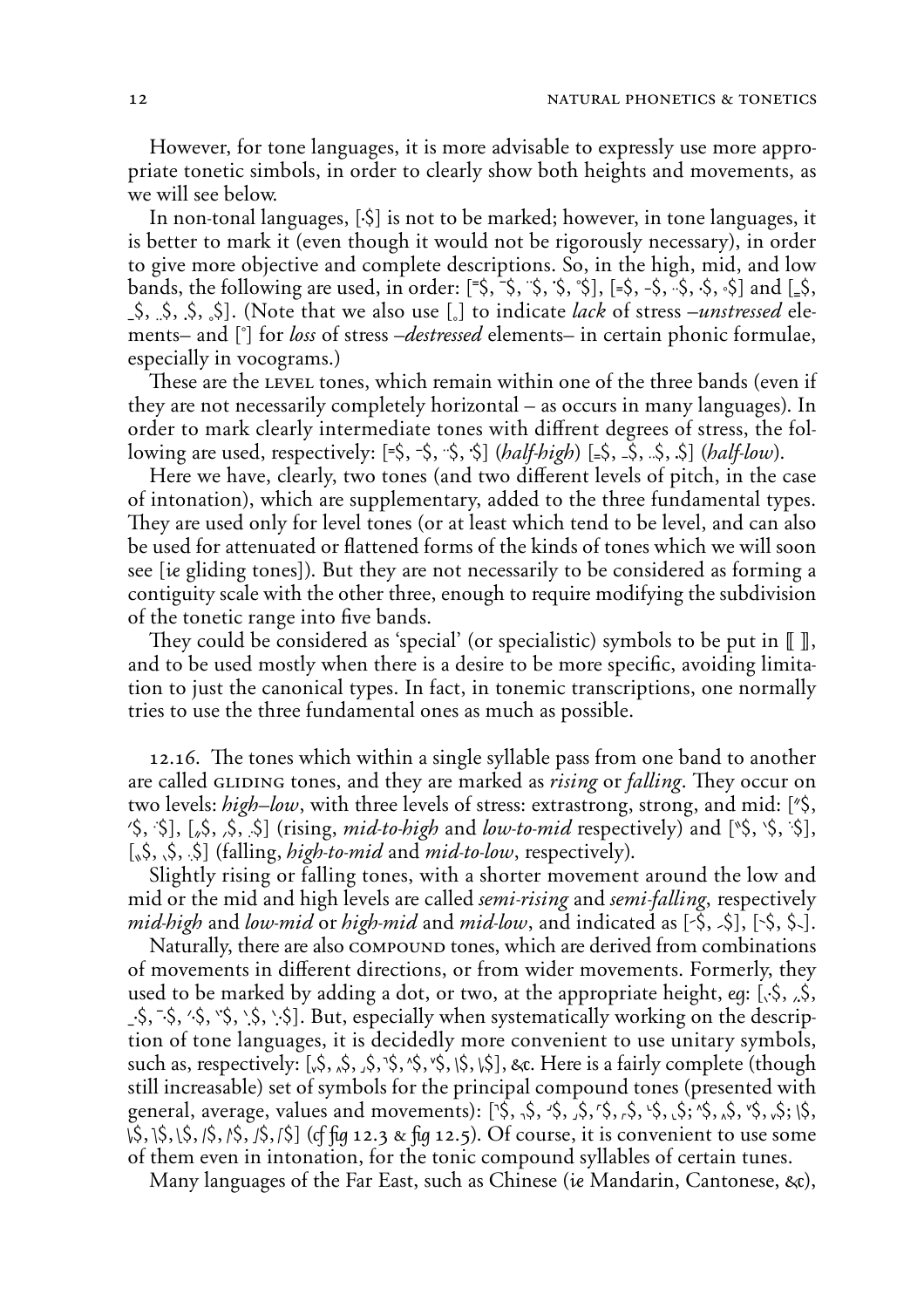cetnamese, *˛*ai (or Siamese), and Burmese, have *tonemes*(*¤* distinctive tones) on every syllable (or almost every syllable). These tonemes can be of various types: compound, gliding, or level. Sometimes, they are also accompanied by particular phonation types, such as creaky voice (or laryngealization), or breathy voice (or lenition).

In African languages, such as Yoruba, Ewe, and Hausa, level and gliding tones (and tonemes, of course) prevail (often the gliding ones are combinations of two level tonemes). In other languages, such as Swedish, Norwegian, Croatian, Serbian, and Japanese, various combinations of pitch and stress on different syllables of the word, or rhythm group, determine the marked forms in comparison with the unmarked ones.

Normally, two different tonemes on elements which form a single syllable (with *(V*:, *VV*, *VN/)* assimilate one another. This occurs, for example, in Japanese: *kondo* **(πkøó3dø=) {//2 3 3//}**, which shows a moderate change from mid to low levels.



*û* 12.3. Principal tones: symbols and tonetic characteristics.

Of course, slightly different shapes are quite possible and normal, depending on languages and accents (as, also in vocograms, the exact positions are not at all alike and fixed).

The tonograms in *fig* 12.3 only show the tones uttered with a strong stress [<sup>--</sup> **∫** ∠ ∑ [∠ ∠ <sup>√</sup> (here we give only the first three series). But, different degrees of stress are also possible, as we already know. Thus, three slightly less strong series are  $\begin{bmatrix} 1 & -1 & 0 \\ 0 & -1 & 0 \\ 0 & -1 & 0 \end{bmatrix}$  [*P*  $\cdot$  *Z*, *Z*]. The correspondent signs for a secondary stress are  $\begin{bmatrix} 1 & -1 & 0 \\ 0 & -1 & 0 \\ 0 & -1 & 0 \end{bmatrix}$ *q***) (***Z Ë Ω z***) (***e ™ È E***)**. For a weak stress, we have the following five positions **(***T Ï ˛ † t***)**. An emphatic stress has  $[{}^{\equiv} = {}_{\equiv}$ ]  $[{}^{\backprime} \circ \circ \circ]$  [<sub>*u*</sub>  $\leq$  "]. While milder emphatic series are  $[{}^{\equiv} = {}_{\equiv}$   $]$ [<sup>2</sup>  $\cdot \cdot \cdot$ <sub>2</sub>] [ $\cdot \cdot \cdot$ <sup>*i*</sup>]. As we said, these degrees of stress are possible with any other tones.

For intance, in Mandarin Chinese, we can certainly have (showing only the basic tonemes, without taxotones – with emphatic (or extrastrong), normal (or strong, or primary), and mediun (or secondary) stress:  $T1$   $\begin{bmatrix} - & - \\ 1 & 0 \end{bmatrix}$ ,  $T2$   $\begin{bmatrix} 4 & 7 \\ 7 & 1 \end{bmatrix}$ ,  $T3$   $\begin{bmatrix} 1 & 7 \\ 1 & 1 \end{bmatrix}$ ,  $T4$   $\left[\| \setminus \right]$ .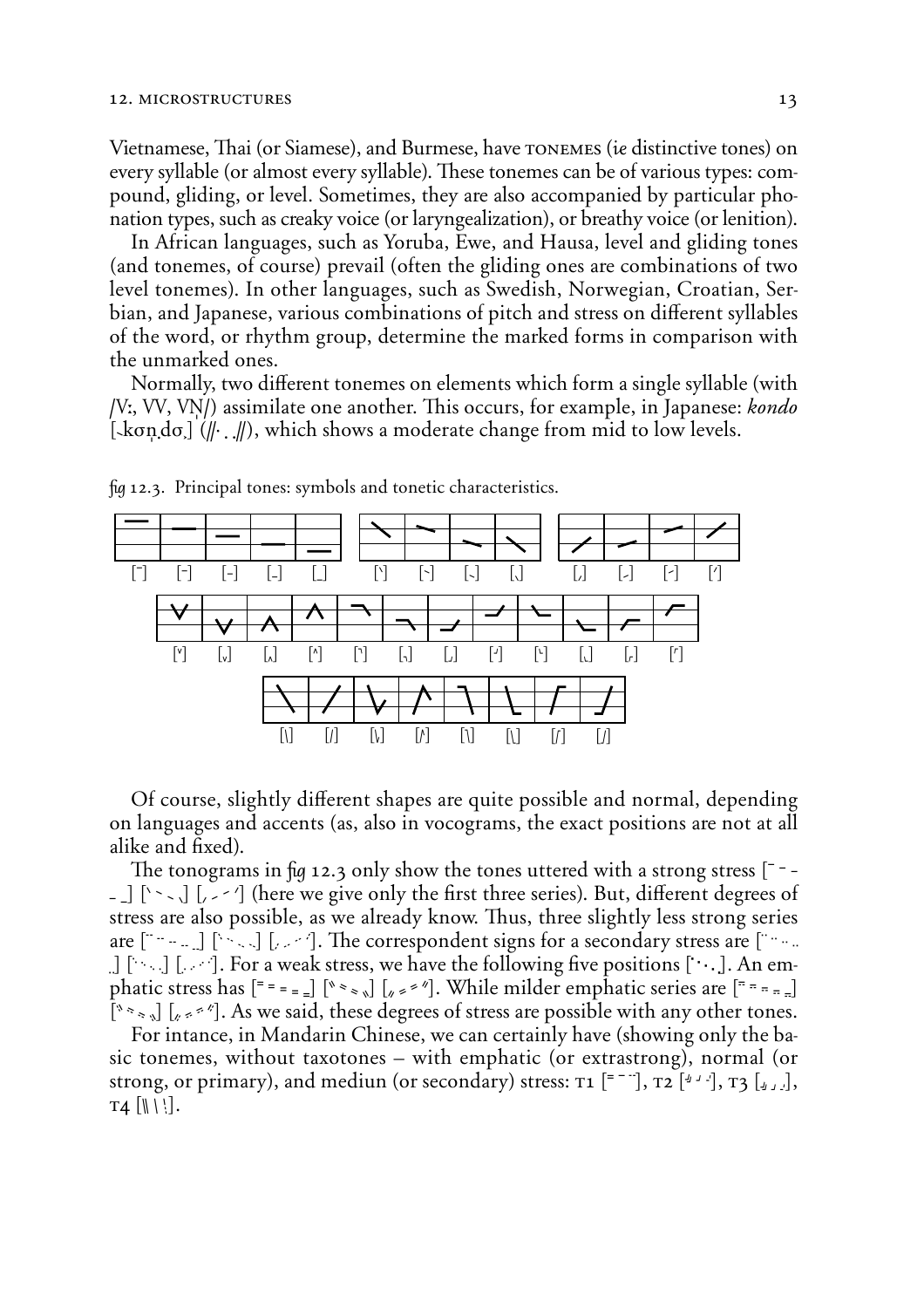# Tonetic practice

12.17. In order to work with intonation (and tones), it is important to be acquainted with *pitch*, which is simply the height and melodic variation of speech (in one syllable at a time, stressed or unstressed). Pitch is determined by tension and vibration of the vocal folds and of the entire larynx.

The more the folds are tightened, the higher the pitch becomes; naturally, when they are loosened, the pitch becomes lower. The effect can be accentuated by increasing the pressure of expiratory air and raising the larynx. In the same way, the effect can be attenuated by lessening the pressure and lowering the larynx. At this point, it is absolutely indispensable for the reader to take a bit of time and investigate this mechanism.

It is necessary to become precisely aware of the correspondences between pitch movements and glottal tension and position (in the vocal folds and larynx). It goes without saying that the task can become appreciably easier if the reader records the attempts and listens to them calmly and repeatedly, possibly working with very small snatches of the recording at a time (and therefore pressing the pause button often).

In the beginning, it will be enough to make any sort of attempt whatsoever, to try to pass from one pitch to another, perhaps with big jumps to perceive the differences better. Afterwards, however, it will be necessary to work more systematically, attempting to execute more gradual and planned movements, after having accurately written them down.

The attempts should be carried out (whether planned ahead or not) by saying into a microphone what is meant to be recorded (or, more prudently, what has actually been recorded, since intentions are one thing, but actions are another). In this way, it is possible to compare the actual execution with what was planned. These exercises should be organized so as to cover the full range of possibilities, from static pitch levels to various types of different and combined movements. Stress and length differences can be added as well.

At the beginning, it will be unquestionably necessary to plan on fairly long practice, with many repetions. After covering the various combinations of pitch level and gradual movement which are possible, one should then move on to identifying one's own intonation characteristics.

12.18. It is clearly necessary to proceed while constantly recording oneself, and particularly to do so without becoming overly depressed. Discouragement often comes from hearing one's own voice and one's own pronunciation characteristics (which at the beginning can be a rather unpleasant experience), as well as from the feeling of not being able to do anything decently. We hear our voice on a cassette recorder –or, nowadays, from a computer sound file– in a different way than we are accustomed to hearing it. In fact, when we hear our own voice, we hear it not only from vibrations in the air, but also from vibrations which propagate through the bones of the skull, directly from the phonatory mechanism to the auditory one.

As for the other problem –our apparent perceptual and productive limitations– it is enough to remember that we are not at all used to efforts of this type, and therefore they require time and personal commitment. The tonograms of  $\Phi$  6  $\alpha$   $\Phi$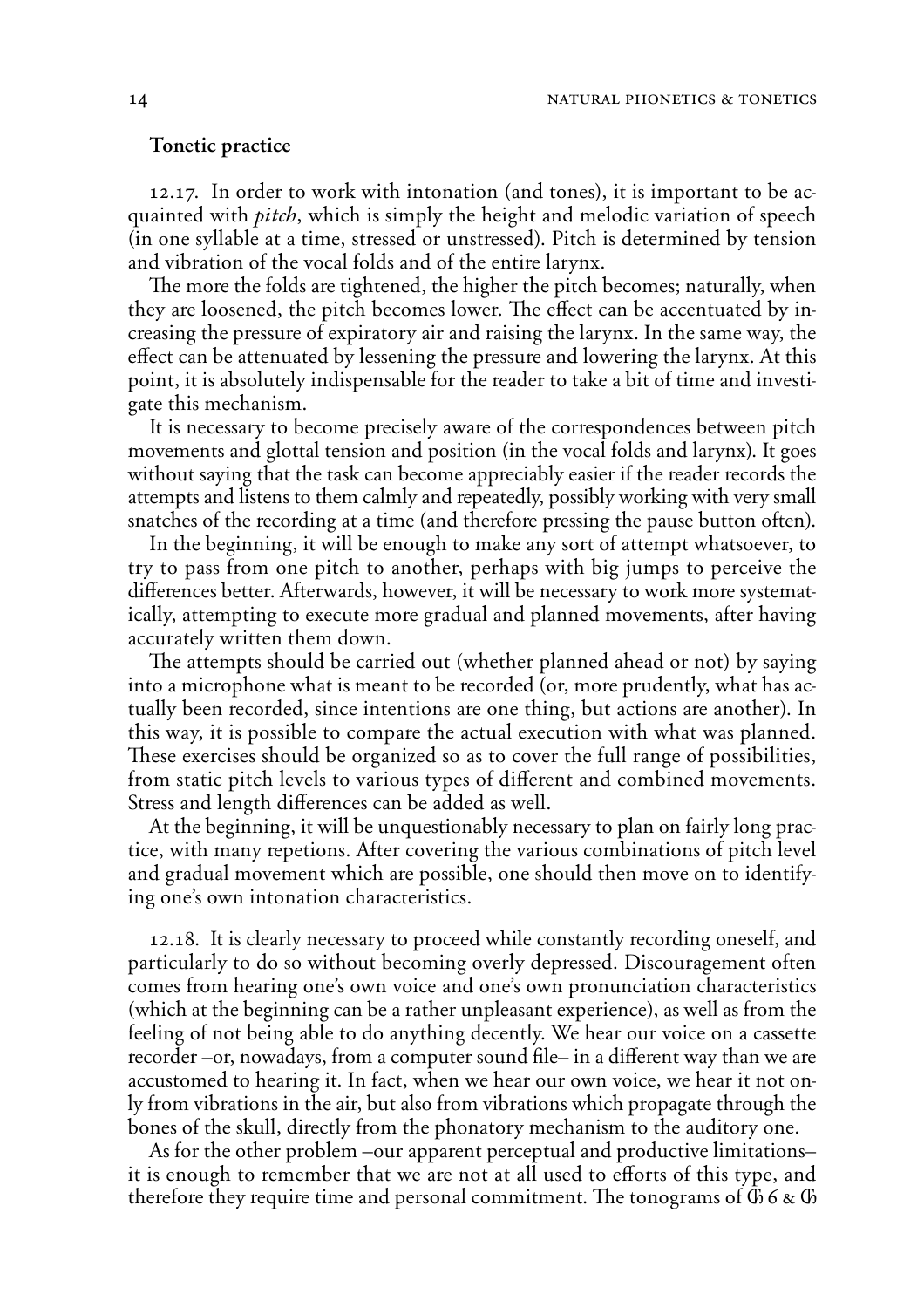13 (*û* 6.17-21 " *û* 13.1-9) will certainly be of help, as will the phonosyntheses of *é* 16-23, or those in *HPr*; they are not at all superfluous, nor useless, nor inaccessible, either. It is sufficient to work at them without superficiality and without distrust – they will more than repay the effort!

The pitch range (that is, the full range from the highest pitch to the lowest pitch), therefore, is individual and relative, not absolute. As we have pointed out in § 12.17, there are noteworthy differences between the voices of *men* (generally low), of *women* (higher), and of *children* (still higher, *Ô û* 13.1), and there is a great range of variation even with respect to these norms. Each person must put a bit of effort into discovering and analyzing his or her own pitch range, which is more limited in extent than the range in singing.

Working as always with a computer sound program –or a tape recorder– the reader should be recorded while speaking 'spontaneously'. That is, one should not just read a written text chosen at random, but pronounce various words and sentences of different types, uttering them, however, as if they were occurring in natural conversation. For this purpose, the examples from *û* 13.2.1 would work very well (although they represent just neutral British English intonation); they will, then, need to be listened to repeatedly, both as a whole and using the pause button to segment them. Of course, for other accents and languages, it would be a very nice thing to be able to rely on the corresponding curves. Many such curves, on tonograms, are already available from our books. Others can be found in some pdf files freely downloadable from our web site. Many more are appearing either in our site or in our books.

It will, then, be important to focus on the various details, which as the exercises proceed, will come out more and more clearly and seem more and more obvious, even if they went completely unnoticed at the beginning. It is necessary to learn to listen to every single characteristic and to every component and variation, independently from the others, simultaneously present. The characteristics are woven together in a sort of tangled web, which is however harmonious and even melodious.

In fact, the reader must succeed in hearing, not just the entirety and not just generalities, but also in listening to the single characteristics, perceiving as many details as possible. Something similar occurs while listening to a full orchestra: it is possible to hear the music as a whole, but it is also possible to learn to recognize –and savor– every individual instrument.

All in all, the same is true of all phonetic characteristics. The only difference is that tonetic characteristics are effectively more complex, and therefore require a greater commitment.

12.19. After the initial experiments for discovering one's own pitch range in speech, the reader should choose sentences in which all the vowels are the same (phonically as well – thus, in Italian for instance, it is important to avoid mixing together **/e, E/** and **/o, O/**). Possible examples for Italian include: *Quindici bimbi simili di Rimini*, or *Per prevedere tre sere vere*, or *Sono molto forforoso*, or possibly *Mangia la patata salata*, or *Sara sarà andata armata da Catania a Malaga* (with ['man:<sub>da</sub>, ka'ta:nja]).

These sentences will not necessarily be among the most normal or probable in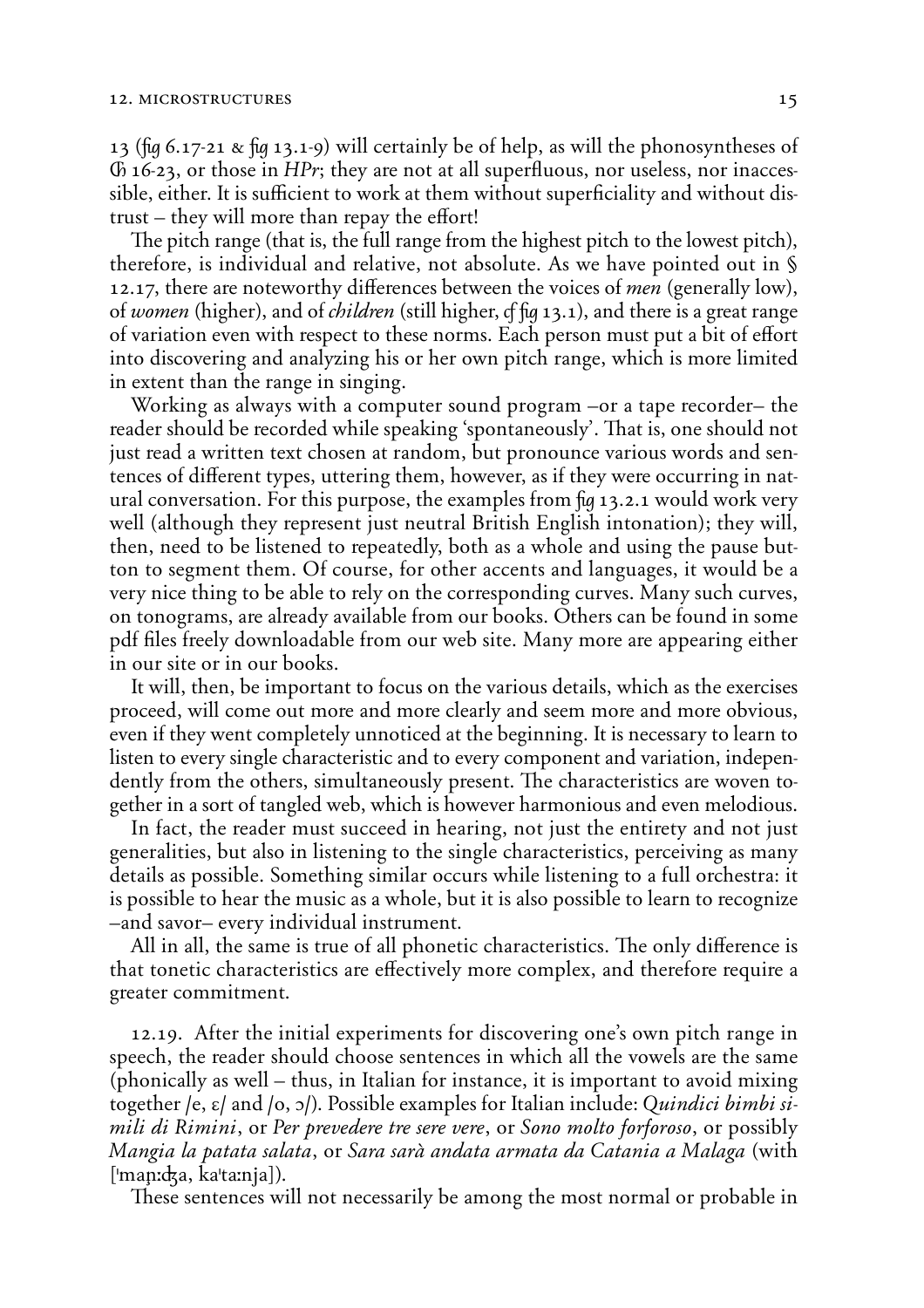conversation. However, the fact of having all of the vowels of the same quality in all the syllables is a great help. The reason is that in this manner, we avoid the risk of being misled by the different pitch intrinsic to the different vowels (even if acoustically different contoids can influence vocoids to some extent).

Therefore, the reader can proceed at this point with less difficulties, modifying the intonation (cf  $\S$  6.4.5.1-4 &  $\G$  13), moving from a conclusive sentence to an interrogative one, or else a suspensive or a continuative one. The reader should use recordings as always, and listening to the results with care, multiple times. It is necessary to pay attention to all the differences in pitch, while leaving aside other characteristics for the time being. In languages which differ from Italian because they have different vocalic timbres in stressed or unstressed syllables, it could be difficult to obtain suitable phrases and sentences. Thus the words could be changed in order that the same vowels are used instead of the original ones, as for instance in [av'a:nla 'tha: 'kats andwan'da:q̃], [iiv'iinlii 'thri 'khiits iindwiin'driq̃], [əvˈənla tha khats andwan'da q (*I've only seen two cats and one dog*), or it could be possible to simply hum each sentence.

In any case, using our *intonation* system (and perhaps sentences of our own language), we should be able to establish what our low(est) pitch is by considering the end of a conclusive tune, such as (though here examples are still from Italian – with the same vocoid) *da Malaga* 'from Malaga' [da'maːlaqa·], as well as the high(est) pitch in *da Malaga?* 'from Malaga?' [;da'maːlaqa·], which will probably be on the last syllable, or the second or third to last, depending upon whether we have an interrogative tune of the rising type, as in neutral Italian and British English [ $\cdot \cdot \cdot$ ], or one of the rising-falling type, as in [ $\cdot \cdot \cdot$ ], [ $\cdot \cdot \cdot$ ], [ $\cdot \cdot \cdot \cdot$ ] or [ $\cdot \cdot \cdot \cdot$ ],  $[\cdot \cdot \cdot \cdot]$ ,  $[\cdot \cdot \cdot \cdot]$ ,  $[\cdot \cdot \cdot]$ , &c (here we show the ideal four-syllable pattern). Then we should try to discover our mid pitch, by seeking a point between these approximate (and individual) extreme points.

Let us note that, in transcriptions of current texts, mid pitch stressed syllables, [1], might be indicated with [-], as in tone languages, but it is not actually necessary:  $\left[\cdot-\cdot\right]$ ,  $\left[\cdot-\cdot\right]$ ,  $\left[\cdot-\cdot\right]$ , or  $\left[\cdot-\cdot\right]$ , &c.

It is very useful to add voluntary modifications, even if this makes the utterance more forced – the important point is to explore new things constantly. The experiments can involve single words, or even single syllables, with all the vowels, the same as before (but naturally, in the future, it will be necessary to move on to more natural words and sentences, with different kinds of vowels present at the same time).

12.20. For *tones*, as well, it would be good to draw tonograms (the figures with the three juxtaposed bands, as in  $f\left(\frac{q}{2}, \frac{5}{7}\right)$ , and to mark what is heard when listening to the recordings.

Another possibility is to mark a pitch beforehand, and then work at trying to reproduce that exact pitch perfectly, listening to the recording immediately afterwards. Syllables like *la-la-la* can be used ['lɑː 'lɑː ], and then the pitch can be modified while maintaining the stresses, giving, for example:  $[-, \_]$ ,  $[-, \_]$ ,  $[-, \_]$ ;  $[-, \_]$  $^{-}$ ], [<sup>-</sup> - \_], [- <sup>-</sup> \_], [- \_ <sup>-</sup>], &c.

More syllables will be added:  $[- -1]$ ,  $[- -1]$ , and gliding tones will be added as well: [, ' \, ], [ \, \, '], [ \, \_ '], [, ', \], &c, including more complicated ones and compound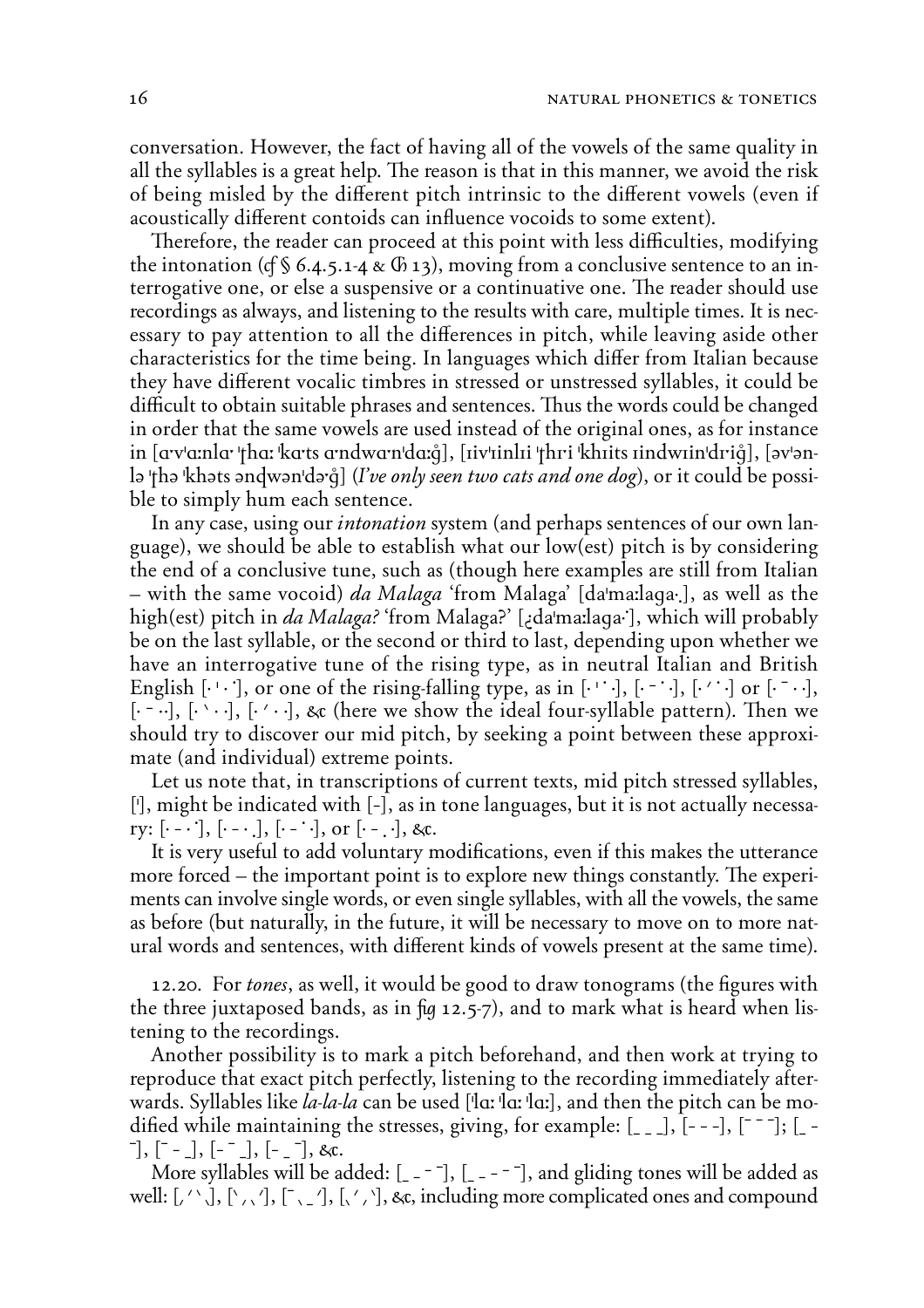#### 12. *microstructures* 17

ones: **(7), (8), (»), (2), (]), (), (1)** *Â* (better than the older –and fewer in number– analytical signs [\], [,], [,], [\], [\], [\], [,], [\], cf fig 12.5, choosing between the tunings and the tones –if present– of the phonosyntheses of  $\mathcal G_1$  16-23, or of *HPr*, and other books or pdf's of ours.

It is also possible to use nonsense words, such as: [pha<sup>+</sup>tha·ka<sup>-</sup>], [phi<sup>+</sup>thikii], [phµu'thµukµu] (similar to the patterns [pa'ta:ka], [pi'ti:ki], [pu'tu:ku] we have used in the audio recordings of *Phonetic Notation*, given in the bibliography).



*û* 12.4. Tonograms for exercises with tones.

It will also be useful to perform exercises on *intonation*, as well (*c*f *fig* 12.6), perhaps after having seen  $\Phi$  13, also with [phɑ<sup>.</sup>thɑ<sup>.</sup>kɑ<sup>.</sup>pɑ<sup>.</sup>thɑ<sup>.</sup>kɑ<sup>.t</sup>ʃɑ<sup>.</sup>], [phɪi<sup></sup>thɪikɪi pɪiˈthɪikɪi- $\text{tr}[i]$ , [pµu'thµukµu pµu'thµukµut $\text{tr}[i]$ , alternating between *tunes* like  $\text{tr}[i \cdot j]$ ,  $\text{tr}[i \cdot j]$ , **(2 ç 3 3)**, and **(2 ' 2 1), (2 ' 1 2)**, **(2 ç 2 1)**, and **(2 ' 2 2), (2 ' 3 2), (2 5 1 2)**, **(2 ç 3 2), (3•1 2), (1 è 3 2)**, as a start.

And it would not be a bad idea to try *protunes* with various peculiarities, using [pha<sup>+</sup>tha<sup>-</sup>ka; pa<sup>+</sup>tha<sup>-</sup>ka; pa<sup>+</sup>tha<sup>-</sup>ka;], [phi<sup>+</sup>thikii pii<sup>+</sup>thikii pii<sup>+</sup>thikii], [phµu<sup>+</sup>thµu $k$ uu p $\mu$ u'th $\mu$ uk $\mu$ u p $\mu$ u'th $\mu$ uk $\mu$ u/, as in, for example:  $[\cdot \cdot \cdot \cdot \cdot \cdot \cdot]$  (or  $[\cdot \cdot \cdot \cdot \cdot \cdot \cdot \cdot \cdot \cdot]$ ),  $[$ .... $]$ , $[$ , $]$ , $[$ <sup>- $]$ , $[$  $]$ , $[$  $\cdots$  $\cdots$  $]$ ,  $[$  $]$ , $[$  $\cdots$  $\cdots$  $]$ ,  $\&$  $\&$ .</sup>

As we have already said, having the same vowels and the same sequences makes it possible to concentrate on the pitch, without distractions and without having to worry about remembering a particular sentence. The voiceless C can be useful to segment these strings better, especially if using some computer acoustic programs (to help beginners or less gifted readers).

*û* 12.5. Further tonograms for possible exercises.

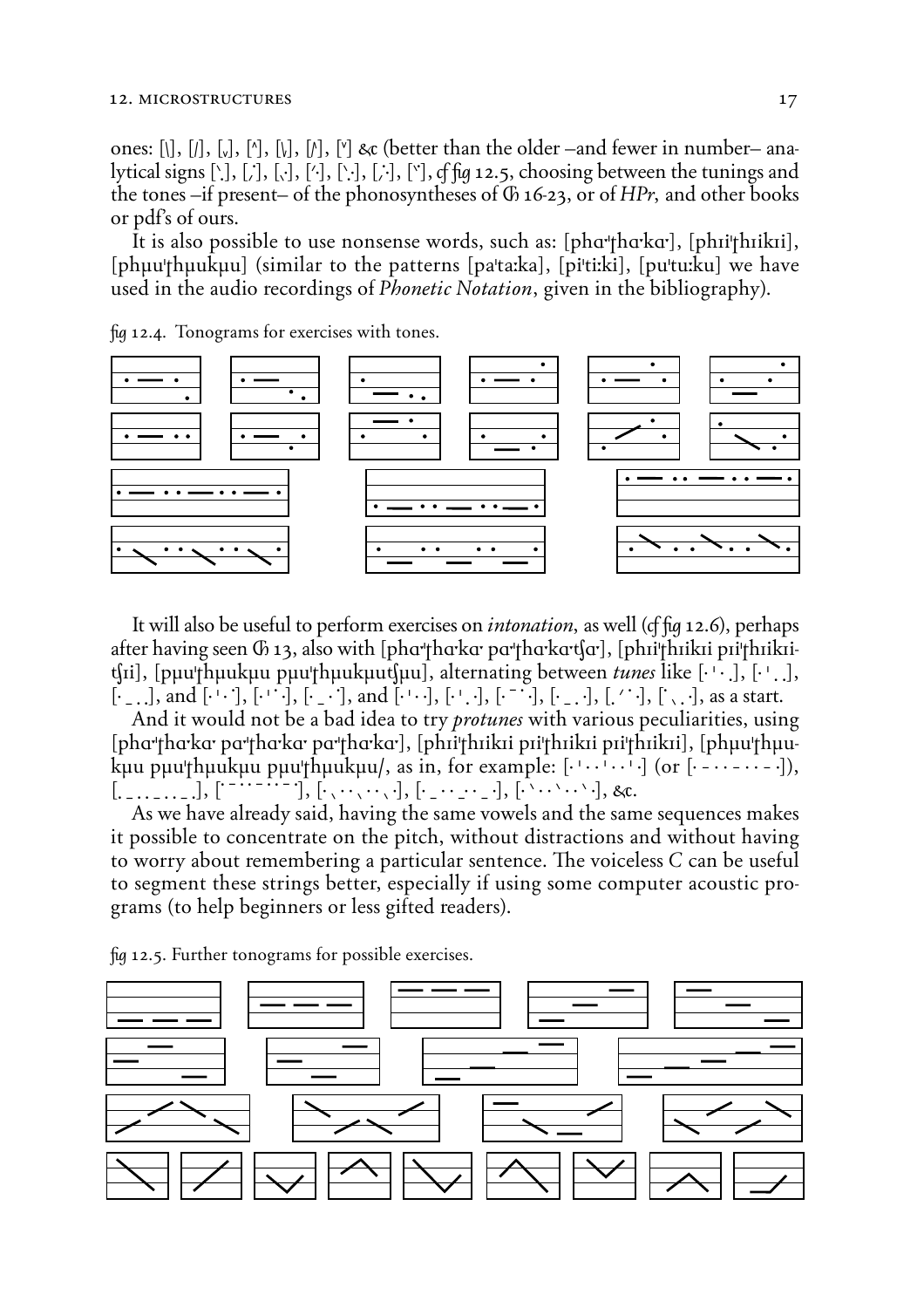# Stress

12.21. In addition to the fundamental ideas seen in § 6.4.2-3, we add here that *stress* is the increase of muscular activity and air pressure in the lungs, larynx, and articulatory cavities, applied to one particular syllable. Therefore, on the part of the speaker, there is a greater general effort. That is to say, there is an increase in expiratory energy, in laryngeal tension, and in articulatory force, with respect to weaker syllables. In fact, even for syllables 'without stress', a certain amount of both physical and mental effort is necessary. Moreover, in order to be audible, even the weakest syllables have to have a certain length, pitch, and force, together with a certain (intrinsic) perceptibility, provided by the phones of which it is composed.

As is well-known, these four factors (*¤* timbre, force, pitch, and length) combine together differently, according to the different languages and the particular syllables in question, to produce a sufficient amount of *prominence* ( $f \$  13.1). This prominence is what matters in every language, whether the location of stress is distinctive or not. Those acoustic analyses which 'reveal' that one single element (out of intensity, frequency, and length) is responsible for accentual prominence, are definitely imperfect and lacking, as well as being misleading. In fact, they fail to balance and compensate for all the components, in their actual proportions, which can change depending on the intonation movements of sentences and on (phonetic  $\mathcal{C}_r$  phonemic) length. Instead, the human ear of a native speaker succeeds in all of these tasks, and often the ear of a foreign speaker can also perform well in these respects. Machines cannot compete with human capacities, because they are too limited and too selectively objective, and lack the indispensable quality of flexibility.

From a perceptual point of view, listeners normally manage to distinguish which syllables are stressed by putting together all the available elements of the utterance, in order to reconstruct and deduce the way in which they would themselves produce those elements to obtain analogous results. For practical purpose, we can speak of the process in simplified terms of *force* (production) and *volume* (perception). Therefore, once the prominence of a syllable has been established, excluding severe variations in pitch, length, and timbre (which are present, but occur in their normal, inevitable proportions), the relative differences with nearby syllables can be analyzed, in order to gradually modify the strength of the stress.

It is not rare to find people who cannot find the location of the stress in their own language, when vowel timbres have no significant differences between stressed and unstressed syllables. If they are asked to indicate which syllable is stressed in words like Italian *cavallo*, *margherita*, or even *fare*, *farai*, they may answer completely at random! They do not make mistakes, however, with *farà*, *cosi*! They are completely deaf concerning prominence (and also concerning the other things not shown in writing, in particular the timbres of  $e, o, s, z / e, \varepsilon$ ; o,  $\infty$ ; s, z; ts,  $dz$ ). There is, however, one way (which goes back at least to certain Latin grammarians and teachers) to learn which syllable is stressed. The person is asked to pronounce the words in question as if shouting them to someone quite far away. Immediately, or immediately after the first try, it will be enough to *pretend* to shout.

Quickly enough, anyone can learn in this way how to tell correctly which sylla-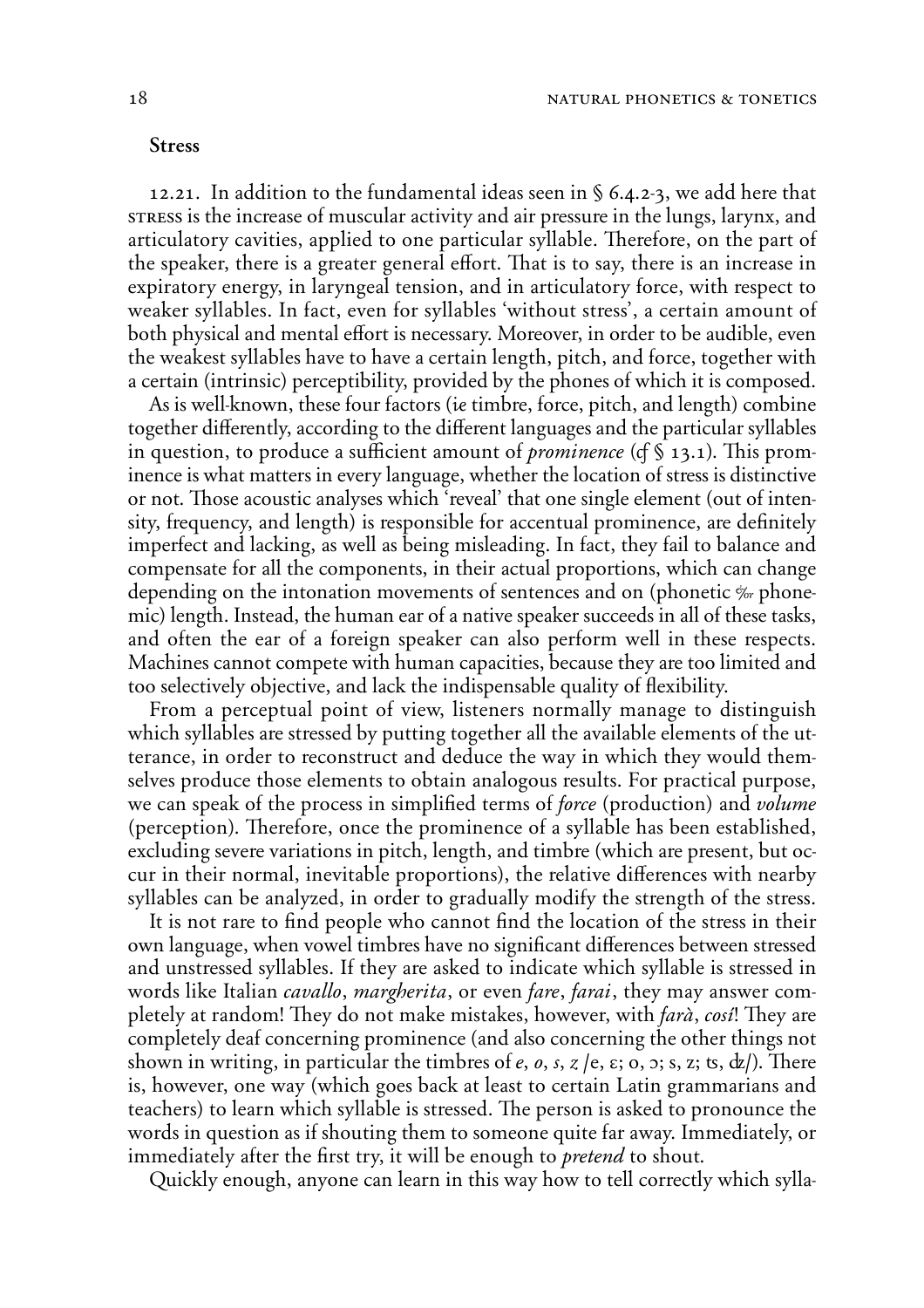ble is stressed: [ka'val:lo, marge'ri:ta, 'fa:re, fa'ra<sup>:</sup>i; fa'ra, ko'zi]. In fact, in this way, the stressed phonetic syllable is notably lengthened, and it receives a generally high(er) prominence which is decidedly perceptible. This remains true even though the other syllables (particularly the last one) also gain in prominence – they still gain less prominence than the truly stressed one: [ka<sup>+</sup>vaːlː.lo, mar.qe<sup>+</sup>riː.ta<sup>-</sup>].

Naturally, all this is true of one's own language and, in this case, for an Italian native speaker. However, if this speaker, for example, pronounces *ippodromo* or *gratuito* as [↓<sub>i</sub>ippo'dro:mo, ↓<sub>i</sub>qratu'i:to], then this is the stress location that will come out of the exercise (in this case, it is a pattern which should be decidedly avoided {as the present author has indicated in the *DIPI* –Dictionary of Italian Pronunciation– marking these realizations with '**≠**'}). For this reason, in order to get reliable answers, it is necessary to consult a good dictionary, or better still, a dictionary of pronunciation. This is true of native speakers as well, and therefore even more so of foreigners.

In this last case, the method just indicated for finding the stress in a word, will obviously not work. In fact, what would be determined, at most, is the position (correct or otherwise) that the *foreigners* attribute to the given word, according to their personal experiences and knowledge as non-natives.

12.22. In considering normal denotative utterances, it is important to pick out which syllables bear the *SENTENCE STRESS* (*ie <i>ictus*). These are syllables which have *strong*, or *primary* stress: **('**à**)**. Other syllables have less strong stress: *mid˚ medium*, or *secondary*: **(&**à**)**, or *weak* ('without stress' and –rather– without a mark): **(**à**)**. *˛*is last corresponds to the *neutral*, UNMARKED, level of force for a syllable. The syllable remains, however, fully audible, even in cases when the nucleus is *attenuated*, as with [ə, n], &c. It is also possible to have syllables with *reduced* stress, written **("**à**)**, that is, less than the normal weak stress; this is true particularly in rapid speech. On the other hand, there are also syllables with *extra-strong* stress, **("**à**)**, which is *emphatic*.

The different languages can use (the position of) stress in a word as a distinctive element, in a more or less extensive way. From a phonemic point of view, it is appropriate to try to understand the unmarked structure of every language with *free stress* (*¤*, not automatically linked to a particular syllable, for phonological reasons, or reasons of syllable length).

**For example:** *photograph* ['fɜotəˌqɪˌqɪf], *photography* [fə'thpqɪəfi], *photographic*  $[$ [f30tə'q]æftk], *(an) increase* ['tŋk]; *(I) increase* [tŋ'kh]; in Spanish: *término* ['tɛɪ**mino**], *termino* [ter'mino], *terminó* [termi'no]; in Italian: *(io) capito* ['ka:pito], *(ho) capito* **(ka'pi:tø)**, *capitò* **(&kapi'tO)**, *fotografo* **(fo'tO:gRafo)**, *fotografano* **(fo'tO:gRafa&no)**, *fotografare* [fo<sub>i</sub>toqra'faxe], *fotografò* [fo<sub>i</sub>toqra'fo].

*distinctive* (or *phonemic*) stress, as in some of the cases seen just now for English, Spanish, or Italian, could be called a *stresseme*, in opposition to mere *stress* (or instead, as will be seen very shortly, it would be possible to speak of the *dyneme*, in contrast to *dyne*, in order to use more careful and scientific terminology in this area as well).

At times, it is important to speak of *destressed* syllables, **(»**à**)**, not just unstressed ones (*¤* **(**à**)**, but **('**à**)** in phonemic formulae). *˛*is refers to syllables which are nor-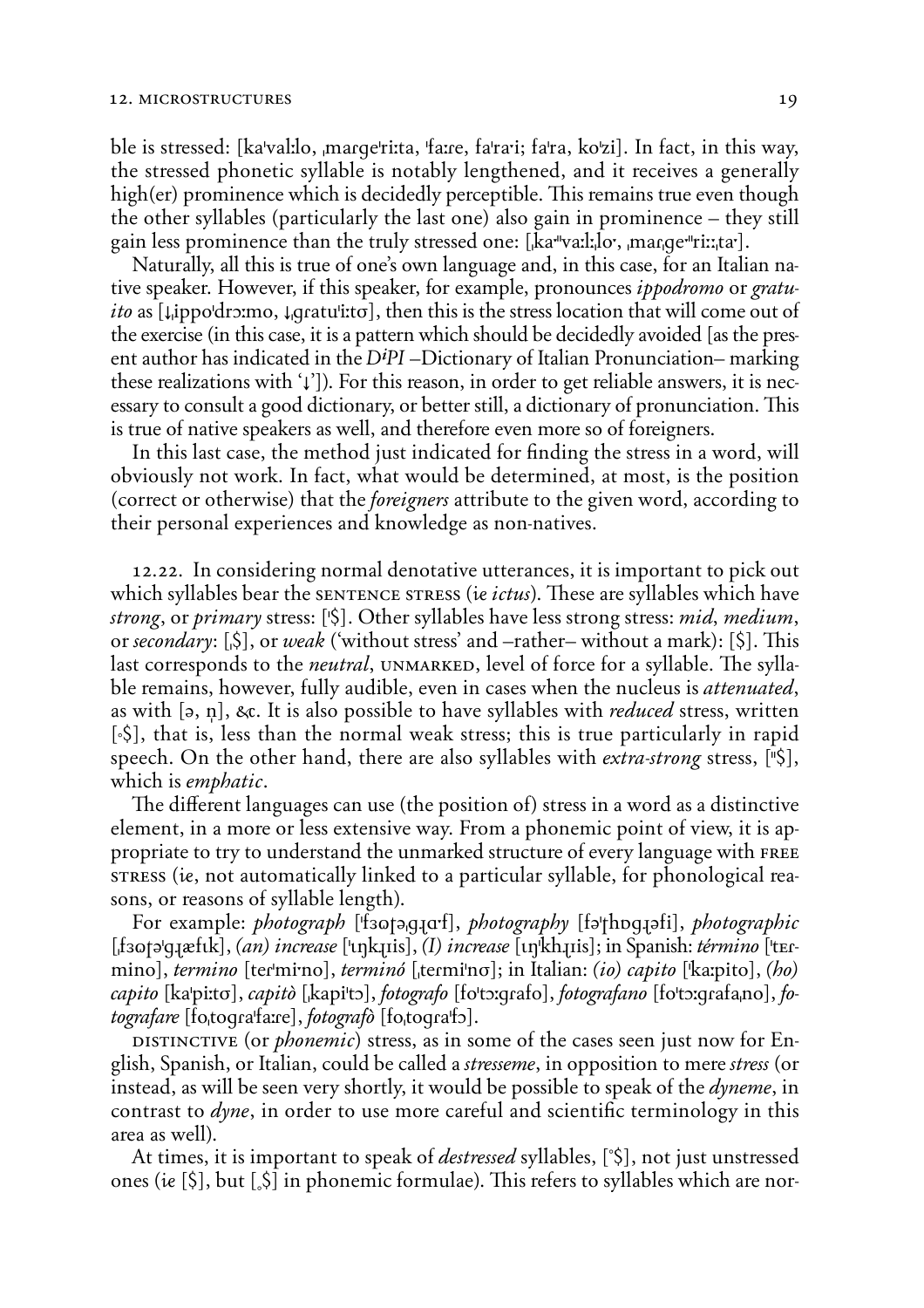mally stressed, but which become unstressed, or with reduced stress, in a phrase or sentence. This typically occurs because the words in question are weak monosyllables, or weak elements of lexical compounds (or else to lexemes which are weak in sentence context, for pragmasemantic reasons).

Depending upon languages, the words are typically grammemes and lexemes of little prosodic and pragmalinguistic importance, which have normal primary stress when pronounced on their own, in isolation, or as original forms. Languages can behave differently, in terms of both prosodic and articulatory reduction.

In Italian, for example, in cases like *è vero, tre volte, poiché, benché* we have full reduction from a prosodic point of view, but only partial reduction in terms of the articulations; in fact, we have [Ev've:ro, trev'vol:te, poi'ke, bEn'ke] (*c*f  $\Phi$  3 of *HPr*). In Spanish, prosodic reduction of lexical monosyllables is less than in Italian (*c*f *C*<sub>b</sub> 6 of *HPr*), and the same is true of northern Italian dialects.

In Catalan (and in some other Romance languages, including many northern and southern Italian dialects), only a restricted set of phonemes generally occur in unstressed syllables of bisyllabic and polysyllabic words, due to the presence of extensive neutralization, even to  $\beta$ .

Often, the vowel phonemes allowed are only /i, a, u,  $\frac{1}{2}$  (Neapolitan), /i, a, u/ (Sicilian), or also **/i, √, u/** (neutral Catalan), or **/È, a/** (the Italian dialect of Bari, Apulia).

However, in these languages as well, destressed vowels are generally not a phenomenon having to do with phonic reductions of (isolated) words, but they rather follow the different phonic laws of the utterance (of the word in context and of *connected speech*), that is, of *phone groups*.

In fact, although descriptions commonly emphasize the idea that neutral Catalan has only three *V* in unstressed syllables, (**/i, √, u/ (i,** *x***, u)**), in sentence context (and in the first elements in lexical compounds), we naturally find **/e, E, a, O, o/ (e, E**, a, σ, o], as well, as in these Catalan examples: *és gros, com més, ha fet* [ez¦χrɔş, **køm'meß, a'fet)**.

12.23. *û* 12.6 gives two diagrams (for two di‡erent types of scale) which could be useful for showing the peculiarities of stress in different languages, and thereby in making comparisons on general interlinguistic levels easier. In fact, the *dynogram* (or *stressgram*) makes it possible to observe the continuum of *dynetic* levels (that is, the force of stress, aside from simply functional *dynemic* pecularities (of course, the word is derived from Greek *δύναμις*  $\langle d\hat{\gamma}$ *namis* $\rangle$  'power, force, strength') to which the normal markings can refer: weak stress, { }, secondary (or mid) stress, **(&)**, primary (or strong) stress, **(')**, and emphatic (or extra-strong) stress, **(")**.

In cases where intermediate gradations occur, they could be: half-mid stress, **(***÷***)** half-strong, **(')**, and possibly, also half-extra-strong, **(")**. An extra syllabic nucleus (usually epenthetic, with functions of support) can be called extra-weak. It can be generically marked with  $\lceil \cdot \rceil$  (the same symbol as for perceptible explosion of stops, or other contoids, since the two phenomena coincide in production), or with a superscript of the vocalic symbol, a more articulatorily appropriate method (as we have done in Hindi, *HPr*, § 10.3.1.4).

Observing *fig* 12.6, we perceive the four *fundamental* categories: [a, a, 'a, "a] (weak, mid, strong, and extra-strong), and the four *supplementary* ones: **(a,** *÷***a, "a,**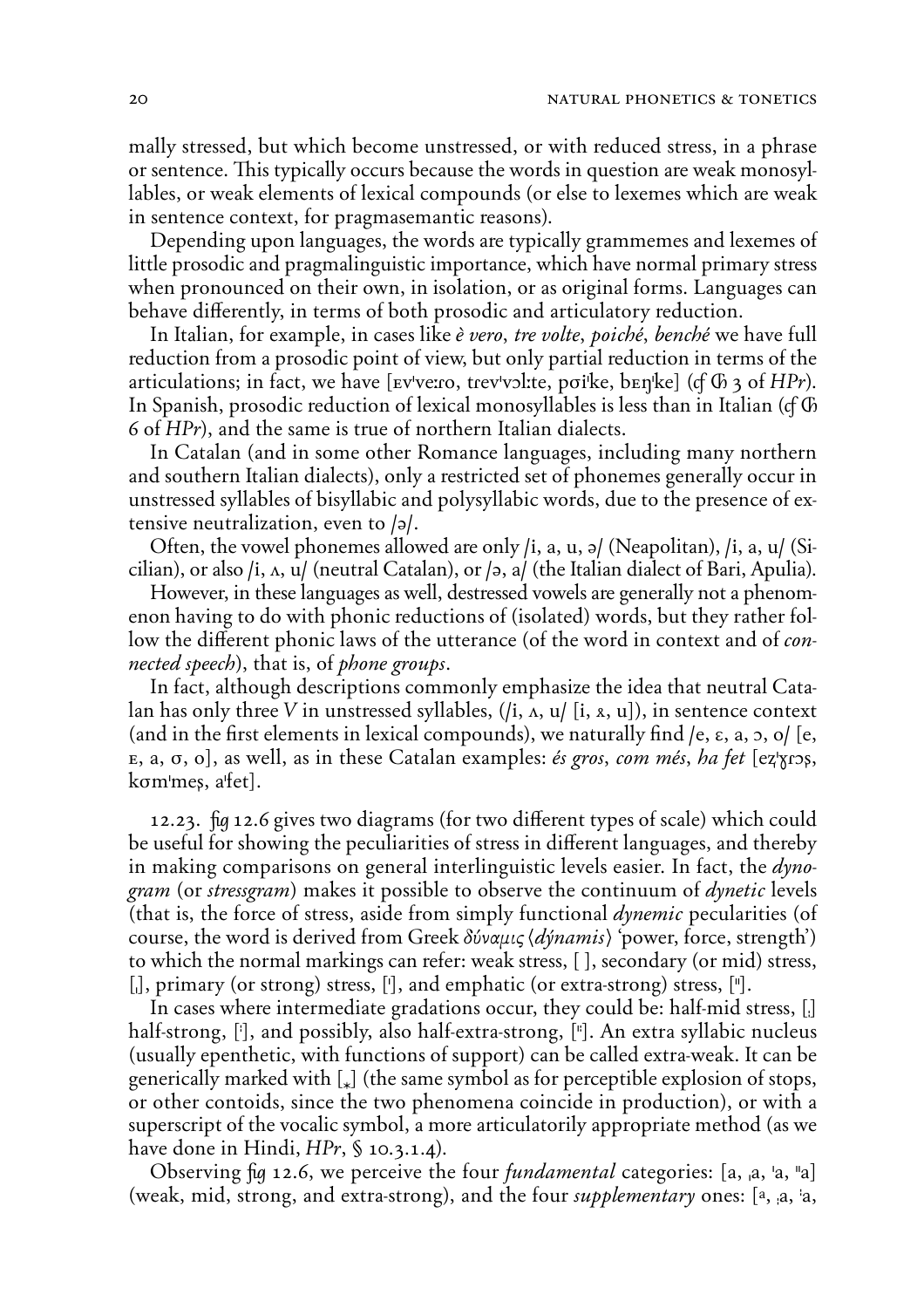**"a)** (extra-weak, half-mid, half-strong, and half-extra-strong – added within ({{ }}). For each of these, the right half refers to the 'normal' position, with the cursor in the middle of it, while the left half is used for levels which are weaker than normal, should these occur. These supplementary intermediate gradations, [a, *a*, *a*, **"a)** could be useful for explaining particular cases, as we have, for example, done with certain compounds in English (*HPr*,  $\Diamond$  2.3.4.2), German (*HPr*,  $\Diamond$  5.3.3.2  $\&$ 5.3.3.5), Spanish (*HPr*, § 6.3.2.2), Portuguese (*HPr*, § 7.3.2.2), and Hindi (*HPr*, § 10.3.2.5). Of course, we might suggest more recent and more exhaustive books of ours, already published, or forthcoming. The extra gradations should also be understood as effective possibilities for oscillation.

*û* 12.6. Dynograms, for gradations in stress.



In a systematic treatment of the pronunciation of a language, such as in a specific monograph, it is possible to show greater detail. Just as much more space would be given to intonation than in the chapters of *HPr* (where the intonation is given 'embryonically', but with all of its potential for applications), it would be possible and useful to present the dynogram (and the chronogram) in their respective sections (or together with the tonograms). Here, we give in *û* 12.7 a comparison between English, Italian, Hindi, and Esperanto. Several peculiarities can be noted, including the extra-weak level in Hindi (indicated by the white cursor, used for very short vocoids serving only as support), and, in contrast to the others, the canonical regularity of Esperanto.

*û* 12.7. Dynetic comparisons between English, Italian, Hindi, and Esperanto.



Stress (or word stress – mostly with English examples)

12.24. We know that (the position of) stress may be distinctive, in English: *import* (noun, adj.) ['umport], *import* (verb) [um'phort]; *present* (noun, adj.) ['ph<sub>JEZ</sub>- $\int$ nt], *present* (verb)  $\lceil$  p<sub>J</sub><sup> $\lceil$ </sup>zEnt].

English sentences usually keep the stresses of their words well, even in mono-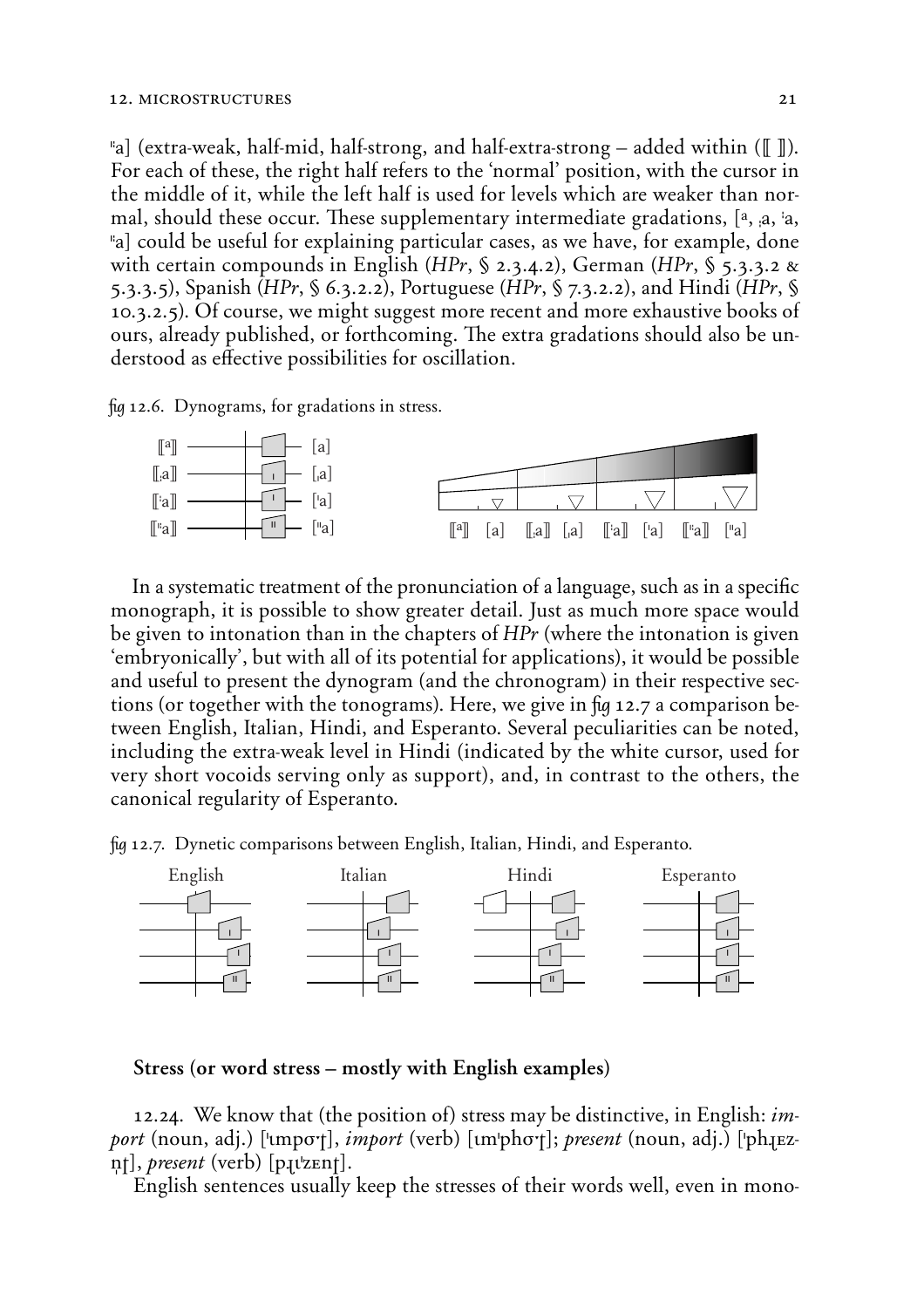syllabic lexemes (*¤* lexical monosyllables), while monosyllabic grammes (*¤* grammatical monosyllables) lack any stress (as, in general, do unstressed syllables in polysyllabic words): *Sam has bought three new small black cats* ['sæmz 'bσ't 'θ<sub>i</sub>ri 'njµ'u **'smø:ı 'khπts)***÷* but we have: *and there was a large crowd of people* **(ó∑***û***w***Ç***È'lA:ä 'kh**<sub>J</sub>a·od v'phiip!], *but it's of the greatest importance* [bət<sub>i</sub>ttsvðu'q $\frac{1}{2}$  Eritst  $\frac{1}{2}$  m'pho $\frac{1}{2}$ ].

However, in long words (and in sentences as well), many syllables with full vowels generally receive secondary stresses (especially when they occur near unstressed and reduced syllables): *overestimate* [[30] [[30] [[30] [[30] [[3] *visibility* [[vtzə bul-əti], *perpendicularity* [ph3·pən,dtkjə'læ<sub>J</sub>-əti], *recognize* [!jEk-uq,naəz], *Mexico* ['mEkst,kso].

In compounds, the more frequent structure is **('***à***&***à***)** (more rarely **(&***à***'***à***)**: **(&f¤f- 'ThI;in)** *fifteen*). Sometimes, even **('***à***'***à***)** occurs, as in 'collocations' (or occasional –or free– compounds, which are, then, modifiable): *blackbird* ['blæk<sub>i</sub>b3'd] (but *black bird* ['blæk 'bɜːd̪]), *bulldog* ['boł<sub>l</sub>dpq̃].

Of course, there are also many instances like: *English teacher* 'a teacher of English' **('¤˙gl¤S&ThIicå)** and *English teacher* 'a teacher who is English' **('¤˙gl¤S 'ThIicå)**.

Let us now consider compounds such as *first class* (noun and adverb) and *first-class* (adjective), and the collocation *first class*, in a sentence like *that was the first class to be considered*. From a phonetic point of view, they are alike: ['f3's(k) 'khlq's]; however, from a phonemic point of view, and for teaching and lexicographical purposes as well, it could be very useful to distinguish them as: /fa:stlkla:s/ (compounds: '**/'***à***'***à***/**') and **/'fÈ:sT 'klA:s/** (collocation: '**/'***à* **'***à***/**').

Besides, patterns are flexibly structured. As a matter of fact, we have: *fifteen* [ftt<sup>|</sup>rhrin] and *page fifteen* **('ph™;Iä f¤f'ThI;in)***˚* but *fifteen pages* **('f¤f&ThIim 'ph™;IG¤Ω)***÷ brandnew*  $[\nexists \text{log} \text{Im}(\text{d}) \text{Im}(\text{d})]$  **h**iuval, but *a brandnew computer*  $[\nexists \text{log} \text{Im}(\text{d})]$ ,  $\text{Im}(\text{d})$  kum'phjuutel.

 $M$ oreover: *secondhand* ['sEk- $u$ n(d) 'hæ·nd], but *secondhand clothes* ['sEk- $u$ n<sub>i</sub>hænd  $\Phi$ <sup>*[khl3*· $\alpha$ ( $\delta$ )*z*]; and *they're all secondhand* [ $\delta$ E31' $\sigma$ :*t* <sub>i</sub>sEkun'hæ·nd]; also *afternoon* [ $\alpha$ ft $\delta$ -</sup> 'nurun] and *good afternoon* [goodaftə'nurun, good, guid, ], but *afternoon tea* ['aftə-**&n¯un 'ThI;i)***˘*

A few cases can vary according to speech rate, but also whether they occur in tunes or protunes, as well as according to personal choices. Here, we will make use of different degrees of intermediate stress, too, which (without an emphatic one, **(")**) are, in descending order: **('), ("), (&), (***÷***), ( )**.

It is worthwhile observing nuances carefully: *demonstration exercises* [deman-'st μει (η 'Eksə saəzιz, 'dem-ən s-, -'st μει (η Eksə saəzιz), elevator operator ['El-ə νει tə μ' bp- $\partial_{\theta}$ EI†E, 'El- $\partial_{\theta}$ VEI† $\partial_{\theta}$  'DP- $\partial_{\theta}$ [EI†E, 'El- $\partial_{\theta}$ VEI† $\partial_{\theta}$ DP $\partial_{\theta}$ [EI†E], lighthouse keeper ['la $\partial_{\theta}$ [haos 'khiipe, 'laot<sub>h</sub>haos<sup>*'*khiipe, 'laothaos<sub>i</sub>khiipe]</sub>; let us notice and compare: *light housekeeper*</sup> ['laət 'haos<sub>i</sub>khiipe].

12.25. To feel certain about the stress patterns of compounds, it is necessary to look them up in reliable dictionaries. But pronunciation dictionaries are not always the best choice, for this aspect, although, of course, they have to be consulted. We willingly recommend the Random House dictionaries which, for secondary stress, are almost perfect; of course, the stress patterns shown are American (and, practically, International) ones, but, in general, they may hold good even for British English, which, in the meanwhile, may have added  $\frac{1}{2}$  kept some oth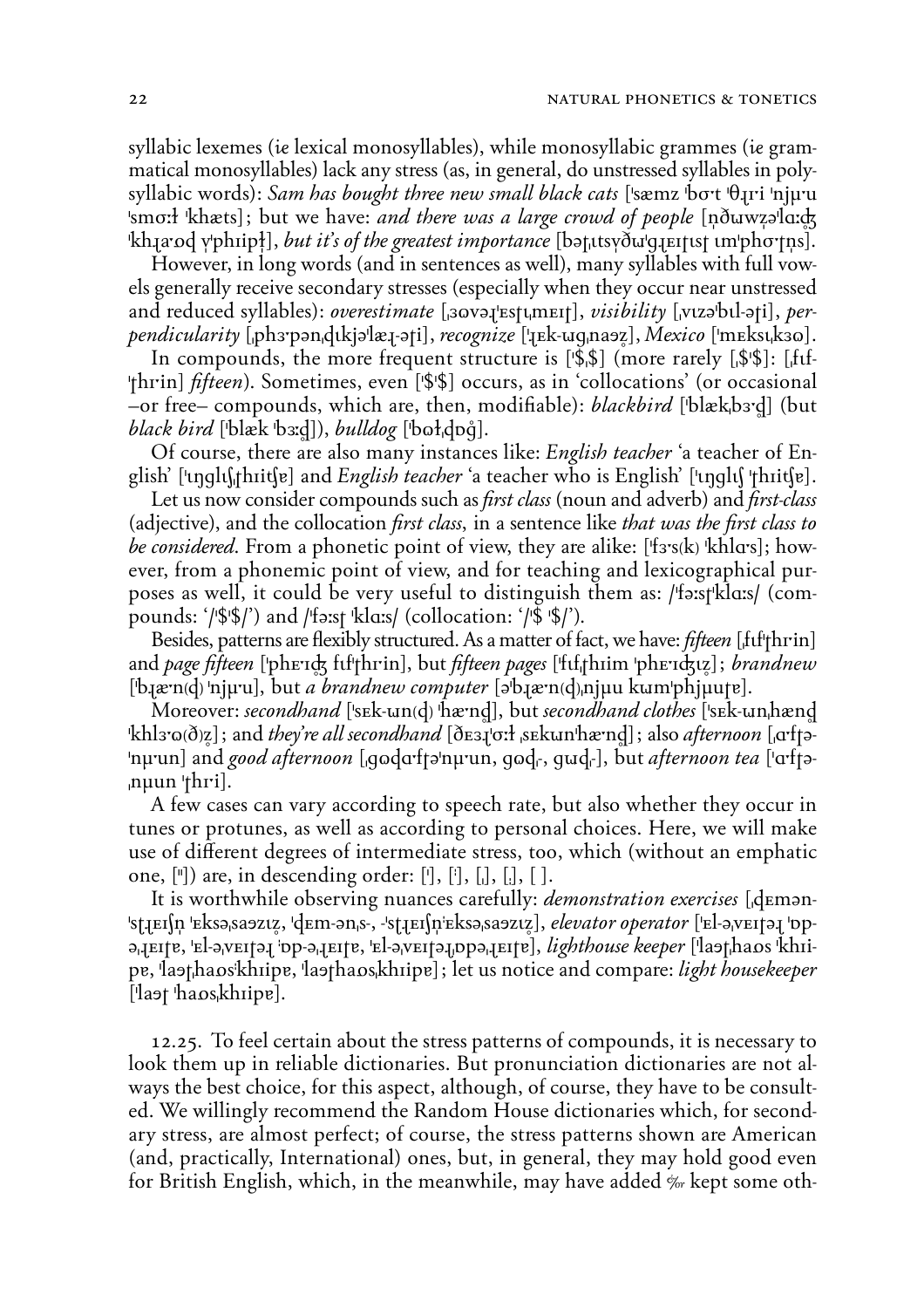er possible variants (mainly collocation-like, rather than compound-like, so less useful ones: weekend, icecream, New York, New Zealand, New Hampshire...).

In addition, the Oxford 'Advanced Learner's' dictionaries show the 'marked' cases of primary stress in several lexical collocations (which are quite unpredictable, syntactically, above all for foreigners).

In (dia) phonemic transcriptions such as ours, the most typical and numerous compounds are shown with a single primary stress /\\\$\pm\$\s\$\, the secondary one is easily recoverable, because the second lexeme necessarily bears a secondary stress.

Vice versa, most dictionaries printed in the USA include secondary stress,  $\langle \hat{\mathbf{x}}, \hat{\mathbf{y}} \rangle$ ; but usually the non-IPA symbols they use put stresses *after* stressed syllables, unfortunately, not *before*, and simply through a difference in thickness (which, sometimes, is not evident enough, even with both of them *in præsentia*). As a matter of fact, we happen to find, eq 'in scrib'' for our inscribe [un'sk] and 'viz's bil's te' for visibil*ity* [vuzabul-ati]. But some American dictionaries are misleading, because they mark secondary stress for most unstressed syllables bearing full (unreduced) vowels.

Regrettably, mainly dictionaries published in the UK (even pronouncing dictionaries) do not use secondary stress wisely enough. As a matter of fact, a collocation like *central heating* ['sEnt]<sup>1</sup> thither is, usually, represented as \*/sentral thitin/, exactly like *centralistic* \*/sentralistik/, which, of course, is  $[s_{\text{En1},j}$ ] [stik].

However, the more they mark the better, even when things are predictable, provided they do so in an exact and accurate way. Indeed, didactic transcriptions (especially for beginners) should show several characteristics, with no absurd and groundless fear that they may confuse. In reality, too simple a transcription is less useful and, sometimes, misleading, too.

As regards diaphonemic transcriptions in compounds with suffixes, it is sufficient to know which of them are always *non(half)stressable* (' $\binom{6}{7}$ ') and which are prosodically *(half)stressable* ('/<sub>(i)</sub>\\$/'). As a matter of fact, the others, that have full vowels, are always (*half)stressable* (' $|\$$ '). In addition to those with  $|a, t|$ , the following are always unstressed:  $ic$ ,  $ics$ ,  $ing$ ,  $ish$ ,  $ist$ ,  $ive$ ,  $phil$  [- $tk$ ,  $-iks$ ,  $-tp$ ,  $-tf$ ,  $-tv$ , -fil] - rhetoric, politics, lingering, yellowish, novelist, descriptive, anglophil ['IEt-21tk, phpl-attks, ltn-quitin, 'jEl-301(, 'npv-altst, da'skitp-tty, 'æn-qlaftt'] (for *anglophile*, we have  $[-\text{faəl}, -\text{ftl}].$ 

Instead, the following are *half-stressed* (if preceded by an unstressed syllable), but unstressed (if preceded by a stressed syllable): -hood, -ism, -ite, -ize (-ise), -ship, -ule [-hod, -tzm, -ast, -asz, -{tp, -juo}] – womanbood ['wom-an<sub>i</sub>hod] ( $\neq$  *childhood* ['thas}-(d)hod]), terrorism ['thEI- $\partial$ JUZM] ( $\neq$  Buddhism ['bod-UZM, 'bµu-dUZM]), Trotskyite ['th.jptski,a9t] ( $\neq$  sulfite ['selfa9t]), criticize ['kh.jt] sa9z] (but baptize ['bæpta9z], in addition to [bæp'tha. 37]), scholarship ['skpl-ə, [tp]  $(\neq$  friendship ['f. [En(d) [tp]), molecule ['mpl-əkjuv $\{$ ] ( $\neq$  globule ['qlpb-juv $\{$ ]).

# Sentence stress (mostly with English examples)

12.26. It is advisable to consider as *sentence stress* (or *ictus*), every case of word stress which remains stressed in sentence context, and does not become reduced.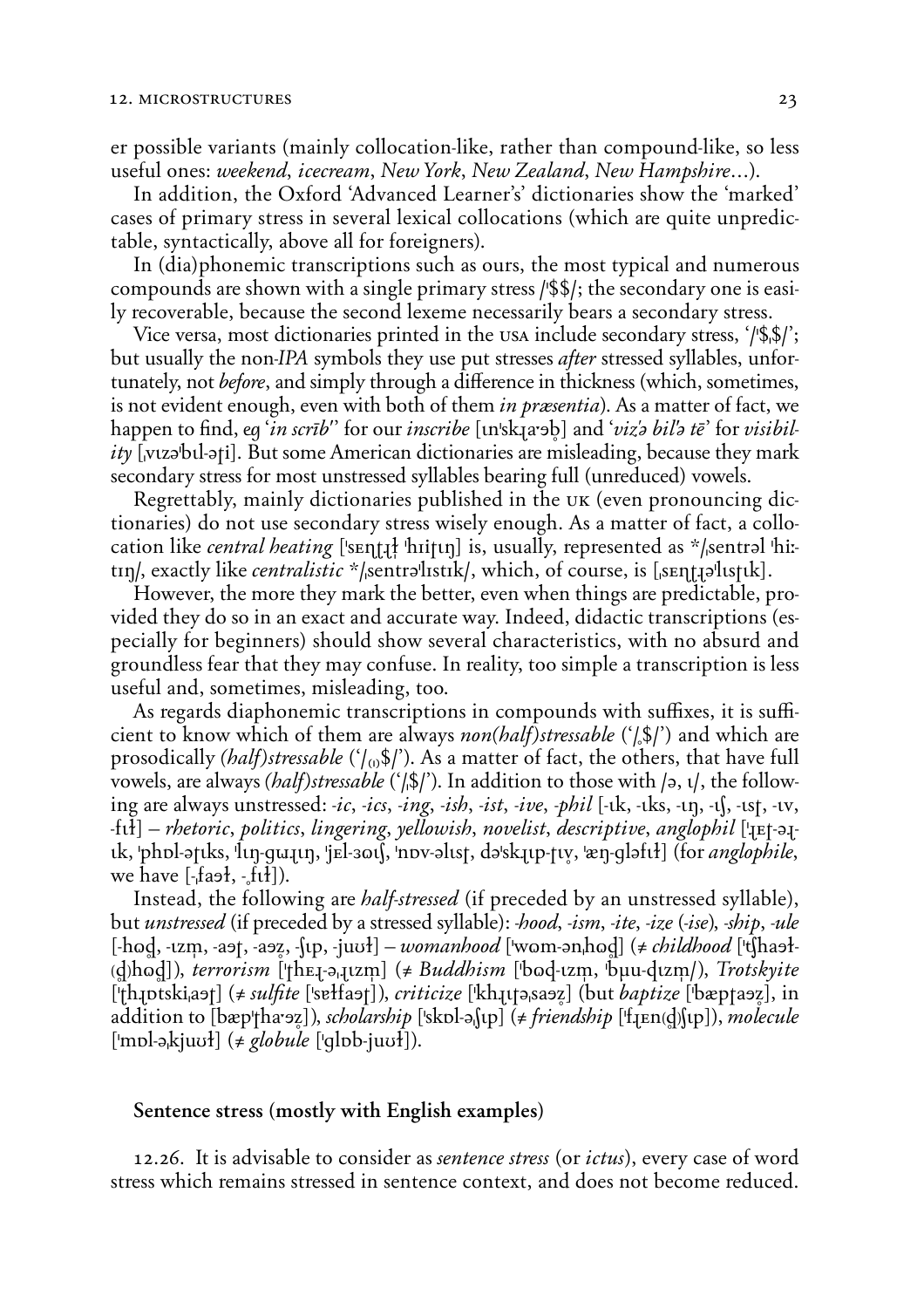Generally, English does not reduce its ictuses; as a matter of fact, we can easily have examples such as the following (please, note that in phono*ton*emic transcriptions, the symbols **/, ÷ ./** indicate intonation, not just a separation of example words, together with  $\frac{2}{7}$  and  $\frac{1}{6}$  **j**  $\frac{1}{6}$ , which are less ambiguous at first): *Then three nice black cats ran out* ['ðɛnː· <sup>−</sup>θ.µ·i 'naɔs 'blæk 'khæts· <sup>−</sup>.]æ·n 'aot·.]*.* 

It is preferable to avoid using the term 'sentence stress' to refer to the sentence *focus*; this last notion refers to the word, or words (and therefore concepts), which in a given utterance are communicatively more *prominent*; in fact, they are highlighted by virtue of being *new* to the conversation (as opposed to being already *given*, or *known*).

Sentence stress and focus are in fact two distinct attributes, although they are not necessarily incompatible. In fact, they can both be present in the last stress group, even though this possibility is statistically the least frequent: *I never said*  $that$  was true  $[a\sigma]$ n $ev\rightarrow$ 's $evd\cdot$ 'ðæp w $uz'$ t $h$ .

In practice, it is much more probable for the sentences above to be uttered as follows (although we leave with readers the task of making their own phonotonetic transcriptions): *I never said that was true* [a b nev = 's E d· 'δ a p wuz" [h. μ μ ], or  $[a\rightarrow^{\prime\prime}E\cdots\rightarrow^{\prime\prime}E\cdots\rightarrow^{\prime\prime}E\cdots\rightarrow^{\prime\prime}E\cdots\rightarrow^{\prime\prime}E\cdots\rightarrow^{\prime\prime}E\cdots\rightarrow^{\prime\prime}E\cdots\rightarrow^{\prime\prime}E\cdots\rightarrow^{\prime\prime}E\cdots\rightarrow^{\prime}E\cdots\rightarrow^{\prime}E\cdots\rightarrow^{\prime}E\cdots\rightarrow^{\prime}E\cdots\rightarrow^{\prime}E\cdots\rightarrow^{\prime}E\cdots\rightarrow^{\prime}E\cdots\rightarrow^{\prime}E\cdots\rightarrow^{\prime}E\cdots\rightarrow^{\prime}E\cdots\rightarrow^{\prime}E\cdots\rightarrow$ 

Therefore, a concrete utterance (which is sufficiently long) will have multiple *ictuses* – *ie protonic* syllables and one or more *tonic* syllables (in the rigorous sense of *stressed syllables˚* respectively, in the *protune* or in the *tune*).

At the same time, the utterance can even have one or more points which are communicatively *highlighted* (ie the *sentence foci* ['f3osa9, -ka9, -kɪi]), and these are generally expressed by different proportions of stress and pitch.

The sentence *These are the new co-workers of my neighbor Roberta* (British spelling *-our*) can be variously realized, with single or multiple highlights. We can therefore encounter: *These are the new co-workers of my neighbor Roberta* **[** $\delta$ iizə $\delta$ ə'njµu $\cdot$ "kh30<sub>i</sub>w3'kuz· əvmaə'neibə .jə'b3'te..], or also [ðiizəðə'njµu 'kh30<sub>i</sub>w3'kuz· əvmaə'neibe• <sub>i</sub>a'b3 pml; be• ia'b3 daysta3 3) be• ia'b3 yez-zibarte; j.

In any case, the elements highlighted can be grammemes, as well, in case of particular contrasts. With the examples above, we can have: ['ðɪ·iz· əðə'njµ·u 'kh3o<sub>l</sub>w3·kuz əvmaə'nɛɪbə ˌɪə'bɜ'tɐ..], or [ðɪiz'ɑː· ðə'njµ<sup>u 'k</sup>hɜoˌwɜ'kuz əvmaə'nɛɪbə ˌɪə'bɜ'tɐ..] (with *are* highlighted), or even [∂iizəðəniµukhsows kuzəvma v 'nEIbə 1ə<sup>†</sup>bə te.] (with *new* destressed, but with *my* highlighted, for some particular reason).

Some kind of attenuation can occur in parts of the sentence rendered 'parenthetical', as in the following example, which is spoken as a sort of afterthought: *of my neighbor Roberta* [<sub>L</sub>əvmaə'nɛɪbə 4ə'bɜːtɐ...].

12.27. In *idiomatic use*, we find that given word sequences, which can also occur in their literal sense, present outwardly 'strange' (or *marked*) stressing. In fact, grammemes, or qualifiers, are brought out instead of the lexemes that accompany them, because these last are destressed (here shown by means of  $\mu$ , which becomes distinctive).

More often, we find the sequence *grammeme* + *attenuated lexeme*, as in: *for one thing* [fwwen:θιη], *on the other hand* [pnði'eð-ə,hænd], *by no means* [ba∍'nso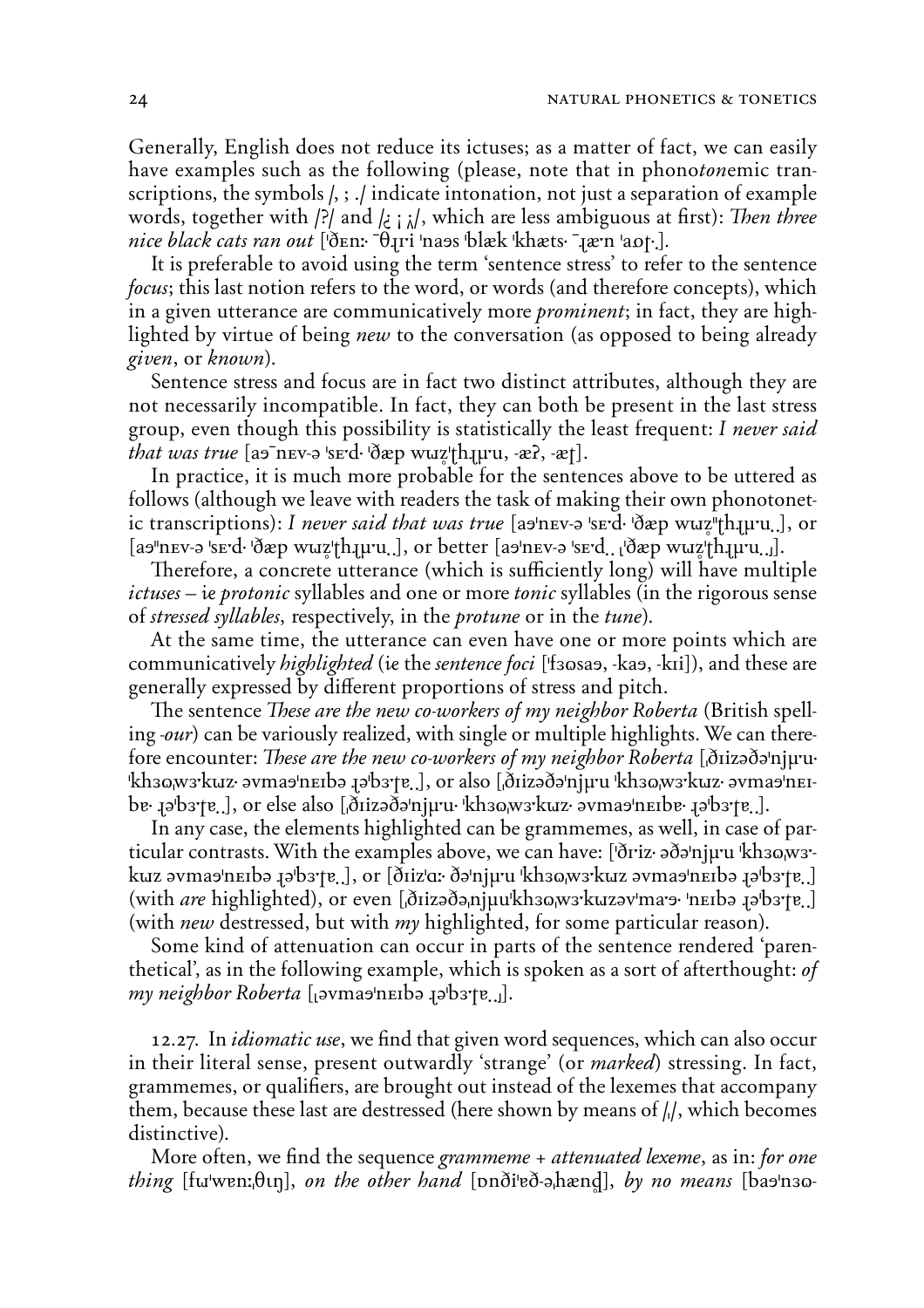minz], by all means [bas'ort, minz], at any rate [ət|En-i, [EI], in any case  $\lceil$ un|En-ikheis], in any event [in en-iavent], in that event [in  $\delta x$ ] and  $\delta x$ ], on that score [pn- $\exists$  d $\forall$ atsko $\forall$ , *in no time* [un|n30, thasm], *in the long run* [und alpha], (*even*) *at the* best of times [('rivan) atda'bEstay<sub>l</sub>thaamz].

Some other times, instead, we find attenuated lexeme + accentuated grammeme, as in: I know what ['a., n so"wpt], that's about it ['dets  $\alpha$ ] baot" then  $\alpha$ ]. fancy that! ['fænsi "det]

Thus, *idiomatic stressing* gives a particular meaning, to certain lexical collocations, which is *not* literally predictable.

On the contrary, in the *literal sense*, their stress is the 'normal' one, which is predictable from the syntactic order of their words, each one bearing its usual meaning, as for: *in that event* [in<sup>{</sup>d}) (vent], *by all means* [ba>] (varit 'mrinz], *on the other* hand [pndived a hand], that's about it [dats aboott].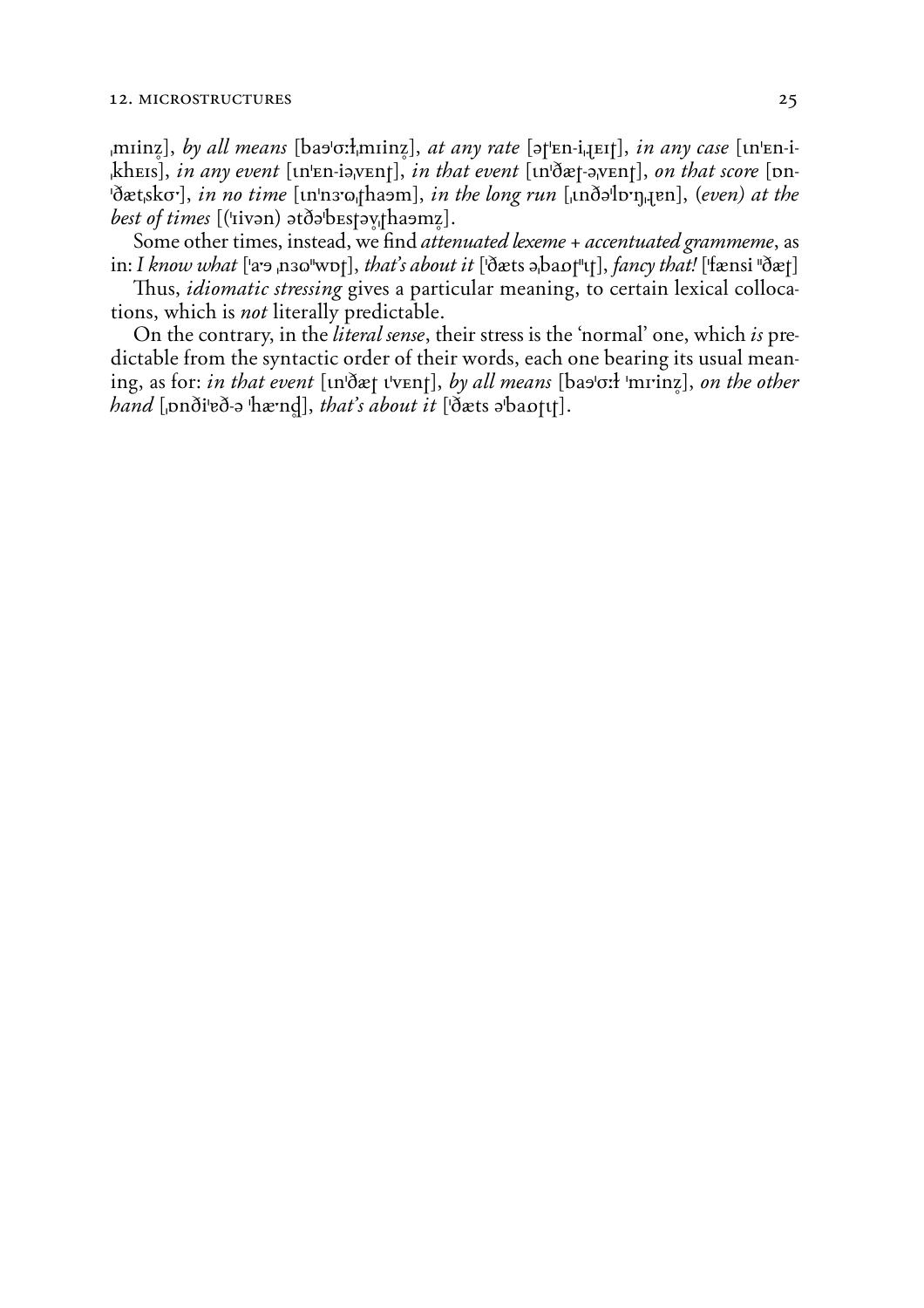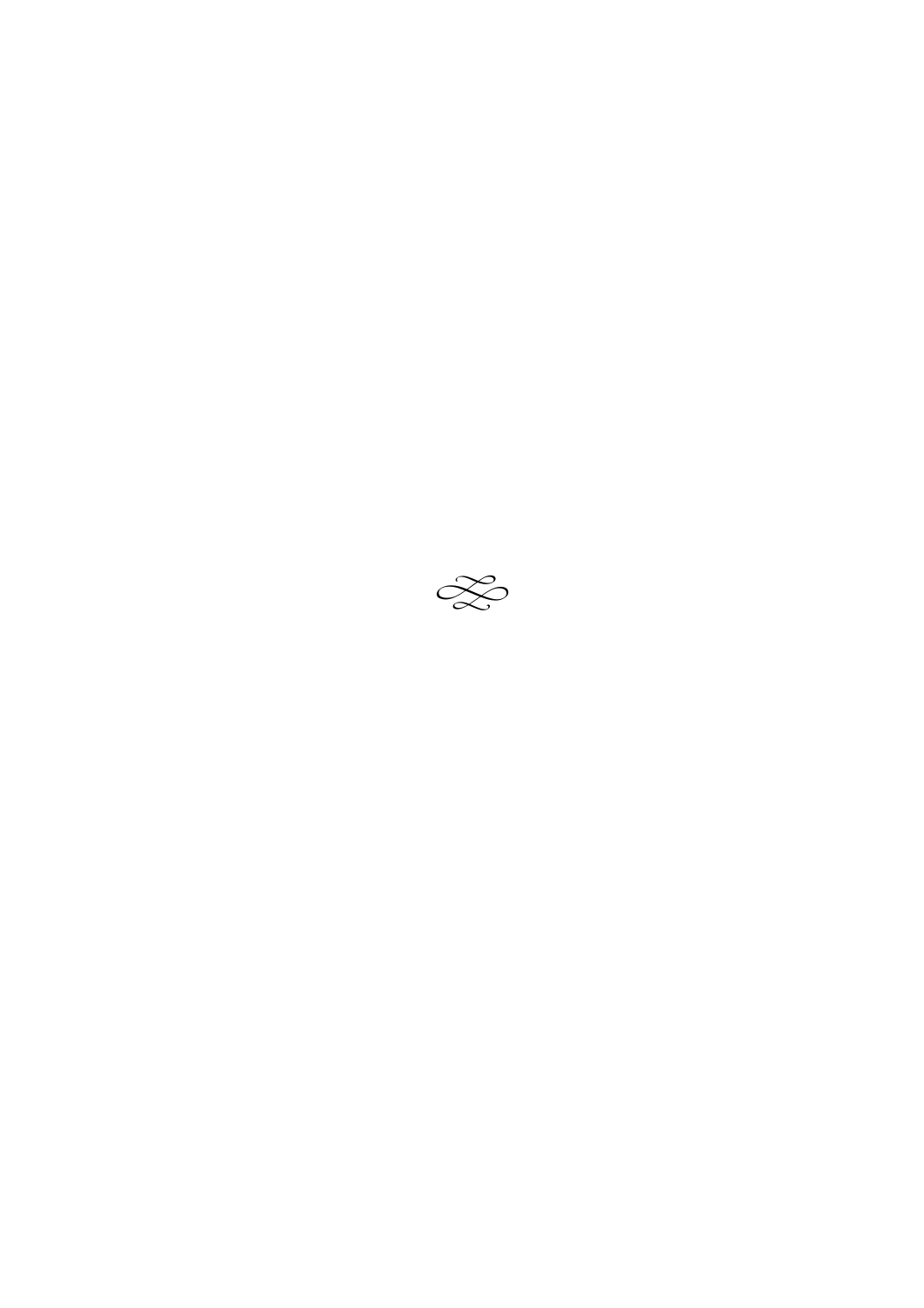# 13. Macrostructures (mostly intonation)

# Prominence

13.1. *˛*e degree in which a syllable stands out among adjoining syllables in an utterance is defined *prominence*, as already mentioned.

It is the result of different combinations –depending on languages and speakers– of four fundamental elements: the *timbre* of the phones, which form a syllable (*¤* their relative intrinsic *perceptibility*, determined by articulatory characteristics), *stress*, or *strength* of realization, relative *pitch,* and *length* (or *duration*). For practical purposes, it is better to analyze the four elements separately (*c*f  $\Phi$  12).

# Rhythm & rhythm groups

13.2. Every language has its own particular rhythm, deriving from the structures of its syllables and rhythm groups.

*rhythm* is the result of regular occurrences of prominent syllables in the speech chain. Generally, the alternation of stressed and unstressed syllables is fundamental. In many languages, stressed syllables may also be long(er)  $\frac{1}{2}$  be on a marked pitch – high or low (*ie* different from the mid –unmarked– value).

To all this, some languages may also add a considerable reduction in the duration  $\frac{1}{2}$  timbre of the phones of unstressed syllables (indeed some of these phones, often, drop completely, as happens in English, for instance). In quite a large number of languages, duration  $\frac{1}{2}$  pitch do not depend on stress; consequently, they may contribute to increase or diminish the prominence of both stressed and unstressed syllables. These characteristics are chronemic (*ie* short phones functionally opposed to long ones, being phonemes) and tonemic (*ie* syllables with different –functional– tones, *¤* tonemes).

13.3. *rhythm groups* (or stress groups) are formed by –at least– one syllable with strong stress. Usually, a stressed syllable is accompanied by other syllables, with *secondary* (or *mid*), weak, or *reduced* (or *weakened*) *stresses*. Furthermore, they show considerable internal cohesion, not only on the phonetic and prosodic level, but also on the semantic one; which means that they have a precise global meaning.

The rhythm groups of certain languages may have only few weak syllables, alternated with mid ones. Other languages, instead, may have quite long sequences of weak or weakened (or reduced) syllables (with shortened phones and attenuated timbres).

English and the Apulian dialect of Bari and Foggia (and others in higher-south-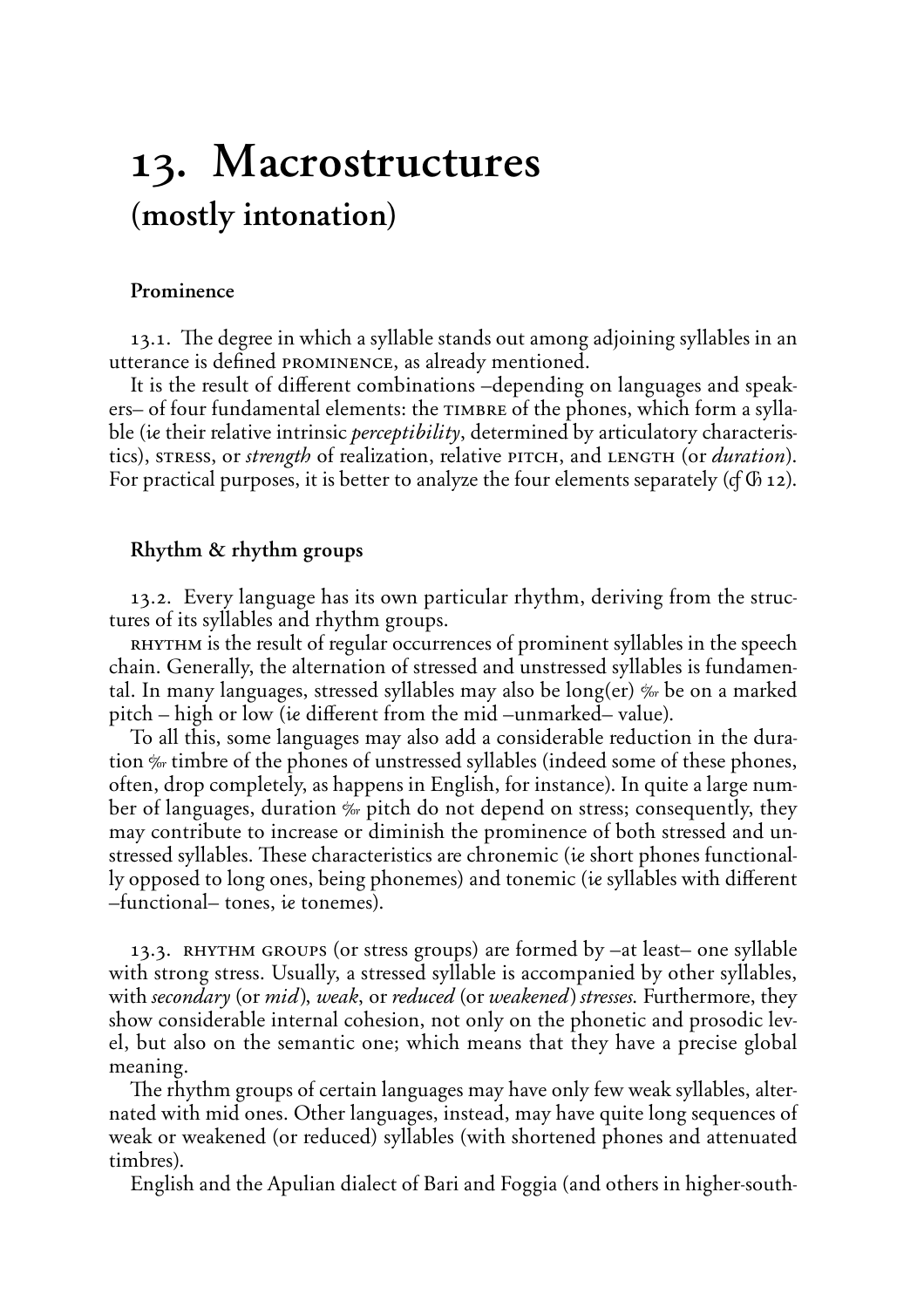ern Italy) belong to the latter group of languages; on the contrary, the following belong to the former: Italian, Spanish, French, Brazilian Portuguese, Polish, Czech, Hungarian, Swahili, Hausa, Japanese, Vietnamese. Other languages have intermediate positions: more or less near one group or the other. For instance: German, (Lusitanian) European Portuguese, Russian, Arabic, Hindi, and Chinese are among them.

Here are some examples: And there was a large crowd of people waiting for them: [nguwzə<sup>-</sup>la: $\frac{1}{\alpha}$  kh<sub>1</sub>aod yphiip!: weitinfədm...]; I'm gonna take all of them to the per*formances*: [aəmqunə<sup>-</sup>theik 'o'ləðm' təðəpə'fo'mənsiz...]. English examples will be given only in neutral British pronunciation, to make comparisons easier and simpler.

On the other hand, let us consider these Italian examples (which are a translation of the English ones): E c'era una gran quantità di gente ad aspettarli [et] terauna-'qran kwanti'tad di'dzɛnːte·¦ adaspet'tarːli·]; Li porterò tutti quanti agli spettacoli [liporte'rot tutti' kwanti a A Aispet' ta koli .].

### **Pauses**

13.4. A PAUSE is a momentary break in speech, which takes place for various reasons: physiological (ie breathing), semantic (ie meaning), logical (ie connection), psychological (ie attitudes), and pragmatic (ie communicative strategies). It is convenient to measure pauses in reference to the number of syllables which could fill the time of their duration, resulting from an average of both stressed and unstressed syllables. Therefore, we speak of *short*, *mid*, and *long* pauses, of about 3, 6, and 9 syllables respectively, or rather of about 2-4, 5-7, 8-10 mean phono--syllables:  $[|, \|, \|]$ .

If a short pause is not certain, or may be missing, it is indicated by [:] and is better defined as a *potential* pause. Sometimes, above all for psycholinguistic or behavioral purposes, it may be necessary to indicate pauses in a more precise way: in hundredths of a second; especially when they differ from expected 'normal' ones.

Usually, in *pause groups* (ie what is included between two pauses), normal speech uses two or more rhythm groups, which are linked to convey a fuller sense.

Sometimes, a pause group coincides with one rhythm group; at other times, combinations of rhythm groups in different pause groups change the meaning of similar utterances, often much more than the presence or absence of tunes within the utterance itself, as in: You may go now [jəmɛɪˈqɜːo..] raro...], quite different from You may: go now [jəˈmɛː] [qɜ·o ˈna·o], again different from You may. Go, now [jəˈmɛː] [qɜ·o] 'na·o].

# Pitch & tunings (or intonation groups)

13.5. fu 13.1 schematically shows the relationship between the three fundamental types of voices: male (M), female (F) and *infant* (I); the grey band helps to realize that the same *absolute* pitch corresponds to quite different *relative* pitch levels. Of course, among the three groups (already introduced in 12.17  $\&$  \ 12.20)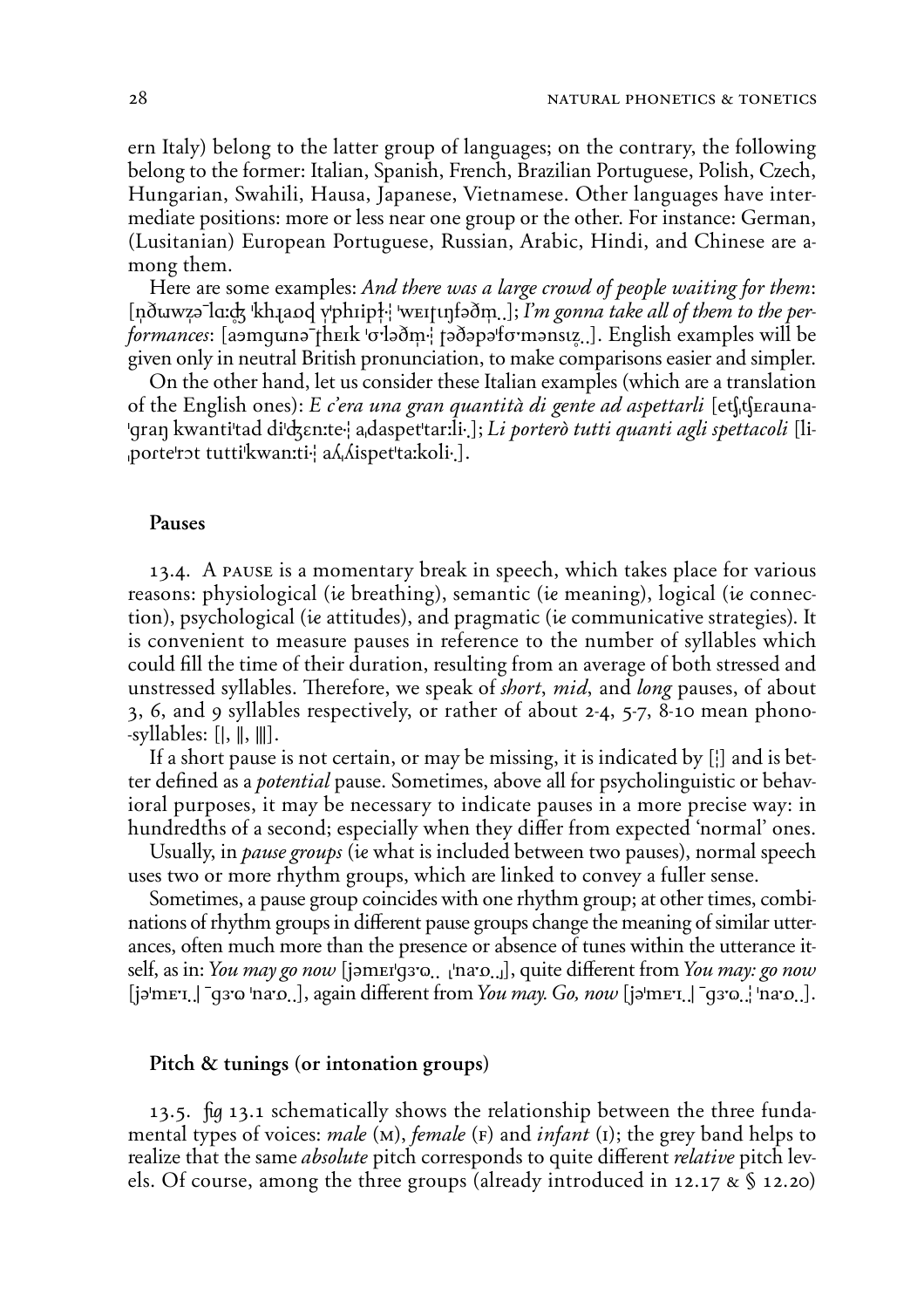there is a fairly gradual transition, since –for each one– we can easily find more or less high/low voices, in addition to those representing the average of each group.

When two or more pause groups are linked together, their meanings are co-ordinated as well; therefore, they are combined into something wider and more coherent, thanks to a particular intonation contour. Thus we get *TUNINGS*, which may even coincide with one rhythm group, or one word, possibly formed by one syllable, again: *Yes?* or *Here.*

*û* 13.1. Relationship between male, female, and infant voices.



# Paragraph & text

13.6. When one or more speakers continue on the same subject, with semantic cohesion, a sequence of tunings is technically called a *paragraph*. From a prosodic point of view, a paragraph is usually characterized by given rhythm and intonation features, which determine their internal cohesion, in contrast to other paragraphs, within the same *text*.

Generally, a paragraph ends with a greater pitch lowering (compared to normal pitch), which is marked with **(')** at the end. Likewise, a paragraph may begin at a slightly higher pitch, marked by **(»)** at the beginning. *˛*is guarantees internal unity and coherence, in contrast with other paragraphs.

A simple kind of paragraph is constituted by sayings: *∑en the cat's away, the mice will play* [°<sup>−</sup>wEn ð**u**'khæts *u***'wE'I; ∂ə<sup>−</sup>ma∍sł 'phlE'I<sub>.</sub>.**,].

A *text* may be constituted by a speech, a lesson, a (university or public) lecture, a news bulletin, a sermon, a soliloquy, a joke, *Â*. A *paragraph* may be constituted by the sentences of different speakers, when the text (presenting semantic and pragmatic cohesion) is a conversation, a phone call, an oral examination, an interview, a quarrel, *Â*.

*The text is not necessarily long: even <i>Here?* – *Yes* may be a text, supposing that the two speakers share certain presuppositions.

#### Rate

13.7. Languages (and speakers) have different rates of uttering. RATE can be measured in words per minute (100-200 on average), in phono-syllables per second (2-5), or in phones per second (6-20).

In general the number of words and syllables varies according to their structures and extensions; the number of phones varies according to their (phonetic and phonemic) duration.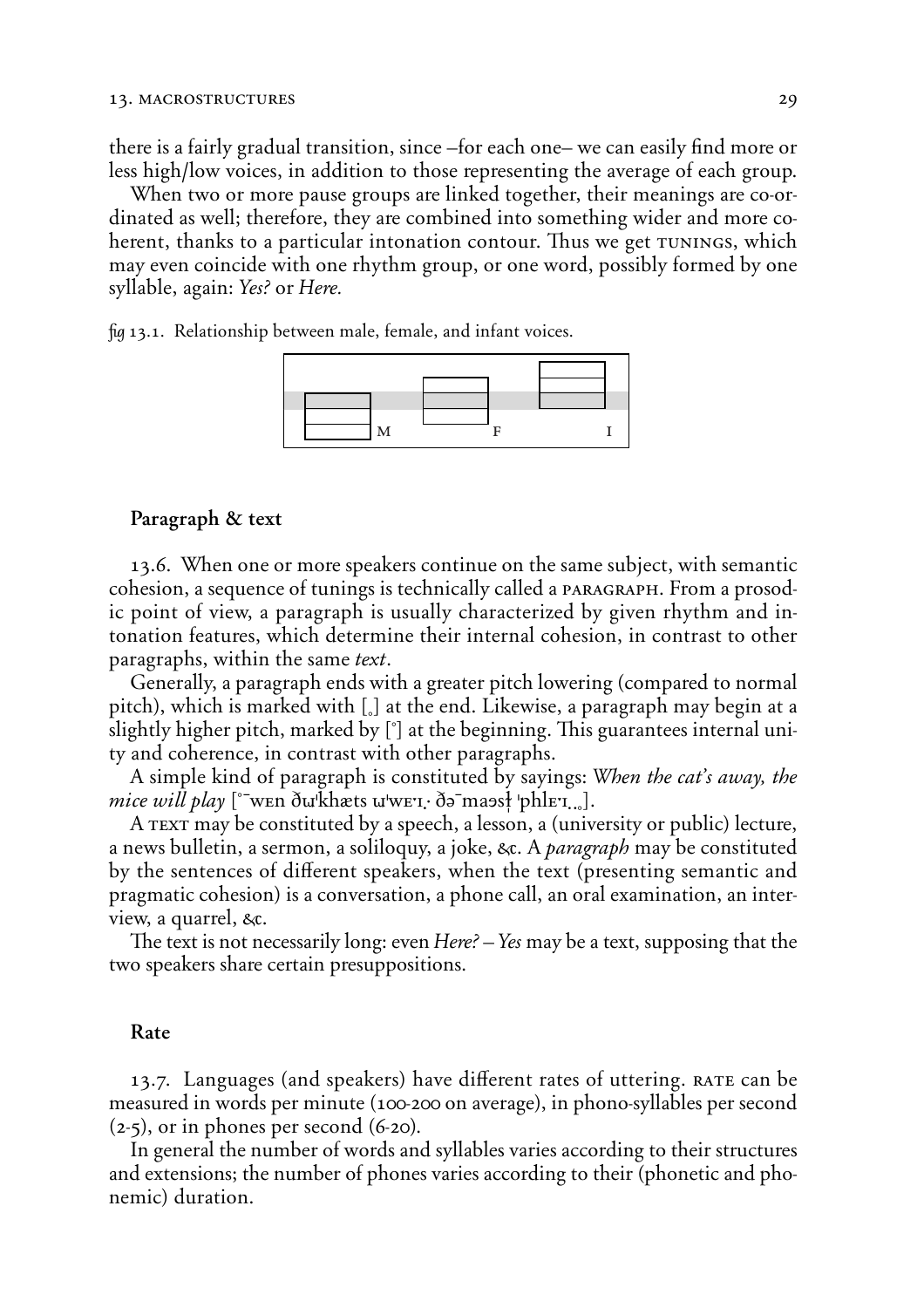Moreover, rate varies according to particular semantic, social, and pragmatic factors. *Conversation* itself can be classified in at least three different types: *slow*, *normal*, and *quick*. Consequently, the numbers given above tend to move towards the limits indicated, or even to slightly exceed them.

Pause incidence is connected with rate, too. Indeed, there is a limit beyond which phones cannot be shortened or lengthened without becoming incomprehensible, or ridiculously intolerable. Therefore, the quicker/slower the rate is, the more the duration and number of pauses will be reduced/increased.

In a *normal conversation*, pauses take almost *a quarter* of the total duration of a text. But the time taken by pauses can be longer: up to *half* of the total duration. There are cases (or particular moments) where pauses can even take three quarters of the total time (without falling into pathology); but such cases fall within the aims of paraphonic analysis.

# Intonation

13.8. *intonation* (as can already be inferred from § 6.4.5.1-4) is constituted by the relative pitch of syllables forming more or less long sequences of connected speech.

These sequences are called *runings* and can consist of pause groups (which, in turn, consist of rhythm groups); but they can also consist in a single word – which can even be monosyllabic: *No. – No? – No! – No…*

What is essential is that pitch –through given differences– adds (or, rather, gives) different pragmasemantic nuances –such as 'statement, question, command', &c– to phonic sequences which could otherwise be identical.

Thus the difference obtained is not merely semantic, conceptual, as in the case of ton(em)e languages, such as Chinese. However, by using the same principles and the same symbols of syllabic-tone notation, we can accurately (and without too many problems) transcribe the characteristics of pitch and strength of the syllables of a whole utterance. In fact, stress-tonal signs show both the relative pitch and stress-degrees of the syllables before which they are put.

First, le us see (fig 13.2.1) an iconic and simple way to introduce people to into-

|                |                                                          | See you on Saturday.                       |              |                                                                                                              |
|----------------|----------------------------------------------------------|--------------------------------------------|--------------|--------------------------------------------------------------------------------------------------------------|
| $\overline{2}$ | $\frac{1}{\sqrt{W_1}}$ ( $\frac{W_1}{W_2}$ they) see you |                                            | on Saturday: |                                                                                                              |
|                | $\Delta$ on't<br>$\overline{(If~ they)}$                 | $15$ ee you on $Sat_{u\overline{v}^{day}}$ |              | $(it'll$ be a total.<br>$\frac{d\tau_{\mathcal{S}\mathcal{A}}}{d\tau_{\mathcal{S}}}}$<br>$t\overline{e_{r}}$ |
| $\overline{4}$ | don't)<br>$\overline{df}$ they                           | see you on $S_d$                           |              | worr<br>$t_{b_{0}}$<br>'don't<br>$\overline{it}$ .                                                           |

*û* 13.2.1. 'Icono-tono-graphic' examples for intonation.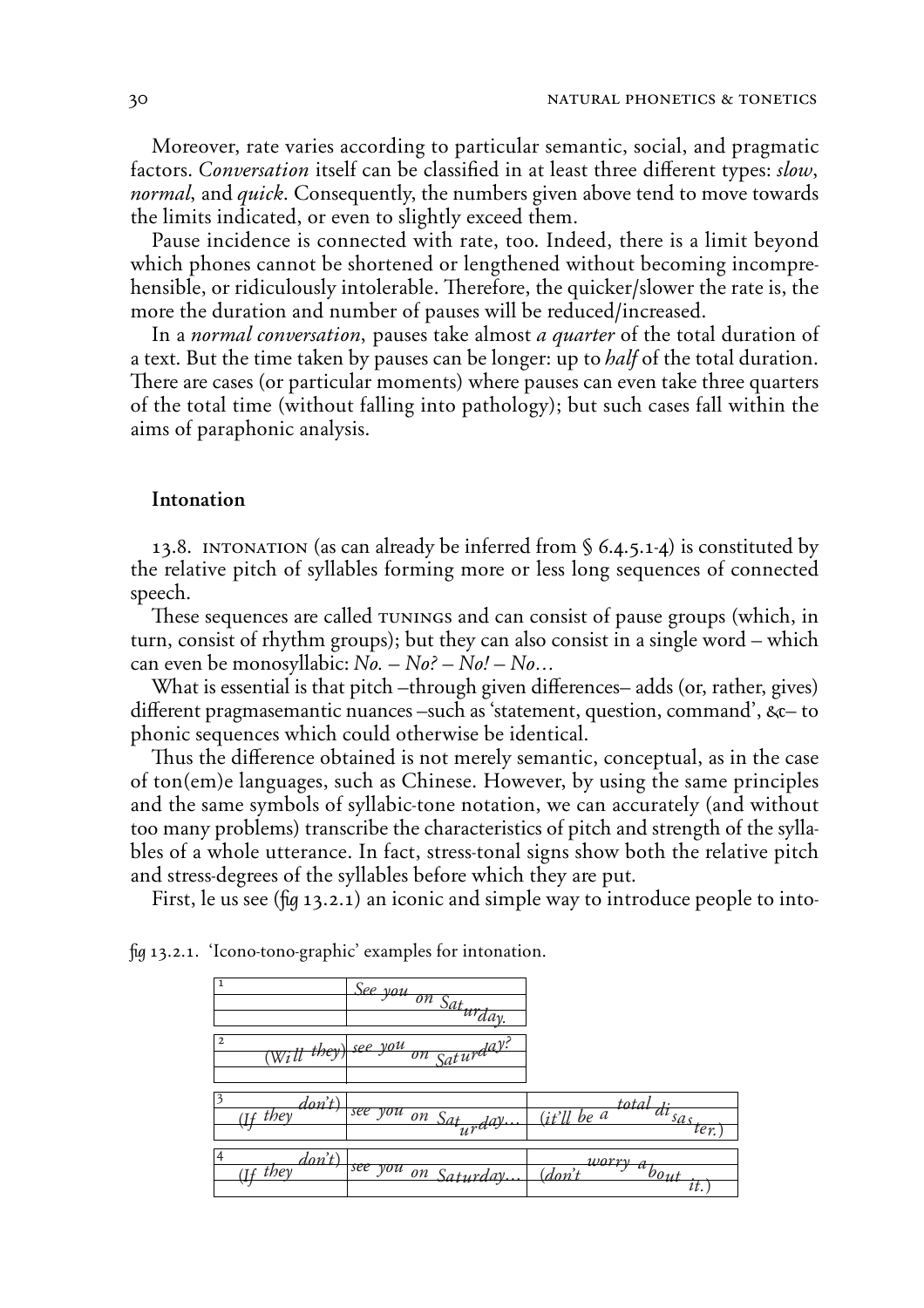nation: by carefully reading the examples given, and following the hights shown for every grapheme.

Now, we can go to *û* 13.2.2, where we can see the whole pitch extension of an utterance, which is called a *TUNING* (or intonation group, *c* ft *u* 13.5-6, § 13.11 & fu 6.21*]˘* It is divided into a *protune* and a *tune*). Here we anticipate that a general *tune* consists of three parts: a *pretonic* syllable, the *ronic* (*ie* the stressed) one, and (two) **postronic** syllables.

A *protune* consists of one or more *stressed* and *unstressed* syllables (which are called 'protonic' and 'intertonic' syllables, respectively).

Sometimes, it could be important to refer explicitly to the first or last 'protonic' syllable, in the description of certain languages with particular protunes. Usually, the first protonic can be preceded by some 'antetonic' (*¤* initial unstressed) syllables.

13.9. In anticipation of what will be dealt with presently (from § 13.11 onwards), we may say that there is a 'normal' *protune*, for statements, which has no particular symbol since it is the unmarked one: / /. There are, then, three marked protunes: *interrogative* (**/¿/**), *imperative* (**/¡/**), and *emphatic* (**/˚/**). *˛*ese symbols are put at the beginning of an utterance, but not in the poor syntactical meaning of a 'school sentence'.

*û* 13.2.2.2. Tuning.



For the French language, it is necessary to add a fifth protune, for partial questions (**/&/**, which contain an interrogative word), instead of the normal one (**/¿/**), as can be seen in *HPr* (in *û* 4.3; see § 4.3.5 as well). It is true, though, that at a greater level of formalization we could avoid introducing this peculiar (notational and categorial) innovation, by using extraphonic information and recognizing interrogative lexical elements (such as *qui*, *quand*, *combien*, *comment*, *pourquoi*, *oú]* as belonging to a particular group.

Nevertheless, from a descriptive and contrastive point of view, more practical (and less theoretical) structures seem to be preferred; thus it is sufficient to find  $\frac{1}{2}$ to realize we are dealing with partial questions and not with total questions **{/¿/}**.

We must make it clear at once that *written* sentences are one thing, while the *spoken* language is quite another reality, often very different indeed. Naturally, in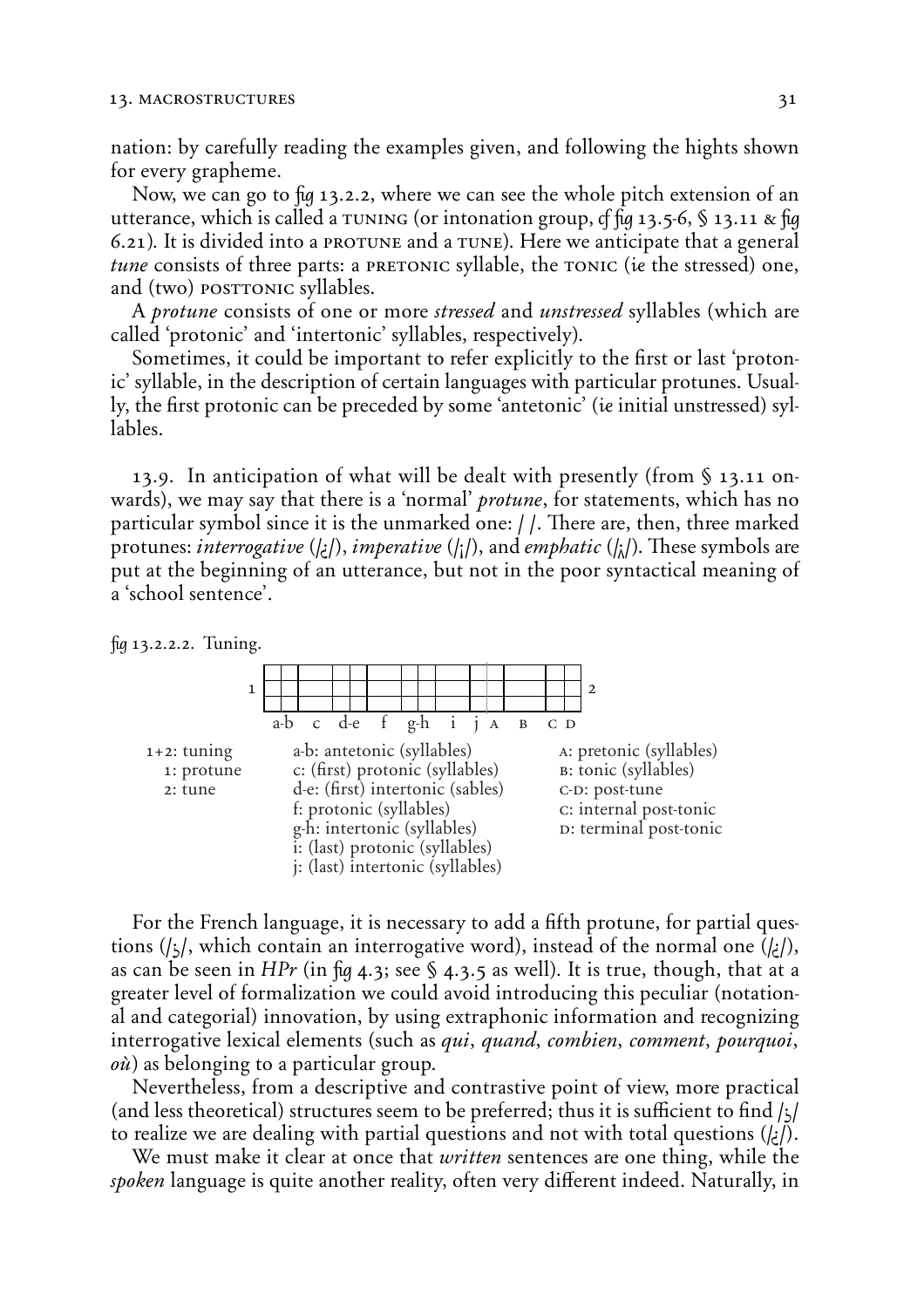the spoken language, tunes are much more numerous than 'simple sentences' of grammar and syntax, as will be seen below. Indeed, plain and linear syntactic sentences, from a true linguistic point of view (*¤* actually spoken sentences in real and spontaneous speech, even if uttered by professional actors), very rarely coincide with phonic sentences. As a matter of fact, almost any syntactic sentence is made up of at least two or three phonic sentences, or better *tunings*.

But let us consider *tunes*. Generally they are formed by the *tonic* syllable (*¤* the stressed one, which is also the last strong syllable in an utterance, in a sense), the *pretonic* (*ie* the possible unstressed syllable before it), and the *post-tonic* syllables (*¤* the possible unstressed syllables after it). In the tonetic diagrams (or rather *tonograms*), two post-tonic syllables are indicated (*¤* internal and terminal); sometimes it is useful to refer to one of them, clearly, in order to highlight typical movements more clearly, above all to distinguish interrogative tunes of the rising type  $([\cdot \cdot \cdot])$ , from those of the falling type **{(2 ' 12)}**. In any case, the term *post-tune* may be used to refer to both syllables, collectively.

We will now consider, concisely (and by looking closely at *fig* 13.4), the three marked tunes (of neutral British English): *conclusive* (**/./**), *interrogative* (**/?/**), *suspensive* ( $\vert \cdot \rangle$ ), and the unmarked: *continuative* ( $\vert \cdot \rangle$ ) – *On Saturday* [pn'sæt-ə $\vert$ dEI.., -ədi..], *On Saturday?* [¿pn'sæt-əˌdɛɪ·, -ədi·], (If not) on Saturday… (then…) [pn'sæt-əˌdɛɪ*·*, **-**ədi.·], *(Perhaps) on Saturday, (but…)* [pn'sæt-ə<sub>l</sub>dɛɪ·, -ədi·].

13.10. The best way of dealing with the intonation of a language consists in presenting its structures through appropriate and clear diagrams (*ie* tonograms), with clear examples and a simple and sufficiently complete notational system (not cumbersome and useless).

First of all, we must repeat that the use and choice of intonation patterns do not depend on syntax at all, but on *semantics* and *pragmatics*, and above all on *communicative goals*. In fact, even if the syntactic formulation is, in the end, the most evident linguistic rendering (for those who are used to reading and writing), in actual fact, it is nothing but a faithful representation of the pragma-semantic way to express concepts and thoughts, peculiar to every language.

If, for instance, we write –and beforehand say– *I've been looking for this for ages* [aəvbɪn<sup>-</sup>lok-ɪŋ fəˈðɪs.. fiˈʁɪʤɪz..], the superficial formulation at hand is only the inevitable result of the mental and linguistic processes that produce, in English, the sentence just seen, although with slight possible variations.

In actual fact, it results from the juxtaposition of different concepts (each one indicated by  $\mu$ , or  $\lceil \cdot \cdot \cdot \rceil$ ) in a single syntactic string, seemingly simple and straightforward, but actually very complex, as is obvious from its prosodic structure, if supported by an appropriate intonation pattern, as indicated by the small but precious signs used.

Let us now examine the intonation structure of neutral British English. However, we must first consider a general scheme, which will enable us to really *see* its characteristics. Thus fig 13.2 gives the diagram of tunings. It shows the use we make –when speaking normally– of pitch heights of the various syllables forming the different possible utterences in a given language.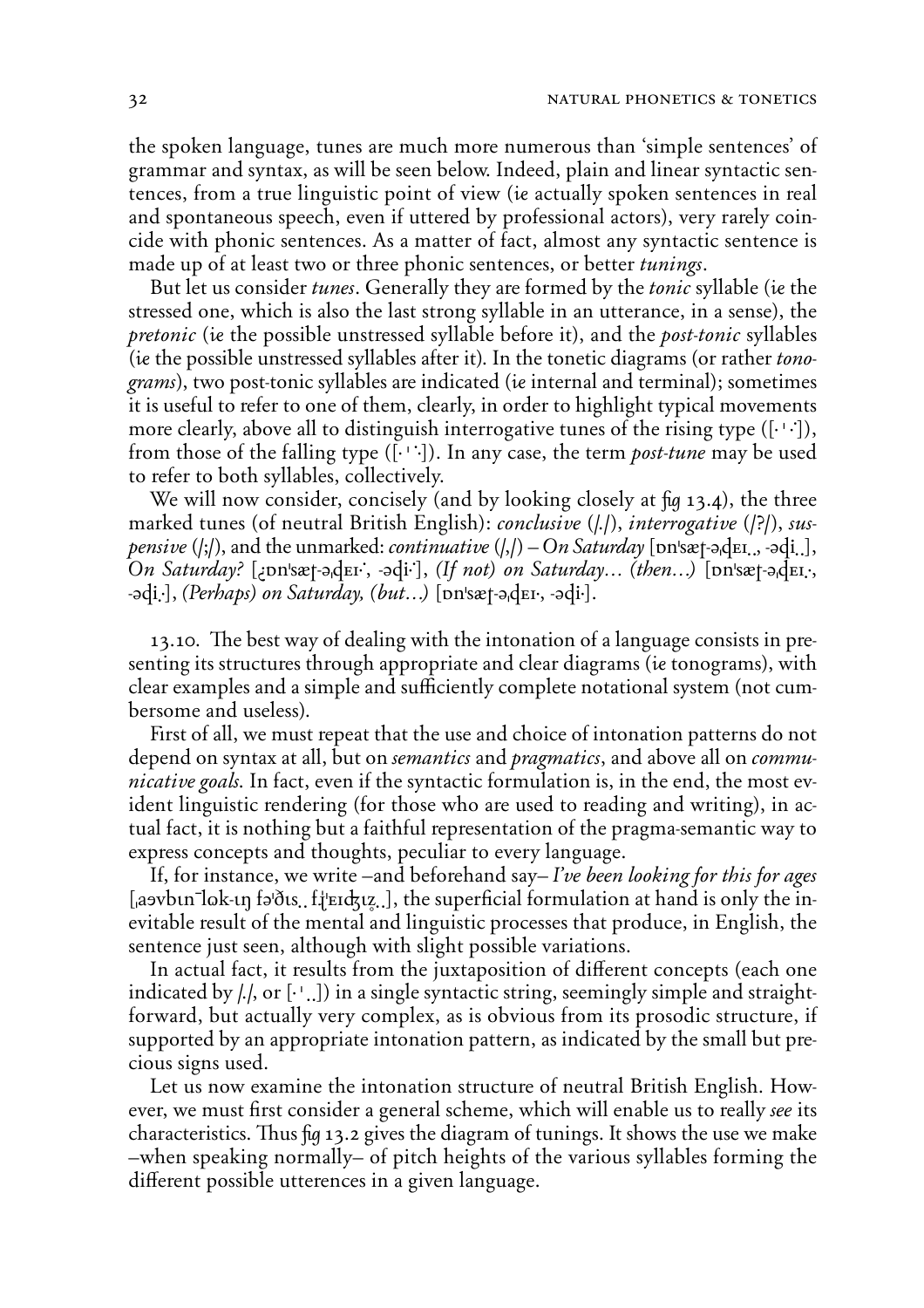#### 13. *macrostructures* 33

In order to make experiments on the pitch of different syllables, it is certainly better to use identical vowel phones, to avoid being mistaken by articulatory timbres, possibly interpreted as differences in pitch. This is easier in languages like Italian, where examples like *Rimini*, *concorrono*, *Anna assaggiava quaranta ananas* ['ri:mini, koŋ'kor:rono, 'anna assadʒ'dʒa·va kwa'ran·ta 'a:nanas] are not difficult to find (despite their meanings, 'the name of an Italian town, they are in competition, Ann tasted 40 pineapples'). As already said, these identical vowels help not to be biased, or misled, by different timbres; since front *V* seem to have a higher pitch, compared to back ones, which give the opposite impression.

## Tunings (or intonation groups)

13.11. Tunings consist (as already seen,  $f \$  13.8-9  $\alpha$  fig 13.2.2) of a protune (in our example *I am transcribing the following example* [a m t μ ε εκμαθιη δ ε το δειτισμ *u* $\alpha$ <sup>2</sup>)) and a tune (*phonetically* [fə<sup>t</sup>nE<sub>I</sub>tk-li<sub>n</sub>]). In this case, we have a normal protune and a conclusive tune. The latter is represented, tonemically (in an abstract, more theoretical, way) by  $\frac{1}{2}$ , and tonetically (in a more realistic way) by  $\left[\cdot\right]$ .

The number of syllables in the example has been calculated on purpose in order to have full correspondence between the tonogram and the syllables of the sentence, to be able to show the characteristics more clearly.

Of course, in normal speech, it is unlikely to find sentences with the same number of syllables; however, the usefulness of the diagram is not compromised, since the actual syllables available (whether more or less than 14) share pitch heights in a fair way. So they may either compress the movement of several syllables into only one or two, or expand it over a larger number of syllables: *Yes, we do* or *Our aim is to pass on ideas, techniques, and practical activities, which we know work in the classroom* (even if this last example, more realistically, will be divided into more parts, with the addition of the respective tunes, mostly continuative), thus: *Our aim is to pass on ideas, techniques, and practical activities, which we know work in the classroom*. In a phono-tonetic transcription, we have: [a:*J* E<sup>T</sup>Im *u*ztə phars 'p·n. a a **'D¤;'Ω2 Th™k'nIiks2 Èm5ph>πkT¤k® πk'Th¤vÈTiz2 &w¤cwi5n';¨ 'w';k3 3** ì**¤n∑***û***'khlA;s&>¨m3 3**œ**)**.

## Protunes

13.12. *û* 13.3 shows the four protunes (of neutral British English): one is unmarked, or *normal*, and has no symbol; three are marked: *interrogative* **/¿/ (¿)**, *imperative*  $\left| \cdot \right|$  [;] (for instance: *Pay attention!* [ $\cdot$ phE'I ə"thEn $\left[ \cdot \right]$ ]), and *emphatic*  $\left| \cdot \right|$  [ $\cdot$ ] (We *have to check everything very carefully!* [*i*wi<sup>-</sup>hæy tə"thEk $\cdot$ ; Ev- $\mathrm{I}$ *i* $\theta$ <sup>t</sup>I] $\cdot$ ; vE $\mathrm{I}$ <sup>-i</sup> "khE3fli.]).

*û* 13.3 shows, on the left, sketchy tonograms; on the right, they are given in a more realistic way. Actually, the schematic diagrams are sufficient indeed, since these tonograms necessarily generalize and normalize the data, allowing slight differences of realization, as well.

On the contrary, for teaching and learning purposes, these schematic tonograms are decidedly more useful, making comparisons with those of other languages possible.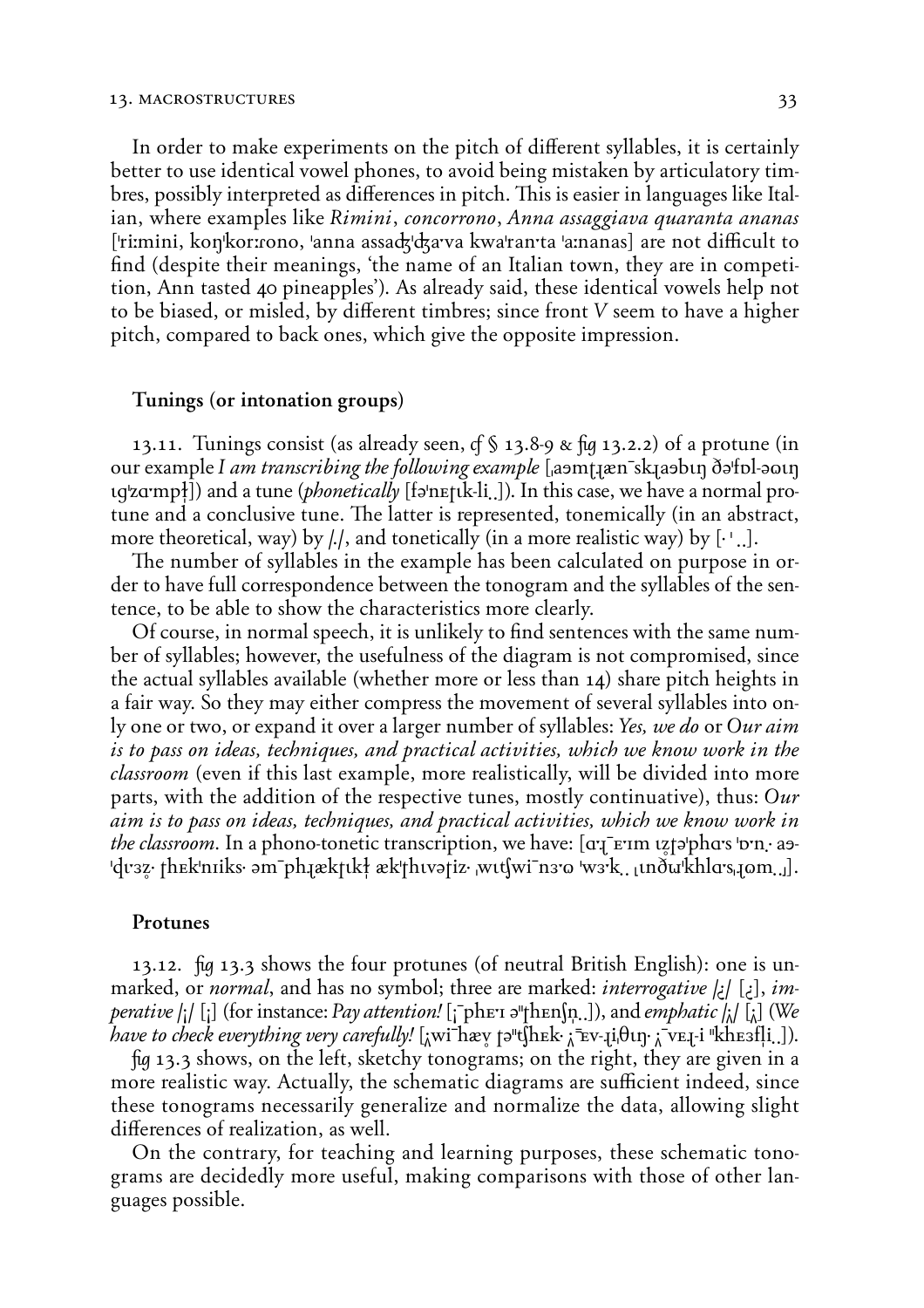| $\circ$<br>$\circ$ | $\circ$<br>$\circ$<br>$\circ$<br>$\circ$<br>$\circ$ |                    | normal<br>$^{\prime}$ / $\downarrow$ $\downarrow$ |
|--------------------|-----------------------------------------------------|--------------------|---------------------------------------------------|
| $\circ$<br>$\circ$ | $\circ$<br>$\circ$<br>$\circ$<br>$\circ$<br>$\circ$ | س                  | interrogative<br>[خ]  خ                           |
| ਨ<br>$\circ$       | $\circ$<br>$\circ$<br>$\circ$<br>$\circ$<br>$\sim$  | ╼<br>$\rightarrow$ | imperative<br>$\frac{1}{i}$ [i]                   |
| ত<br>$\circ$       | $\circ$<br>$\sim$<br>$\circ$<br>$\circ$<br>$\circ$  | $\sim$             | $\emph{emphatic}$<br>لڼا<br>انا                   |

*û* 13.3. Protunes of neutral British English.

# Tunes

13.13. *û* 13.4 shows the three marked tunes (of neutral British pronunciation, again both schematically and realistically) – *conclusive*  $\frac{1}{2}$  [ $\cdot \cdot \cdot$ ], *interrogative*  $\frac{1}{2}$ [ $\cdot \cdot \cdot$ ], and *suspensive*  $|\cdot| \cdot |\cdot|$  – in addition to the unmarked one, *continuative*  $|\cdot| \cdot |\cdot|$ .

The marked tunes have a functional charge, which is crucial for communication, as they oppose one another distinctively. The unmarked tune –the continuative one– may be considered as the neutralization of the three marked ones (since each of them would be inappropriate in certain –less important– contexts, being too specific and having very definite functions).

The aim of the continuative tune is, above all, to oppose a theoretical 'zero' tune. It is quite different from a straightforward and progressive flow of enunciation, without the slightest variations (or breaks), even theoretical or potential. Its only purpose is to slightly highlight a word, compared to a complete non-occurrence of tunes (as happens within a protune).

Indeed, there is a difference between *I saw six men* [a¬5soː 'sɪks 'mɛnː.] and *I saw six men* [a�5sø: 'sɪks· 'mɛn:..]; in the latter, of course, *six* is more prominent than in the former, since it has its own tune, instead of being a part of the same protune.

At the end of § 13.11, we have seen that a syntactic string does not generally correspond to just one tune; in fact, more or less numerous continuative tunes occur, otherwise the sentence would not sound spontaneous and convincing. At first, one does not fully realize this internal subdivision, which is completely natural. Its appropriate use goes entirely unnoticed; whereas, its absence would not pass unnoticed at all (as happens in unprofessional reading or recitation).

For instance, if we consider an utterance such as *Look! the prints of a bear*, we realize that it can be said in many ways – apart from actual and paraphonic considerations such as the *fright* taken at the sight, or the *delight* expressed by naturalists, or the *satisfaction* felt by hideous poachers… (all of them are rendered with different nuances, clear and easy to interpret). Of course, this is different from a unitary sentence such as *Look at the prints of a bear*, in just one tuning: [<sup>−1</sup>lokut ðǝ**ph**unts avabers..].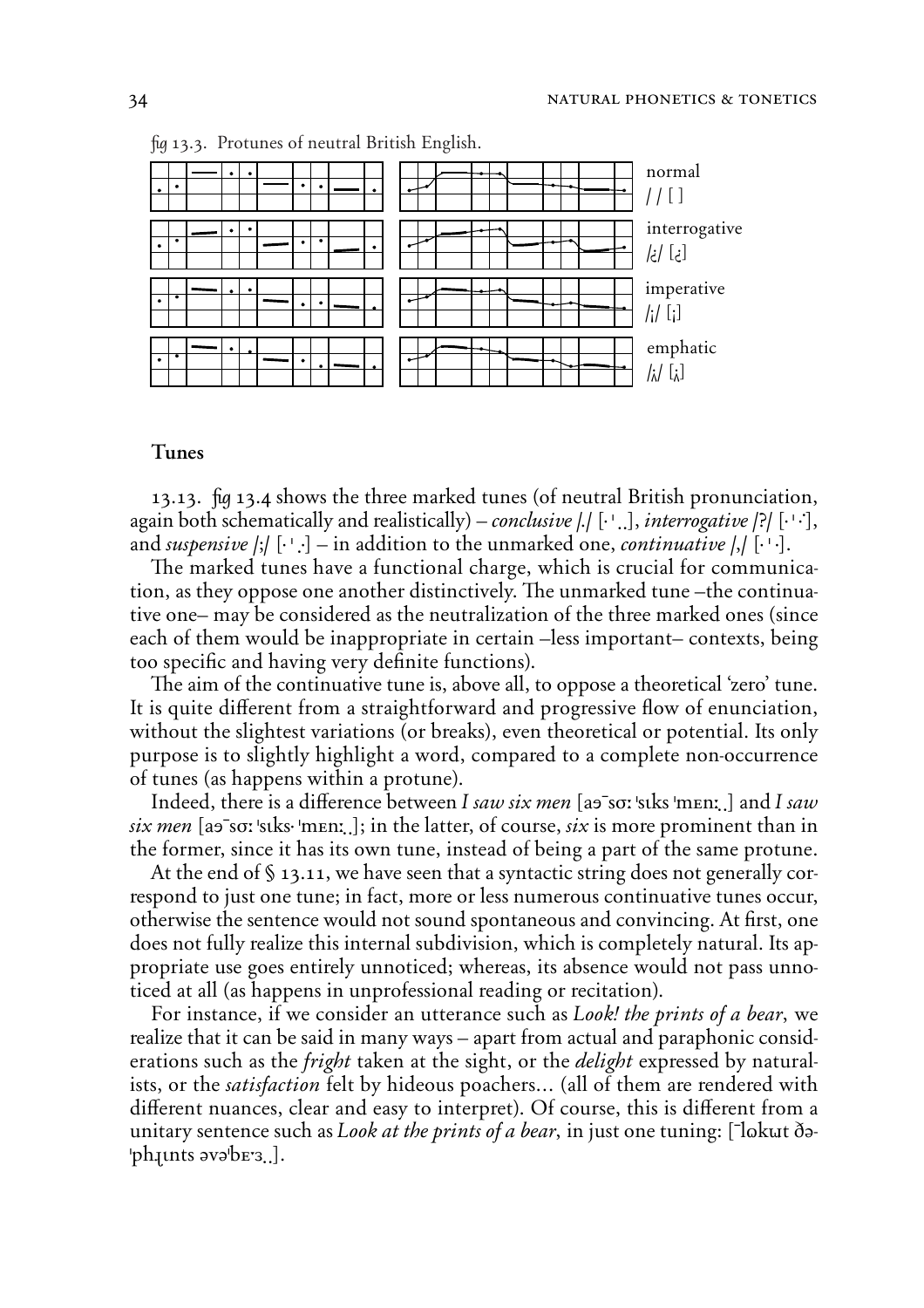13.14. Thus, if we go back to the original utterance, what we find is something closer to a natural exposition: ['lok.  $\delta \phi$ 'ph<sub>1</sub>unts  $\phi \phi$ 'bE'3.]; in fact, in the same sentence, there are two pragmatic concepts: the prints and its sighting.

If we then divide it into three parts (of course, with three tunes), the nuances expressed are more detailed: ['lok.  $\delta \vartheta$ 'ph<sub>1</sub>unts.  $\vartheta$ <sup>-</sup>be'3..]; in this way, we can manage to separate, conceptually too, prints of different shapes.

After all, it is possible to use some continuative tunes (*¤* unmarked **/,/** as already seen in the previous section), and this will add something to elocution (in opposition to a unitary utterance, although this is not for emphasis, of course). It is only a way to make enunciation a little more effective and natural: ['lokut· ði'ump<sub>i</sub>unts· **ÈvÈ'b™;'3 3)** (and variations).

By considering an example like *You must read further books on this particular subject*, again, we can easily see that there are several ways of saying it. Apart from a quite flat realization in a single tuning, as: [jəməs<sup>-</sup>µrid 'fa də 'boks pn∂tspə'†hıkjələ 'sɐbʤtkt..], we can have: [jəməs<sup>-</sup>irid 'fɜ·ðə 'boks· ɒnˌðtspə<sup>-</sup>thtk-jələ 'sɐbʤtkt..], or: [jəməs'<sub>I</sub>rid<sup>. -</sup>f3'də 'boks· pn@tspə<sup>-</sup>thık-jələ 'sɐbdʒɪkt.], or else: [jəməs'<sub>I</sub>rid. <sup>-</sup>f3'də **'boks on∂tspa'thik-jala 'sebdzikt**..]. We could also have: [jµu-], or even ['jµ'u· mas-**'>I;ifl2 'f';∑È2 'b¨ks3 3 Øn'∑¤s2 pÈ'Th¤k-jÈlÈ2 'såbG¤kT3 3)** (with more and more numerous nuances and implications).

*û* 13.4. Tunes of neutral British English.



13.15. A *conclusive* tune is necessarily used whenever a given concept is completed in the speaker's mind. Thus, besides the words which form the sentences, it concerns communicative functions as well, as if, in saying *It's raining cats and dogs*, we added 'I am stating' – so: It's raining cats and dogs [uts<sup>-</sup>JEINII] 'khæts ən'dovqz<sub>.</sub>.].

Each tune has a specific function: the *interrogative* communicates 'I am asking': *Is it raining cats and dogs?* [¿µzt] [EInth khæts ən'dorqz·]; the *suspensive* one communicates 'I am underlining': If *it's raining cats and dogs...* (*it's a calamity!*) [µftts-**5** Teinin 'khæts ən'dorgz. ( (\*utsuku'læm-əti.)]. The *continuative* tune, instead, simply communicates 'I have not finished': *It's raining cats and dogs [but I don't care]*  $[$ tts<sup>-</sup> $j$  $\text{Enn}$ tn $j$ <sup> $\text{k}$ </sup> $\text{h}$ æts  $\text{sn}$ ' $\text{dp}$ ' $qz$ · $\text{d}$  $\text{p}$ <sub>1</sub> $\text{p}$  $\text{p}$  $\text{p}$  $\text{p}$  $\text{p}$  $\text{p}$  $\text{p}$  $\text{p}$  $\text{p}$  $\text{p}$  $\text{p}$  $\text{p}$  $\text{p}$  $\text{p}$  $\text{p}$  $\text{p}$  $\text{p}$  $\text{p}$  $\text{p}$  $\text{p$ 

It is possible to have a series of conclusive tunes: *Yesterday it rained. Today it's raining. Tomorrow it'll pour. I'm sick and tired. I'll go away!* [ $\bar{\text{F}}$ ] [inflact]  $\text{F}$ [ $\text{F}$ ]  $\text{F}$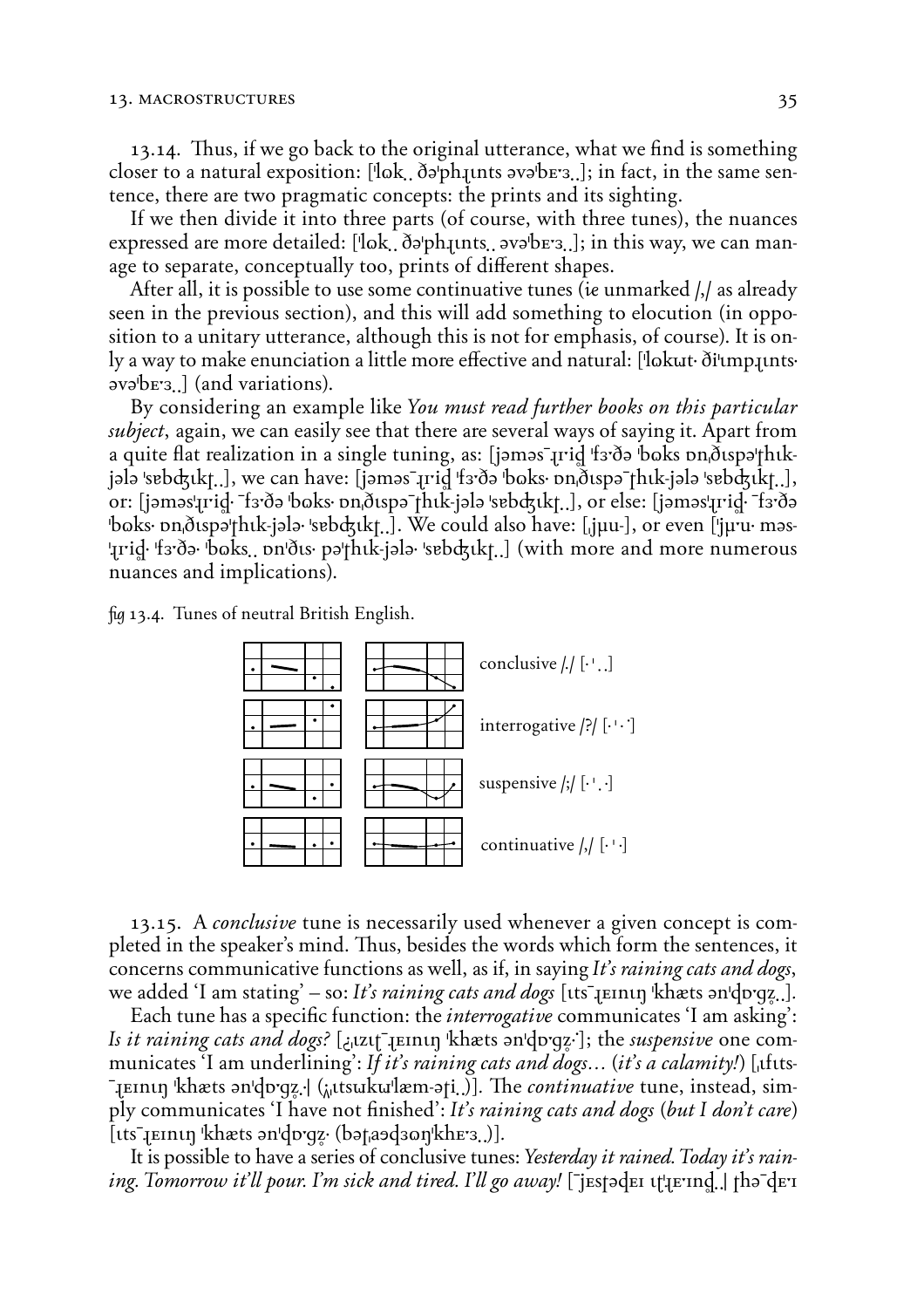**¤ts'>™In¤˙3 3| ThÈ5mØ>-'¨ ¤T®'phø:3 3| aÙm5s¤k Èn'ThaÙÈfl3 3| aÉı5g';¨** *û***'w™;I3 3)**. However, a suspensive tune is very likely for *Tomorrow it'll pour* [thə mp. 30 the  $\frac{1}{2}$ ].

Too often, current writing (which is not at all sophisticated) uses only commas: *Yesterday it rained, today it is raining, tomorrow it'll pour, I am sick and tired, I'll go away*. Thus, with the guilty complicity of schools, one is led to a kind of 'childlike' reading, which makes people utter things like: <sup>[•</sup>j¤stədur t†IETInd<sub>...</sub>° tə<sup>-</sup>duri *uts'***|EIntn<sub>n</sub><sup>o</sup>;**</sup> tə mpq30 tt<sup>{|</sup>phot<sub>1</sub>, | aom stk *un'*thao is and q3'0 *u'wE'l*; ...]. The small rings show the additional pitch movement which is typical of 'bookish intonation', which must be kept well apart from normal (*ie* conversational) intonation, and also from the typical intonation of text exposition (even done mentally), as we will see in § 13.27.

A further example to show that, normally, writing and punctuation are just miserable devices with syntactical functions, and not at all helpful for reading: *I'm terribly busy: I can't come; I'll let you know; don't be cross* [aɔm<sup>-</sup>thɛɪ-əbli <sup>i</sup>btzi.. aɔ<sup>-</sup>khɑːŋ khem: | aat<sup>-1</sup>let∫-µ 'n30..; daom bi'kh<sub>4</sub>ps.]. Also the example *I've been looking for this for ages* [aovbin<sup>-</sup>lok-in fə'ðis. fi<sup>'</sup>EIckiz.] shows this characteristic.

Contrary to what grammars keep on repeating, a *comma* does not necessarily indicate a short pause, as a *semicolon* does not indicate a pause which is half-way between the 'short' one of commas and the 'long' one of *full stops* (as it is absurdly 'prescribed'). However, these are the results achieved by schools, *ie* sadly rigorous and monotonous pauses, which are not able to convey appropriate meaning to sentences (especially when they are read).

And all those who today abuse punctuation, by omitting it almost completely, will they ever pause?

# **Questions**

13.16. A further important point, to always keep in mind, is that an interrogative tune need *not* be used whenever there is a question mark at the end of a sentence! Unfortunately, this is another real mistake taught in schools.

It is important to clearly distinguish the different kinds of questions. Among the more recurrent and normal types, only *total questions* (or '*yes–no* questions') request interrogative tunes. These questions are answered by *Yes* or *No* (or, possibly, by *Perhaps*, I *don't know*, It *depends*, &c); but, above all, they do not include interrogative words: *Did you see?* [¿dudʒə'sri·], *Is it interesting?* [¿vzɪt<sup>|</sup>uŋtɪstɪŋ·], *Can you hear me?* **(¿k***û***~jÈ'h¤Èmi21), (¿k***û***~&j¯u-)**.

It is important to pay due attention to cases where there is a 'given' element *(book, music, John, here, hereabouts* [in the following examples]), which is less important and thus less stressed, being already 'known', since previously mentioned, or 'expected', as present in a particular communicative situation, since it can be visible, or implied, or inevitable, from social or cultural experience.

*Have you read this book?* [¿hævjəˈɪɛːd· ¿ðtsbok·], *Do you like music?* [¿d͡(ə)jə-**'laÙk21** ì**¿'mj¯uz¤k2**œ**)**, *Do you know where John is?* **(¿DúÈûjÈ'n';¨21 ¿w™''GØ;n&¤Ω2)**, *Is the station far away from here?* **(¿¤z∑È5sT™ISó 'fA:>** *û***'w™;I21** ì**¿f>Èm'h¤;å2**œ**),** *Is there a library near here?* **(¿&¤z∑È>È'la¤b>È>i21** ì**¿'n¤;' 'h¤;å2**œ**)**.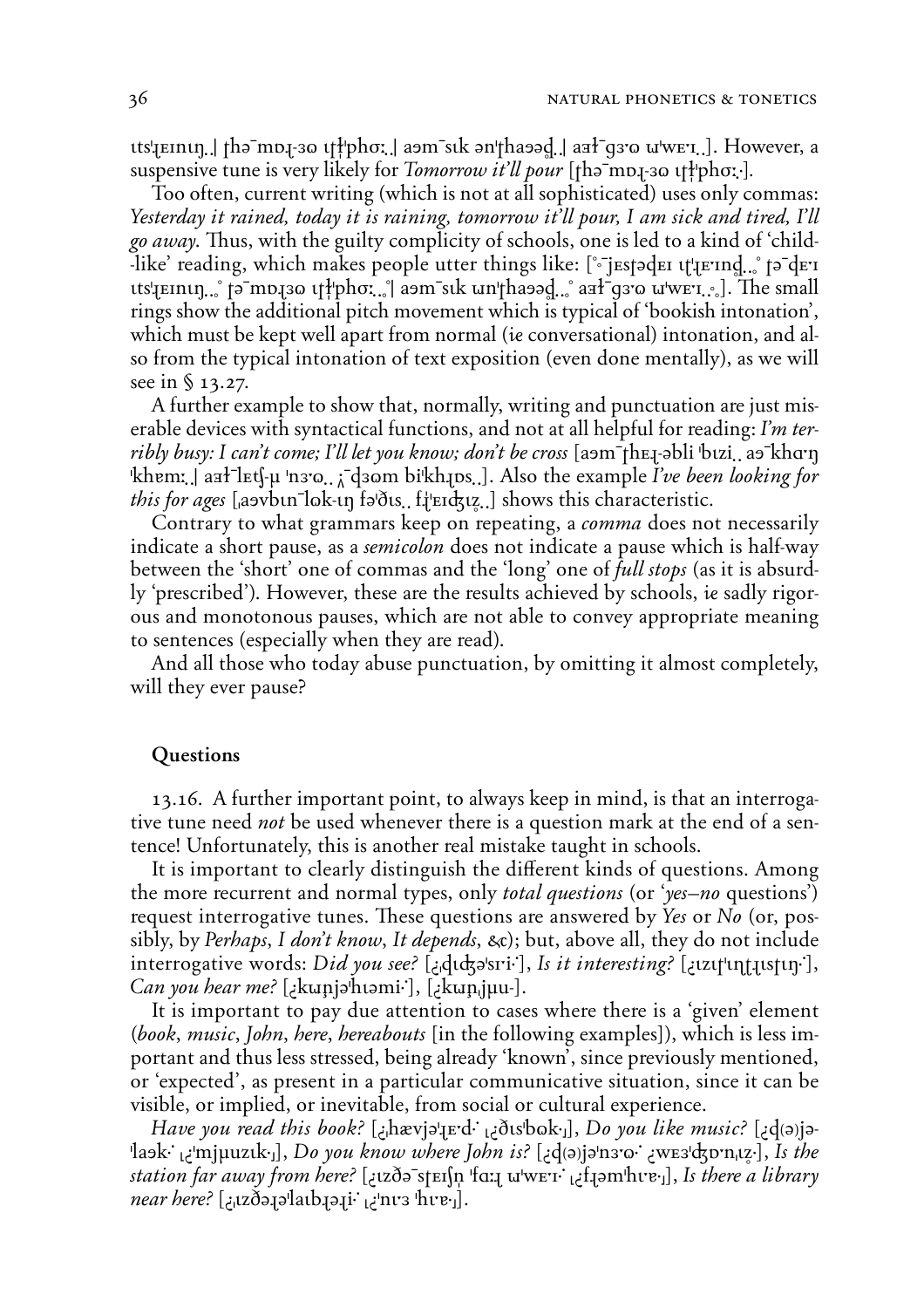13.17. In the examples just seen, the structure is **/¿ ?/**+**/¿ ,/** with *attenuation* of the sentence-internal interrogative tune. Thus, strictly speaking: /¿ ?·/+/¿ ,/, as will be seen shortly, with modifications of the tunes (§ 13.21-3).

Indeed, internal attenuation is automatic, so it need not be explicitly marked: **(¿ 21)**+**(¿ 2)**, for **((¿ 21"))**+**(¿ 2)**. In fact, that utterance is formed by two tunes, not just one; and this is significant to show the difference between written and spoken codings. The former is too sketchy, due to its excessively limited graphic possibilities, but it should not in the least restrict the varied phonic possibilities, which are typical of spontaneous and qualified speech.

This is the reason why punctuation should be more careful and accurate, still without introducing new –though desirable– signs, as for instance  $\cdot$  ' (no longer as an '*epigraphic* dot', but as an '*orthological* {raised} dot', followed by a space), in particular, in those cases where Western Grammar is not allowed to separate a subject from its verb (and the like). However, in Turkish, for instance, it is indeed more than 'correct' to write: *Ahmet, Ankara'dadır* [?∧h'mɛt· -?∧ηk∧r∧ d∧duẓ.] 'Ahmet is in Ankara'.

With orthological structures as the following, we would have quite different meanings from those given above (though pragmatically less probable indeed): *Have you read this book?* [¿hævjə [Erd ðis'bok·], *Do you like music?* [¿d(ə)jə laək **'m¯uz¤k21)**, *Do you know where John is?* **(¿D***[***È***]***jÈ5n';¨ w™''GØ;n&¤Ω21)**, *Is the station far away from here?* **(¿¤z∑È5sT™ISó 'fA:>** *û***'w™;I f>Èm'h¤;å21),** *Is there a library near here?* **(¿&¤z∑È>È5la¤b>È>i 'n¤;' 'h¤;å21)**.

13.18. On the contrary, *partial questions* (or *wh*-questions, or *yes*/*no* questions) include specific (interrogative) words, such as *who*, *what*, *which*, *when*, *where*, *why*, *whose, how, how much, how long...* Clearly enough, the answers regard the part of the questions where the interrogative word occurs, since the rest of the questions themselves is already known, or shared, or implicit.

If somebody asks us: *How many languages do you speak?* [*;* haomeni 'lænqwιd<sub>3</sub>tz<sub>1</sub>, <sub>1</sub><sup>2</sup>djə'spiik<sub>1</sub>, it is obvious that they know we happen to speak some languages; and if we say *Who told you that?* [¿<sup>-</sup>hµ·u 'thoołd;a)dat..], or *How do you know?* [i]<sup>-</sup>haro djə'naro], that piece of information is something known, or 'given'.

Therefore, the voice falls at the end, as for a conclusive sentence. Indeed, the questions just seen could even be formulated as: *I'd like to know how many languages you speak˚* and *You must say who told you that˚* and *Tell me how you know˘*

However, even if in partial questions the conclusive tune has to be used (which is falling just as in statements), there is certainly some pitch difference (apart from an obvious syntactic one) between a question like *∑en will they buy a new computer?* and a statement like *When they buy a new computer*. This also occurs in languages with identical syntactic patterns, as in Italian *Quando comprano il nuovo computer?* 'When will they buy a new computer?' and *(Lo copiano) quando comprano il nuovo computer* '(They will copy it) when they buy a new computer'.

The difference is in the protune. As a matter of fact, all kinds of questions have something in common, *¤* the interrogative protune, **/¿/ (¿)**, which, as can be seen in fig 13.3, has a partially different pitch contour from the one used in normal pro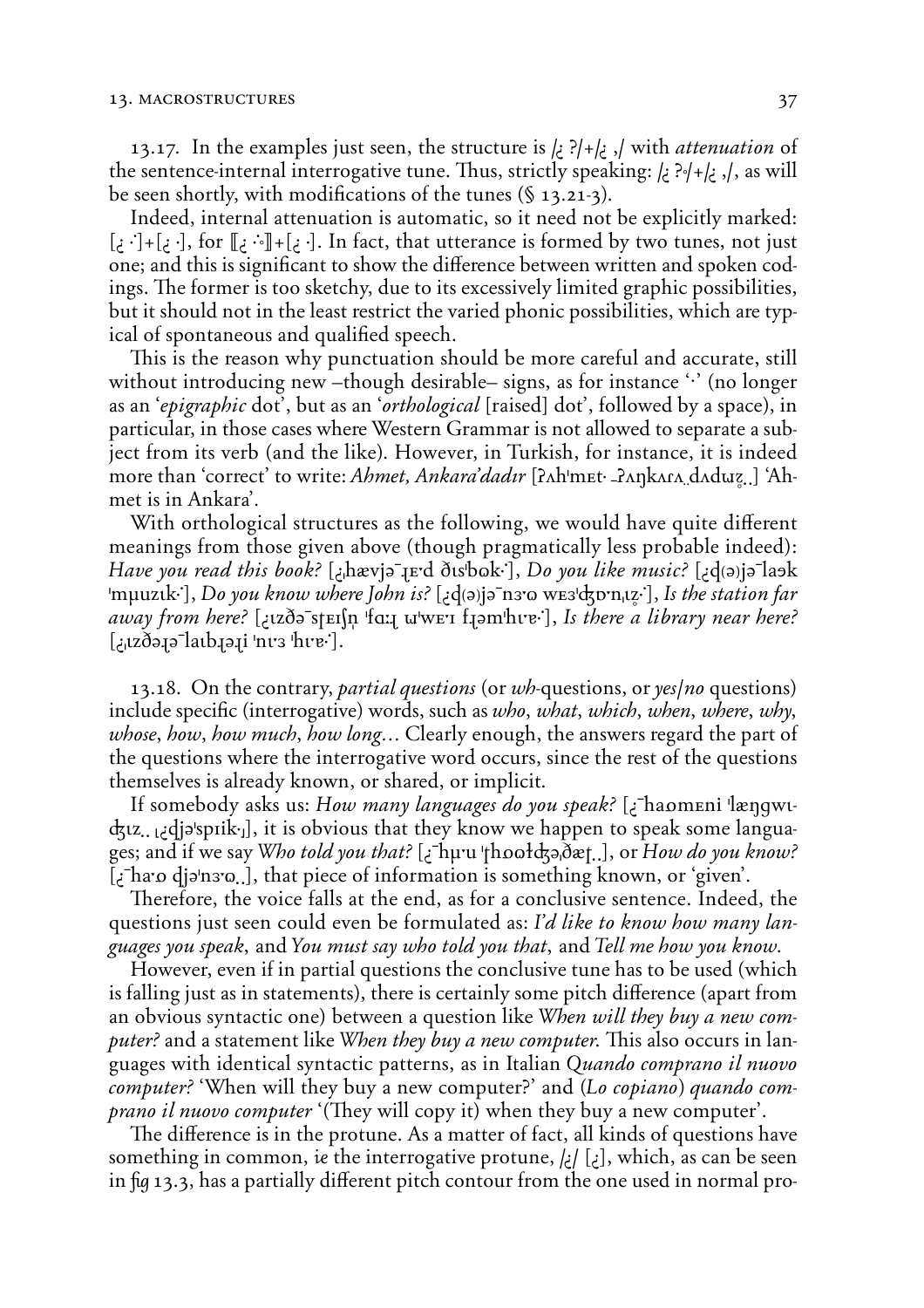tunes. This difference consists in modifying the usual pitch movement, through the anticipation of the typical interrogative curve  $(|?|$  [ $\cdot \cdot \cdot$ ]), which in neutral British English pronunciation is rising – from mid to high pitch.

The anticipation in question, however, does not exhibit the actual change from mid to high, but reproduces it on a small scale, by distributing pitch heights among the stressed and unstressed syllables. Thus, it modifies the usual contour of the unmarked protune only partially.

Nevertheless, this is quite sufficient to make the difference perceptible right from the beginning, *¤* on the very first syllable(s). So, in the Italian examples too, the difference is surely there already on *Quan-*, and increases on *-do* (and so on – often together with a di‡erent degree of stress). But the symbol **/¿/ (¿)** alone is su' cient to indicate the pitch difference that the ear clearly hears: Quando comprano *il nuovo computer?* [¿'kwando 'kom:prano: i¦il'nwo vo kom'pju:tɛɾ·], in comparison with *Quando comprano il nuovo computer* [kwando'kom:prano· il'nwo vo kom'pju:t<sub>Ef</sub>.]. Going back to the English example, we have: *When will they buy a new computer?* [¿vEn-ł ðEIba·s. <sub>Li</sub>anjµ·u kum'phjµute·<sub>1</sub>] and *When they buy a new com*puter [wEnðEI<sup>-</sup>ba; <sup>2</sup>] biju kum'phjuute.].

Besides, as all of the partial questions, these too can be said with a continuative tune (which renders them less categorical), or by attenuating the tune  $(f \S 13.21-3)$ .

The question about the *computer* already shows that the plan of buying a new machine (hopefully a new Mac) was 'known', or 'given', not a 'new' fact. Equally, we have a parenthesis as soon as an example like *When are you leaving*? [¿wen: əjə-<u><sup>'l</sup>Iivun</u><sub>.</sub>.] becomes a known fact as far as the departure is concerned: *When are you leaving*? [¿'wEnː. ¿Əjə'lɪivɪŋ·]. Usually, this also happens –for pragmasemantic reasons– in sentences like: *How much does it cost?* [¿hao'mɐtʃ.. [¿dəzɪk<sup>|</sup>khɒst·]; whereas realizations such as *How much does it cost*? [*ihao* met dozik'khost..]; are to be found only in 'teaching' recordings (and, unfortunately, what we actually hear, in too many recordings, is *How much does it cost?* [*ilao* met doezik khost<sup>2</sup>], indeed!).

13.19. Let us briefly move back to the kind of intonation used at school, which makes people say \*[¿<sup>−</sup>wEnł ðEI<sup>b</sup>a; ∂njµ`u kum'phjµ`ute∙] \**When will they buy a new computer?* whose meaning, strictly speaking, would be closer to 'Would you mind repeating that? I didn't quite catch what you said. Did you ask about when they're going to buy a new computer?', *¤ ∑en will they buy a new computer??* **(¿5w™n-® ∑™I'ba;Ù È'nj¯;u k***û***m'phj¯;uTå21»)** (where **»** indicates a higher pitch raising).

In actual fact, there is a big difference, since the classic 'bookish question' (as we will see presently, in § 13.20  $\alpha$  13.25) is: [wen-t derbare anium k*um* phjuming  $\mathcal{S}$ ]. That is, an interrogative tune is added at the end of conclusive tunes  $([\cdot,\cdot]_+[\cdot^\circ]),$  as if it were not real communication, but rather a kind of drill in order to 'identify' a question, and by 'concluding' it –only at the end– with what is thought to be expected (according to the 'rules', *¤* with an interrogative tune).

However, this operation goes against the rules of real communication completely; and practically without distinguishing between total and partial questions. Indeed, even a question like **(¿5wØts jø;"n™;Im3 3"»)***∑at's your name***Ò***?* is a classic example, instead of **(¿5wØts jø;'n™;Im3 3)** *∑at's your name?*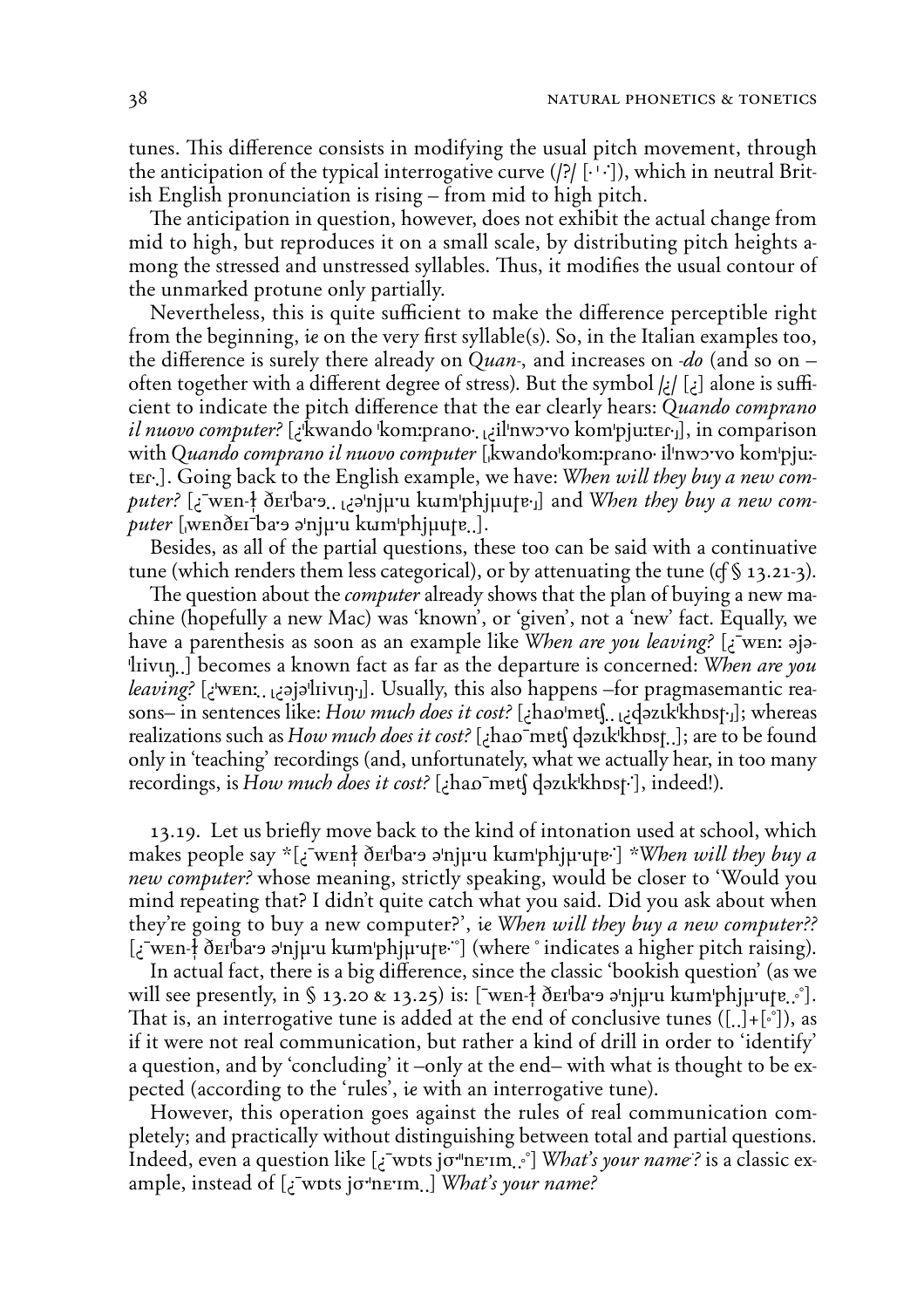13.20. There is also a difference between: *How many times shall I say that?* **(¿5haÖ&m™ni 'Tha;ÙmΩ2 ¿SlaÙ's™;I&∑πT3 3)** –a normal partial question– and *How many times shall I say that?!* **(¿8haÖ&m™ni "Tha;ÙmΩ2 ¿SlaÙ"s™;I&∑πT3 3)** –a (partial) *rhetorical* question, which certainly does not ask for information about the number of times, but instead communicates a meaning like 'Will you obey me at last?' (please, note the emphatic stresses).

In addition, there can also be a *polite* partial question: *How many times shall I say that?* **(¿5haÖ&m™ni 'Tha;ÙmΩ2 ¿SlaÙ's™;I&∑πT2)**, which uses the unmarked continuative tune in order to make the question less brusque, as in *What's the time?* [¿wots ðə-'tha·9m·], *Who is it?* [¿<sup>-</sup>hµ·u <sup>*i*</sup>zut<sub>1</sub>.], decidedly more suitable, above all with strangers,  $\overline{t}$ han *What's the time?* [¿<sup>−</sup>wɒts ðə'[ha·ɔm.], *Who is it?* [¿<sup>−</sup>hµ·u 'ưzι[..].

All this demonstrates that syntactical punctuation and word order are not at all sufficient to determine which kind of intonation is the most appropriate for a given sentence.

Besides, if people ask *Can you hear me?* [¿kun̩jəˈhɪəmi.], their intention is certainly not to check whether their listener's hearing is (still) good, but rather whether it is possible or not to ask them for something, talking normally.

Obviously, there are many nuances which can be detected in the various kinds of questions that –every day– we can produce or hear. These questions may be participating, polite, inquisitive, formal, detached, ironic, sarcastic, and so on. In all these cases, the paraphonic component, with its varied facets, highly modifies canonical intonation patterns, which are so to say 'expected', producing mixtures of protunes and tunes, too.

# Tune modifications

13.21. Even a sentence like *Put it on the table* [<sup>−</sup>phot-*i*†  $\alpha$ nðə†herb<sup>1</sup>...] can be said with different intentions. In fact, *Put it on the table* [<sup>-</sup>phot-*u*] ond<sup>3</sup>'|heib!..] can sound too brusque and impolite, or too familiar and friendly; these nuances are not explained by syntax, but rather by *pragmasemantics*. Therefore, often *ATTENUation* may be introduced, which can be shown by placing an empty dot at mid height  $[\cdot]$ : *Put it on the table*  $[\neg \text{phot-t} \text{ mod} \rightarrow \text{th} \text{ mb} \cdot \cdot].$ 

We have seen above that, for repetition (or incredulity) questions, the tune is *accentuated*. At the end of a conclusive utterance, and especially at the end of a text paragraph, it is frequent and normal to use the accentuation of the conclusive tune too: *And this ends our programs* [ən<sup>-</sup>ðis 'En:dz a<sup>+</sup>ph<sub>ri</sub>noquamz...].

13.22. Often, again for pragmasemantic reasons, utterances are *specified*, when their communicative highlighting –or sentence highlighting– is not on the final part of an utterance (as generally happens), as we have already seen in some previously presented questions.

*For instance, I've bought the tickets for the concert* [a∋v<sup>-</sup>bσ·t ðə'†hık-ıts fəð $\tilde{a}$ w<sup>†</sup>khpns<sup>ET</sup><sub>3</sub>] we find a 'normal' tuning expected according to the tonogram. However, one may have to say: *I've bought the tickets for the concert* [aov<sup>*l*</sup>bo·t<sub>. 1</sub>∂∂'†h $\iota$ k-tts fəð $\iota$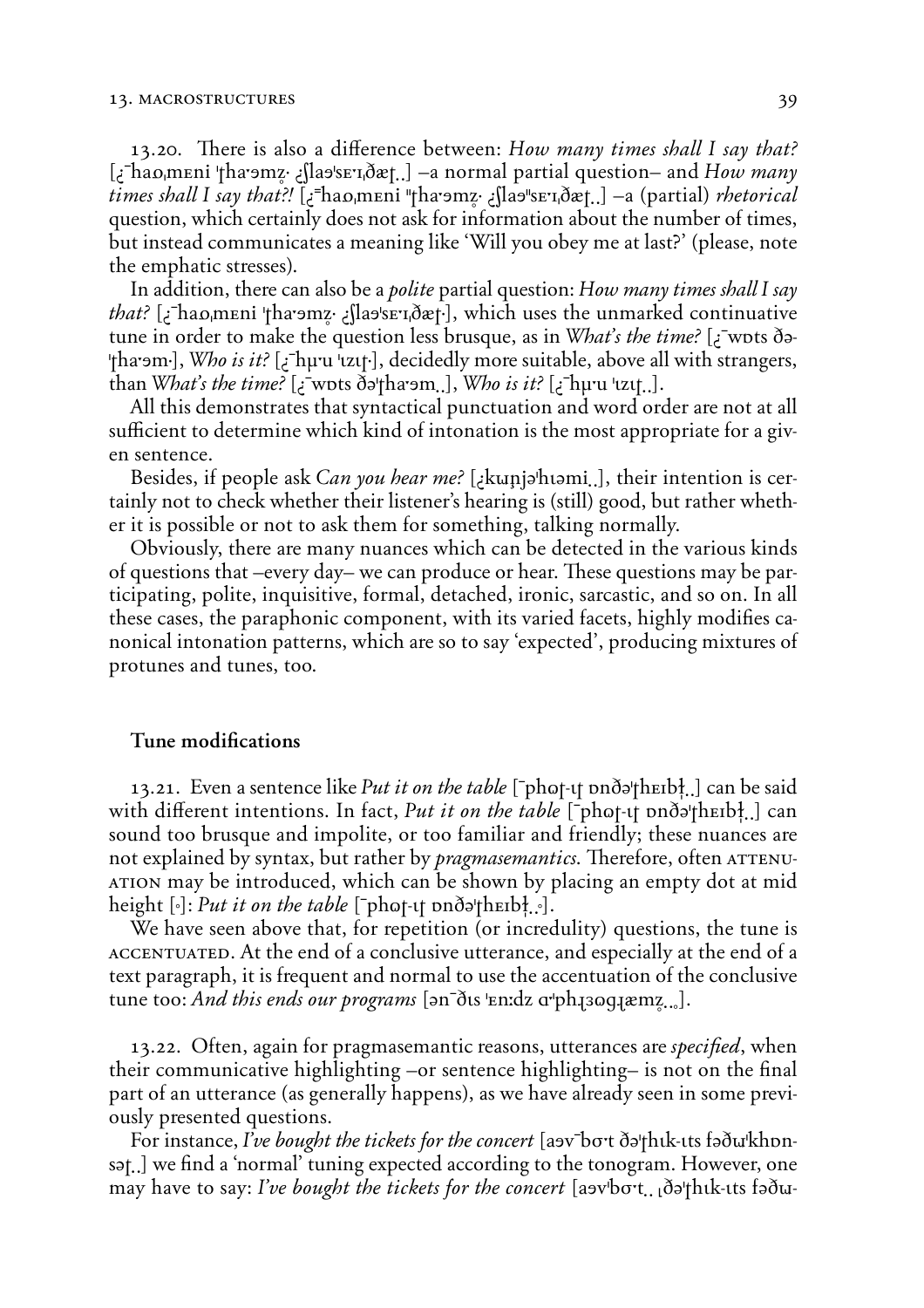$\ell$  khonsat...] – possibly even with some emphasis: I've bought the tickets for the con*cert* [aov<sup>"</sup>bo't., [d̄ə'|thik-its fəd̄u'|khpnsət., ], as an answer to a rather doubtful question about somebody's efficiency or memory.

From a pragmasemantic point of view, the most likely intonation pattern, for a question like Have you bought the tickets for the concert?, is Have you bought the tickets for the concert? [:hævju<sup>t</sup>bot: jðə'thık-its fəðu'khpnsət<sub>'i</sub>], contrary to school performances and, unfortunately, to most recordings in various teaching courses too, which instead foist absurdities such as *Have you bought the tickets for the con*cert? \* [ hævju bo t ðə | thık-tts fəðu khonsə ti ]. Strictly speaking, a sentence pronounced like that would really mean something like 'Why did you buy the tickets for the concert, you silly idiot!').

13.23.1. The best way to attract (much) attention to what somebody is going to say is to use a *suspensive* tune: If they haven't understood I really don't know what *to do about it!* [tfðɛɪ<sup>-</sup>hæv-ntˌɐndəˈstoːd̩..] aə<sup>-</sup>juəli dɜonˈnɜːo ˈwɒt təˈdµːu.. ˌəˈbaotut...], And when at last I came round the corner, they were already there [am<sup>-</sup>wen: a<sup>2</sup>last] aakheim 'jaond du'khone. deuws jort jed-i 'dess...], or to clearly separate the parts of an utterance: Are you going by bus, or walking? [j a ju 'q soin bas' bes. joworkin...], or to announce in advance the end of a complete list of items: Apples, *pears, strawberries, cherries* [ $\epsilon$ æp-łz· phe·3z· stjo·bjiz· t{hej-iz.].

A suspensive tune can also occur at the end of particular incomplete utterances: I did try... [aə<sup>-</sup>dvd | th. a·ə-], You'll see one day or another... [i] sri wen| dex 0 : 1 = ned e.]. 'Intermediate' degrees are possible: I did try... [ao<sup>-</sup>dud |th<sub>1</sub>ao-..], You'll see one day or *another...* [if sixt] wen'de i our phed-e. [with attenuated suspensive tunes); I did try [aə<sup>-</sup>dvd 'th.ja·ə..<sup>3</sup>], You'll see one day or another... [i]<sup>-</sup>sri wen'dE<sup>1</sup> o·jə'neð-e..<sup>3</sup>] (with attenuated conclusive tunes); and I *did try* [a9<sup>-</sup>dud | th.1a.9...], You'll see one day or another  $[i]$ <sup>-</sup>sri wen'deu our neglect- (with no attenuation of conclusive tunes). Obviously, they present different communicative nuances, which are fairly easy to imagine.

In addition, some particular words can receive emphasis. Here we will not enter the field of paraphonics, which adds further nuances, ie emotional (eq sadness, shyness, threat...), and social as well (eq skill, supremacy, arrogance...). Certainly, these characteristics are real and present, in actual communication, but they are even more complex to analyze, describe, and transcribe. Unfortunately, too many intonation analyses and notations are still unable to adequately separate these two quite different fields of intonation, although, obviously, in speech they are inseparable, but... distinct! This means that it is important both to develop full awareness and to succeed in using a notation system which is fairly appropriate, but obviously not too simple. However, see  $\Phi$  14.

13.23.2. In some languages, such as English and French, but also Italian and others, according to communicative aims, when there are some *implications*, quite frequently, a *suspensive* tune may be used (with or without attenuation, or possibly accentuation), or a *continuative* one.

This use is more likely to be found in phrases like the following, in place of the tune one might infer from writing and syntax: Hi!, I'd like a pizza, Go straight a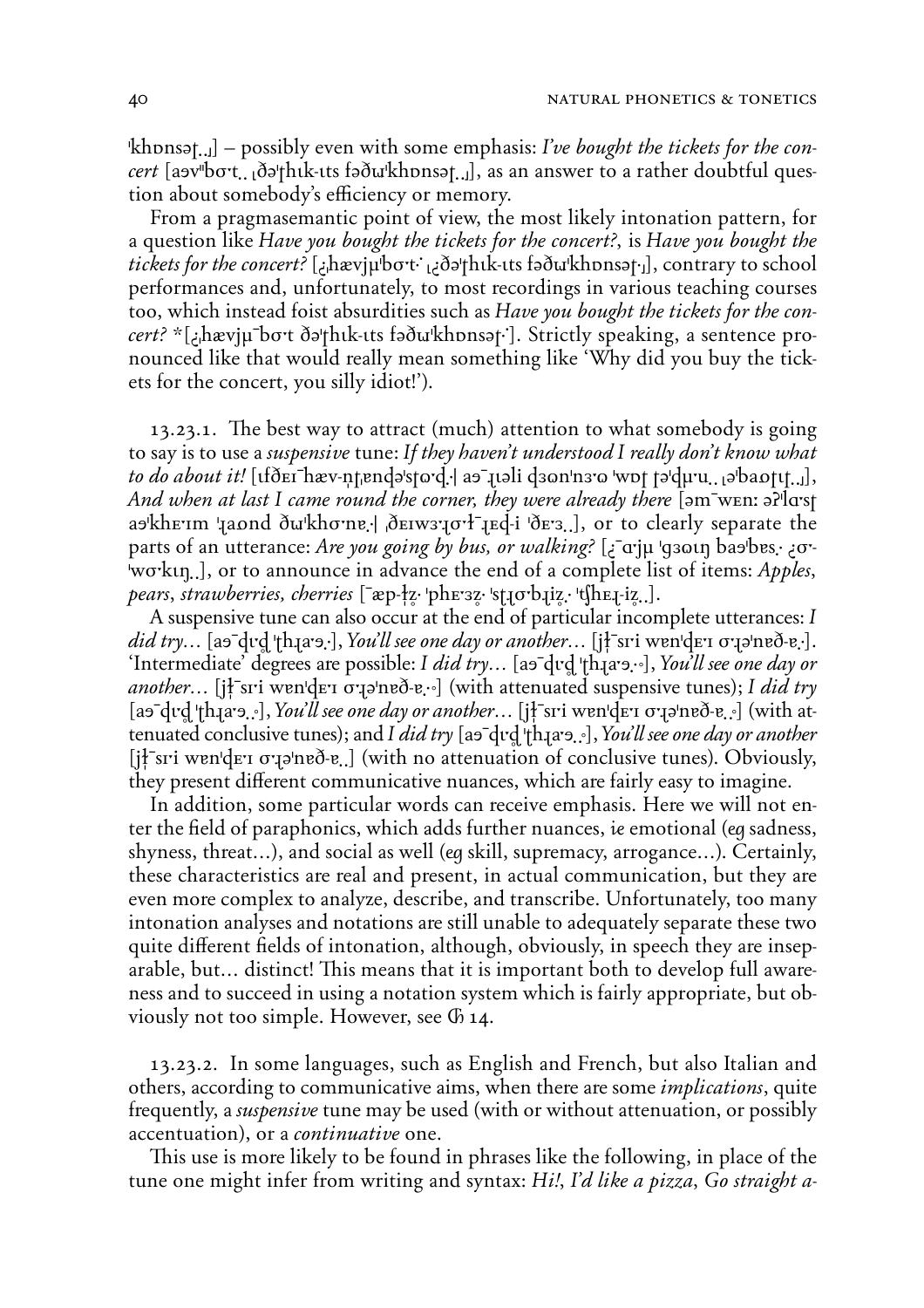*head, Make yourself at home, Can I have that chair?* or in French: *Bonjour!, J'aime*rais bien une pizza, Allez tout droit, Asseyez-vous, Ce n'est pas possible! or in Italian: Ciao!, Vorrei una pizza, Vada sempre diritto, S'accomodi, Posso prendere una sedia?

Quite often, these two tunes are used –instead of conclusive (or attenuated conclusive) ones– when there is no real planning of what is being said, differently from what actors do with a text they already know and have 'studied', just to render it in the best possible way (and there *is* a difference – which is quite easily noticed!).

When people talk with no previous planning, in addition to the task of putting together the things to say, another problem arises: trying to avoid being interrupted by their interlocutors, while trying to manage to collect the ideas they want to present. Thus, using different tunes from the conclusive one, obviously, also has the aim to try to achieve this very result, and at the same time communicating that the speakers have not finished their exposition yet.

13.23.3. Another frequent use of *non-conclusive* tunes derives from the insecurity –or weak conviction– of the speakers about what they are saying, or towards their interlocutors felt to be 'dominant', by superiority of prestige, role, age…

Often, it is a real behavioral *implication* –of the speaker, not about the message– which conveys 'non-invasiveness', in different mixtures of friendliness, deference, hesitation (precisely with **/÷/**, or even simply **/,/**).

However, sometimes it is actual invasiveness indeed –although not really aggressiveness– due to an excess of liveliness or talkativeness, which prevent the speaker from taking pauses and almost breathing, with the result that normal conclusive tunes are practically missing (or are very much attenuated). On the contrary, more pauses and more conclusive tunes would give the listener relief.

Indeed, this use of non-conclusive –*ie* continuative or suspensive– tunes includes reported cases of 'rising tunes' above all for variants of English (firstly from New Zealand, Australia, and North of England, but now even for the rest of Great Britain, and for Ireland and North America, too), instead of the expected or predictable conclusive tunes.

Although this phenomenon has been detected and described in the areas just mentioned, it is nevertheless not absent elsewhere, and for other languages. Neither is it something absolutely new, but simply something which can show itself more freely –alas!– without real drawbacks or excessive social stigma.

However, the problem of these reports (even of 'high rises', as in {total} questions) arises from the fact that, still too often, intonation is dealt with according to the old method of the British school of phonetics, which is mainly based on two opposing types: falling and rising (although the British method of intonation had been really innovative and praiseworthy, in the first half of the twentieth century {even compared to other schools and methods, even currently followed by some, as the so-called *ToBI*, which tries to do tonetics by using computers, *ie* using one's eyes instead of one's ears).

Unfortunately, the 'rising' type included both interrogative tunes (usually:  $[\cdot \cdot \cdot]$ , but also  $\lbrack \cdot \cdot \cdot \rbrack$ ,  $\&c)$  and suspensive tunes (generally:  $\lbrack \cdot \cdot \cdot \rbrack$ , or  $\lbrack \cdot \cdot \cdot \rbrack$ , or  $\lbrack \cdot \cdot \cdot \rbrack$ , or  $\lbrack \cdot \cdot \cdot \rbrack$  $[\![\cdot \cdot \cdot \cdot]\!]$ , and  $[\![\cdot \cdot \cdot \cdot]\!]$ ), which really have rising movements on the post-tonic sylla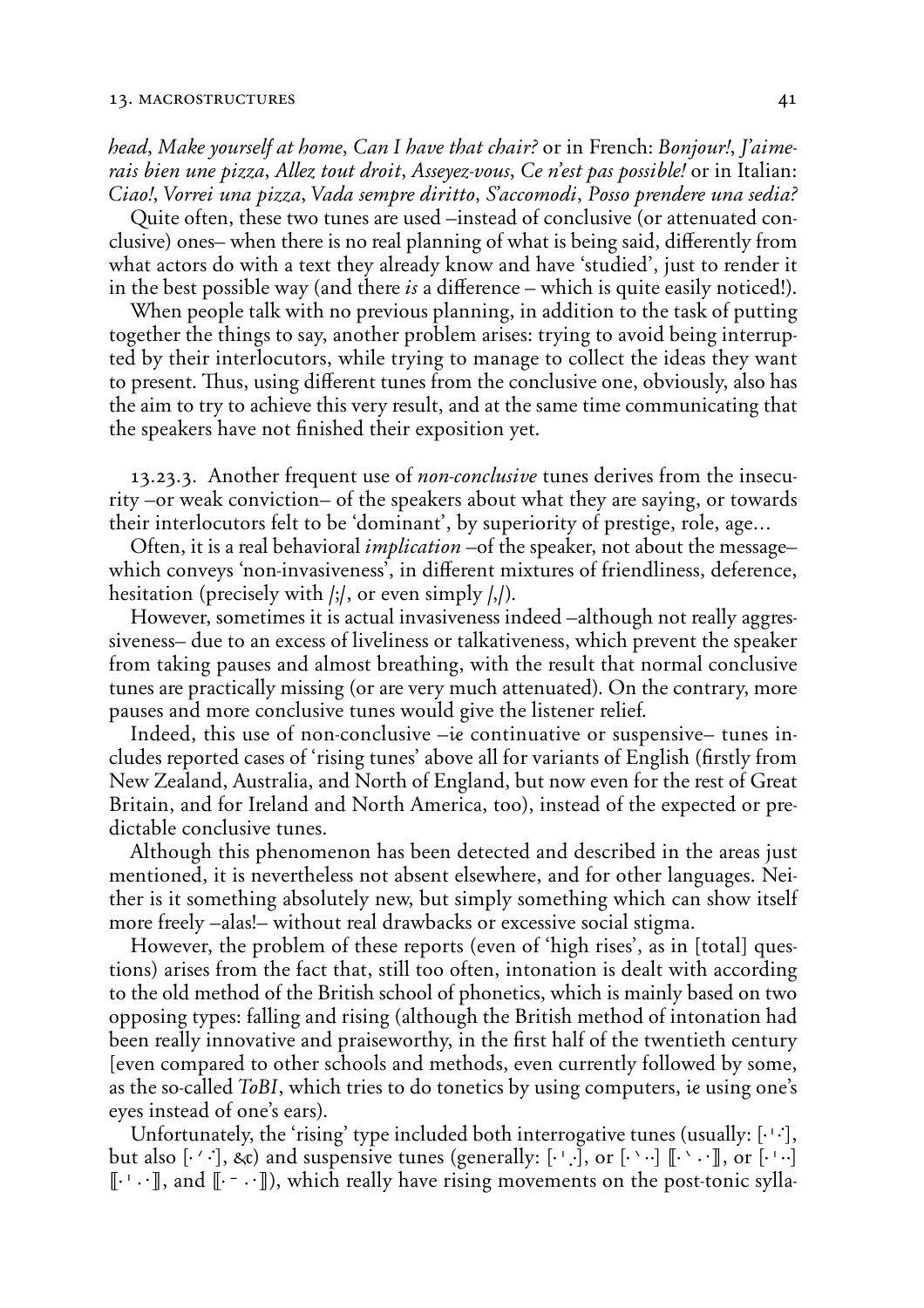bles; but on (quite) different levels. In fact, for  $\frac{1}{2}$  the terminal post-tonic syllable is high indeed, whereas for **/÷/** it remains within the mid band, as can be clearly seen in our tonograms, including the 'Oceanian' ones of Australia and New Zealand. Therefore, they must absolutely not be combined in descriptions (although this is just what is still done, too often, indeed).

The solution to this problem is to adequately separate the 'linguistic' level of intonation (*¤* the linguistic system) from the 'paralinguistic' one (*¤ paraphonics*). Of course, machines cannot do that, since even environment noises 'are a part' of a sound message for a machine. Rightly, it is up to 'natural' phoneticians to define in advance an inventory of tunes and protunes, with their actual realizations, in order to be able to separate them from paraphonic superstructures, which are additional. No doubt, the latter belong to *language usage*, but *not* to intonation proper (or linguistic intonation). Instead they belong to paralinguistic intonation. It is quite obvious that rising post-tonic syllables, if modified by an equally rising superstructure, produces the global, 'raw', result consisting in an even more rising movement. However, the analyst's experience and skill could avoid gross errors such as those of interpreting the pitch movements as if they really belonged to the intonation system of a given language. On the contrary, they are the (natural and inevitable) result of the combined actions of (true) intonation and paraphonics (according to pragmatic, geographic, and sociolinguistic characteristics).

A similar case of communication  $\frac{1}{2}$  description misunderstanding occurs when some northern Italians (in particular from the northeastern region of Veneto) use suspensive tunes with post-tonic syllables of the [.] kind, or similar continuative tunes (with a limited rising movement, *ie* within the mid band, but still of a rising kind). Indeed, people from other regions often interpret such *post*-tunes as if they were  $[\cdot]$ , *ie* interrogative, whereas they are nothing of the kind (neither physically, nor intentionally).

*û* 13.5. Attenuation of tunes.





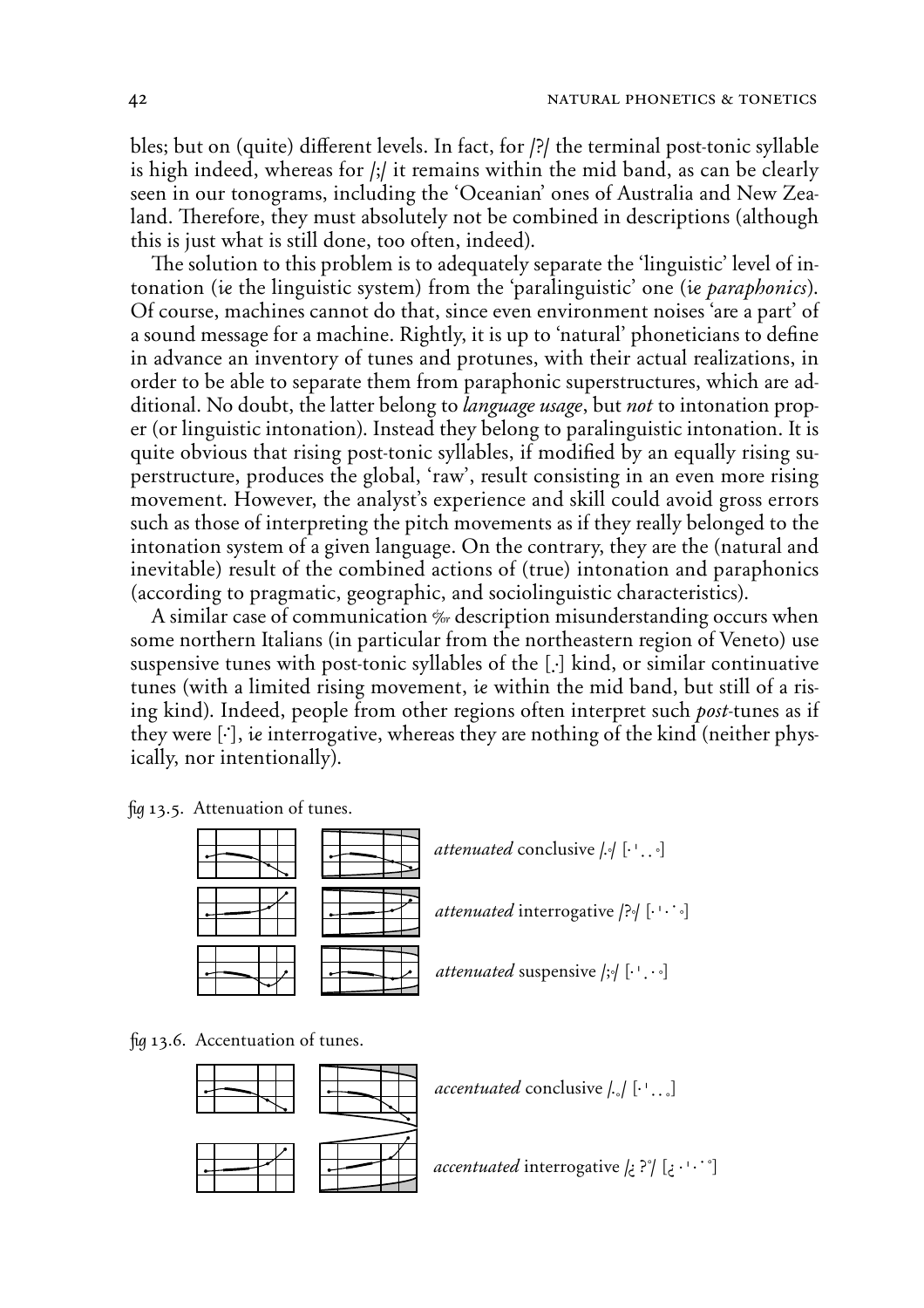fig 13.5 shows the *attenuation* mechanism of marked tunes (we briefly mentioned above), whereas fig 13.6 shows the *accentuation* mechanism of the two tunes which are functionally the most opposing (conclusive and interrogative  $-$  already mentioned too).

# Parentheses & quotations

13.24. Lastly, again in a concise way, let us consider fig 13.7 which shows the diagram of *parenthetic phrases* (which can be *low* or *mid*, as we will see presently) and of *quotations*. Here we will illustrate parentheses and quotations: First of all –he said– *let's consider 'natural' phonetics, as it's properly called* [ $\frac{1}{1}$ 3 st  $\frac{1}{1}$ y'or:  $\frac{1}{1}$   $\frac{1}{1}$   $\frac{1}{1}$   $\frac{1}{1}$   $\frac{1}{1}$   $\frac{1}{1}$   $\frac{1}{1}$   $\frac{1}{1}$   $\frac{1}{1}$   $\frac{1}{1}$   $\frac{1}{1}$   $\frac{1}{1}$   $\frac{1}{1}$ 'std-a  $[nat]$ - $[t_1, t_2$ 'n fa'n $[t_1, t_2, t_3]$  aztts phypp-ali 'khor $t_1, t_2$ 

Parentheses are characterized by a reduction of stress, an increase in the rate of speech, and low or mid compression; whereas quotations have an increase in stress, a reduction of rate and a raising of pitch (without compression). Therefore, quotations are –practically– the opposite of parentheses.

In transcriptions, it is neither necessary nor recommendable to try to show these prosodic peculiarities, not even with regard to stress, which remains marked as usual (without notational reductions, [,], or accentuations, ["]). The symbols  $[\cdot, \cdot]$ ,  $[\cdot, \cdot]$ , [[1] are more than sufficient to bear in mind all these differences, with respect to 'normal' utterances.

Obviously, quotations must not be confused with 'direct speech' – since, in First of all –he said– let's consider 'natural' phonetics, as it's properly called, only he said would be excluded, because all the rest (and what may follow) is direct speech, indeed.

fig 13.7. Diagrams of parentheses and quotations.



# Considerations on communicative 'roles'

13.25. We have already talked about 'bookish intonation' (§ 13.15). We will now study in depth 'bookish questions' as well (mentioned in § 13.19-20). Considering things from the outside, some typical and recognizable superstructures are fairly easy to find. As a matter of fact, a *bookish question* is the sum of a (substantially affirmative) sentence and a (substantially interrogative) communicative function. They use a conclusive tuning –ie a normal protune followed by a conclusive tune— modified by a *role* interrogative tune:  $\frac{1}{2}$   $\frac{1}{2}$   $\frac{1}{2}$   $\frac{1}{2}$   $\frac{1}{2}$   $\frac{1}{2}$ , without even distinguishing between the two fundamental types of questions – total ( $\ket{:}$ ?) and partial  $(|: \cdot| : ... |).$ 

Contrary to the rules of actual communication, in bookish questions something *is stated* (which is the literal content of an utterance), and only at the end something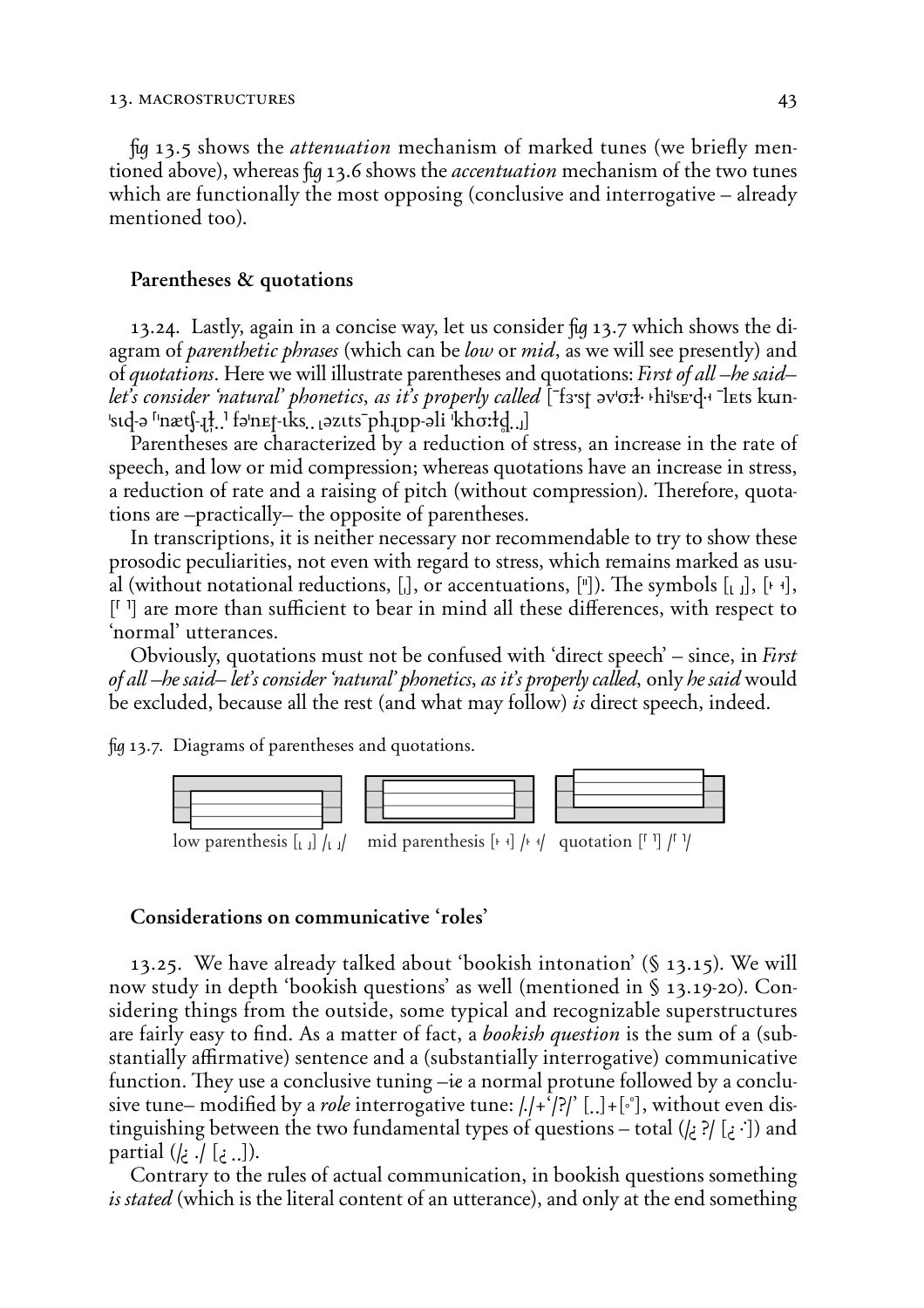else is added like *there is a question too* (but with no real fusion of the elements).

For that particular task, then, it is not at all important (to try) to realize the two different types of question as in actual speech: it is only a 'task' to perform!  $(\dots$  nothing more.) Thus, instead of using an interrogative protune and other tunes fit for conversation, the structure indicated above is provided:  $|.|+|?|$  [ $\cdot$ ] $+$ [ $\circ$ ].

13.26. During a lecture on Phonetics, if we give the example of a (partial or total) question without introducing it –as usual– by stating first 'for instance', but saying it exactly as: *∑at's the time?* **(¿5wØts ∑È'Tha;Ùm3 3)**, or *Is it raining?* **(¿&¤z¤ö'>™I**ntn<sup>.</sup>], even the most attentive students, at least for a short while, will feel obliged to answer.

However, the situation of a lecture is exactly one of an 'implicative' superstructure or a 'role' superstructure, which makes what is being said clear, so much so that it is often not easy to avoid the tautology that makes one say: 'let's give an *example*, for *example*: *x*, *y*, *z*' [lɛts<sup>-</sup>qưv ənɪq<sup>ı</sup>zarmp]. fə $\mu$ q<sup>ı</sup>zarmp]. <sup>[</sup>Eks· 'wa:o· 'zE'd..].

It goes without saying, of course, that the intonation examples given during a lecture (or a lesson, or used as a drill) must –or should– aim at spontaneous conversation as far as possible, getting rid of the typical –frankly unbearable– superstructure of the teaching situation.

13.27. Actually, even *bookish intonation* is a prosodic superstructure, which is added to a whole *text* presented to someone. The function of all those monotonous sudden rises within a text (also corresponding to the end of a concept, or a categorical statement, even an emphatic one) is that of communicating that the speaker has not yet finished talking and does not want to be interrupted.

In the case of someone who is reporting something (rather than expressing one's thoughts), like a story or the subject of an oral examination, even an implicit reference to the temporary incompleteness of the *text* is added; whereas its completion is implied by the final pitch lowering, which opposes the (higher than usual) pitch of the beginning.

There is also an 'acceptable' version of bookish intonation, which consists of the typical pattern of an *exposed* text (*ie* mental, not a read one). Therefore, it is not a conversation –nor is it a soliloquy– because a superstructure is added which gives the characteristic of a *text exposition*. It is recognized by the fact that it presents mechanical and 'regular' pauses (which are never too long), and quite attenuated tunes, but most of all they are 'completed' by slight sudden rises from low to mid pitch, which are indicated by adding [ $\cdot$ ] after a tune.

We will now give an example and compare it with real bookish intonation – *†us, in such cases, one must keep calm, follow the instructions, and think long and hard before acting\*

(conversation) <sup>['</sup>ðɐs· un<sup>-</sup>sɐt] 'kheɪsɪz.· -wɐm məs'khɪip 'khɑ:m.. <sup>-</sup>fɒl-30 ðiun'stˌɪɐk- $\frac{ln z}{2}$ ,  $\frac{ln \theta}{ln k}$ <sup>1</sup>*b*<sup>n</sup> *w*<sup>n</sup> $\frac{ln z}{2}$ , *b*<sub>4</sub>*fσ*<sub>1</sub><sup> $\frac{1}{2}$ *k*<sub>1</sub>*l*<sub>3</sub>*l*<sub>3</sub></sup>

(Exposition) ['ðɐs· un<sup>-</sup>sɐtʃ 'khɛɪsɪz.·.。<sup>-</sup>wɐm məs'khɪip 'khɑ:m...。<sup>-</sup>fɒl-30 ðiun'st̪ɪɐk- $\int nz_{\cdot\cdot\cdot}$  an<sup>-</sup>θιηk <sup>*l*</sup> b'η un'ha:d<sub>: ·</sub> bι<sub>t</sub>fσ·<sub>l</sub>'æktιη. · <sup>3</sup>];

(*BOOKISH READING*) [<sup>°</sup>⊌ðes· tn<sup>-</sup>set('kheistz.; <sup>°-</sup>wem məs<sup>i</sup>khip 'kha:m...° <sup>-</sup>fpl-30 ðitn-**'s˛>åkSóz3 3'» Èn5†¤˙k 'lØ;˙** *û***n'hA:D3 3'» b¤&fø;>'πkT¤˙3 3»')**.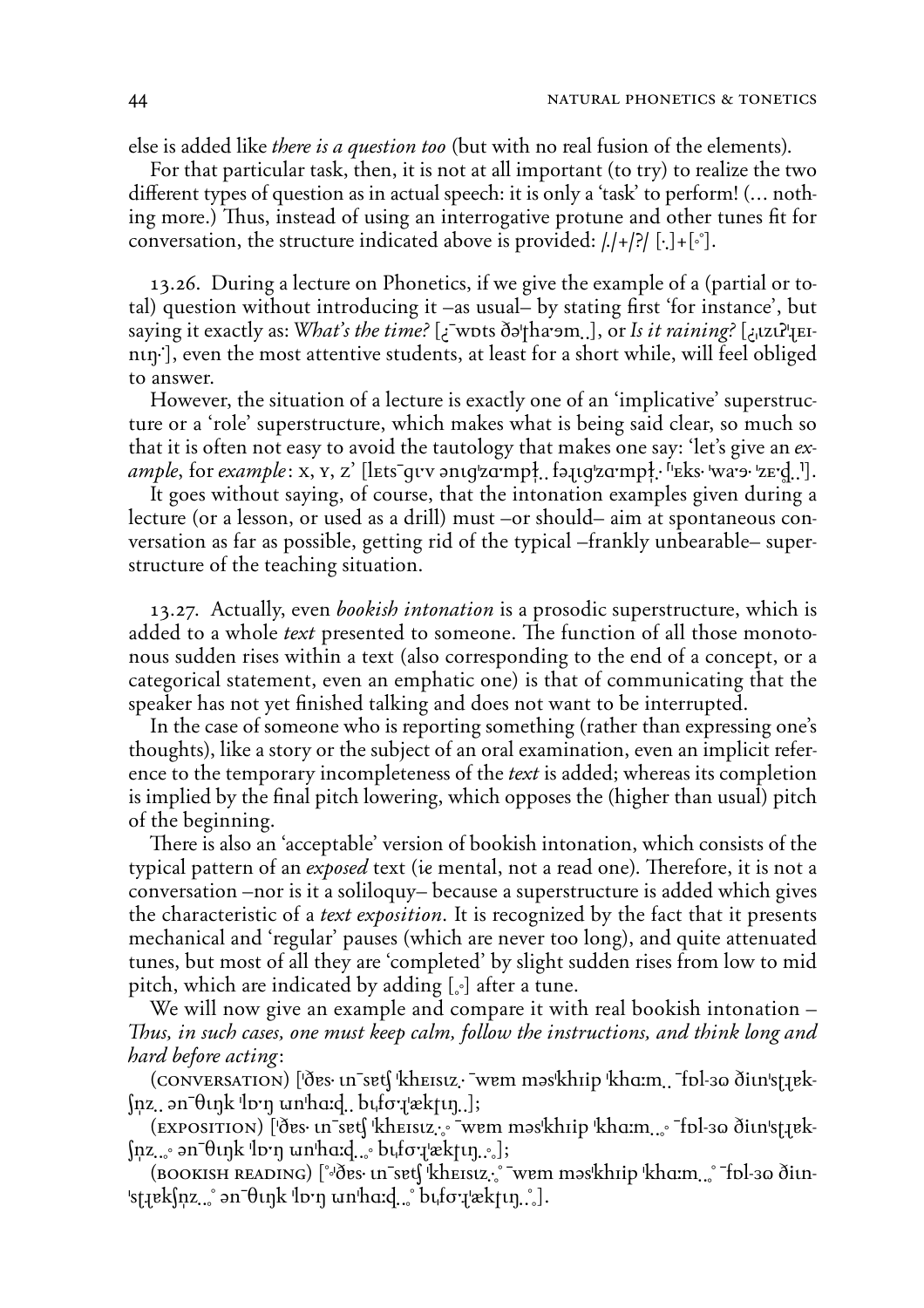#### 13. *macrostructures* 45

Notice, for *exposition*, the difference in the relative height reached by  $\lceil \cdot \rceil$  (*ie* lower than **('»)**), and the quite normal pitch at the beginning (in comparison with **(»")** of bookish intonation).

Furthermore, in bookish intonation, *hesitations* can be frequent, generally realized as longer than usual *unfilled pauses* (*c*f § 13.4), but often they may become *filled pauses*, with autonomous 'syllables': [e, ex, 3, 3, m, hm], or with (paraphonic) drawls (not regional ones such as those typical of the American 'Deep South'): *but the-en you'll ha-ave to wai-it...* [bət'ðɛɛn juʊł'hææy tu'wEɛɪt]. A well-done exposition will limit hesitations to the most, unless they are 'intended' to reach two aims: to draw somebody's attention to certain points, or to fake spontaneous speech, as when improvising, in order to be more welcome and seem smarter.

13.28. *TV news* presents a  $[$ <sup>°</sup>  $\cdot$   $\cdot$   $\cdot$   $\cdot$   $\cdot$   $\cdot$  superstructure, which permits one to identify the beginning and the end of every piece of news. Good newsreaders restrict themselves to this superstructure, which is necessary and crucial, while accurately avoiding introducing the excessive internal (sudden) rises, which are typical of bookish intonation. But, too often, the news is unduly and arbitrarily segmented so that its utterances are even distorted, to the point that they can communicate different –or even opposite– senses, as regards the actual meanings of the information intentions.

Furthermore, these pauses are quite mechanical and short (but, above all, different from those of ordinary conversation), whereas, near the end of a piece of news, there is frequently an interruption between the last stress (*¤* the one on the tonic syllable) and the preceding one. All this happens independently from internal cohesion (which would be necessary among the elements), so much so that even a first name is separated from its family name, a verb from its direct object or adverb, and an adjective from its noun, &c: *\*…the famous opera by Giuseppe\ Verdi*; *\*the e‡orts to accelerate the structural reforms\ of the economy÷ \*…with new\ proposals÷ …*

The last examples show that often the normal structure is irrationally distorted; whereas, in previous points of a piece of news, more often distortions regard cases such as: *\*…the Cannes\* "*lm Festival –* instead of *…the Cannes* "*lm Festival*.

Often, within a piece of news, newsreaders do not keep the end of a sentence separated from the beginning of the next one: *\*…they decided to meet\ in London they also promised…* – instead of *…they decided to meet in London\ they also promised…* (*¤ …they decided to meet in London. †ey also promised…*).

13.29. Obviously, there are many other *communicative roles*, which must allow people to realize that spoken words are not to be interpreted in a *personal* way, as among friends or acquaintances. On the contrary, it must be clear that they are to be interpreted as a part of a role, thus in an absolutely *impersonal* way, as operator and client. For instance, a ticket collector *(fares, please)*, a postal worker *(good morning*), a switchboard operator *(hello, we-are-the-best-in-the-world*), a shop assistant *(good afternoon, Sir, can I help you?)*, a stewardess *(flying with us is a pleasure and a guarantee*), a Far-West sheriff (howdy, stranger!).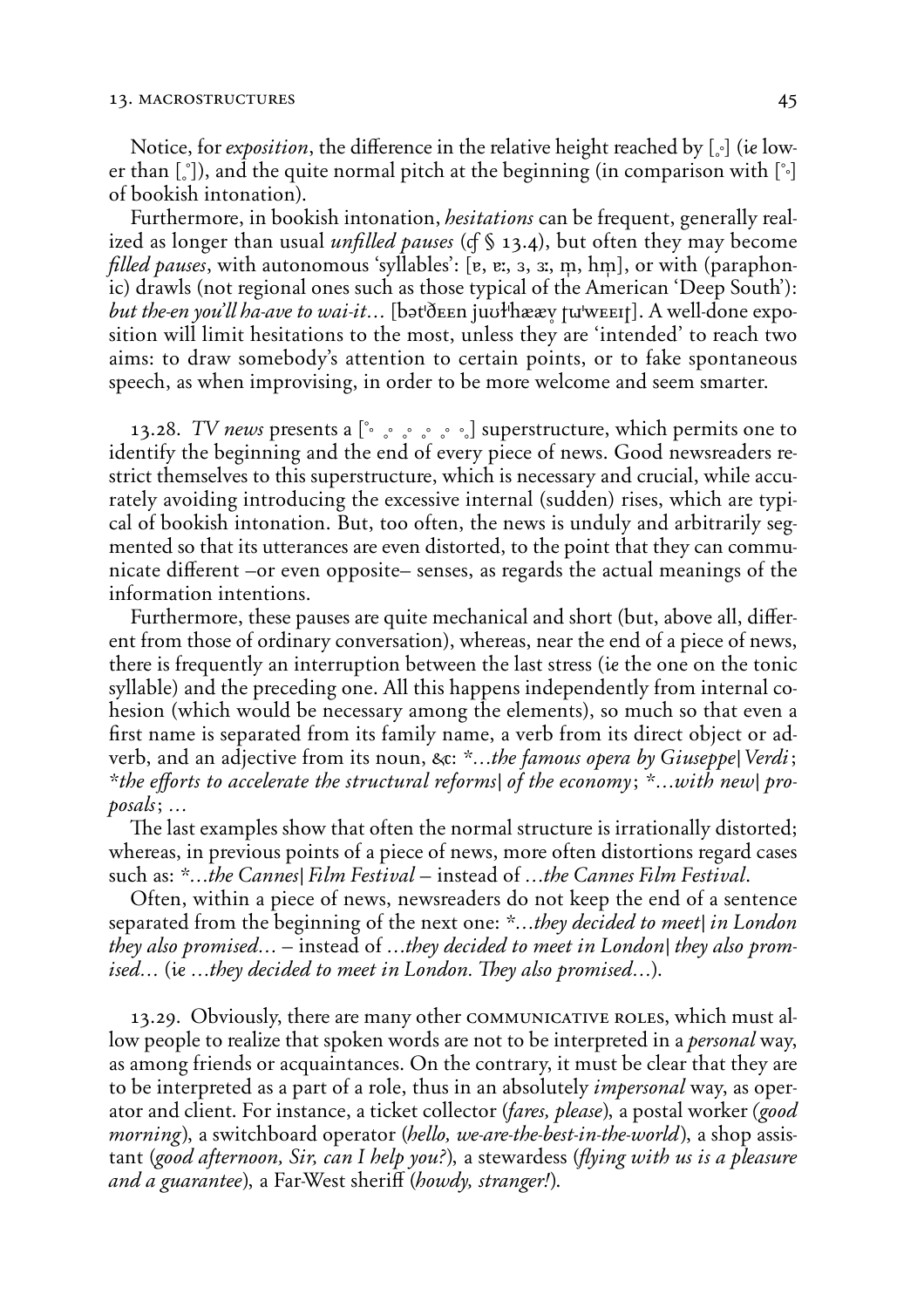fig 13.8. Paraphonic structures of: conversation (A), exposition (B), TV news (C), and bookish  $int$ onation  $(p)$ .



Their messages (beyond the expected meaning, which is practically superfluous) want to communicate, above all, 'we are just doing our job, and we want you to know'. Therefore, the (ticket) collector, the (postal) worker, and the (switchboard) operator will use paraphonic pitch *compression\ §***"/,/***@ §***"(2)***@*, avoiding using a conclusive tune. Whereas, the (shop) assistant, the stewardess, and the sheriff will make use of paraphonic *raising*, emphatic protunes, and again continuative tunes: *§***»/˚ ,/***@*  $\langle$ <sup>°</sup> $\langle$ <sub>i</sub>, ·] $\rangle$  (cf fig 14.1).

After all, even every-day *greetings* among people known by sight, who are not on intimate terms, are just kindnesses, which simply show peaceful coexistence (in comparison to cutting somebody dead); thus greetings can not be either omitted, or too friendly: *good morning*  $\langle \{q \cdot [\text{qob} \text{m} \sigma \text{m} \cdot \text{n}] \rangle$ *, good evening*  $\langle \{q \cdot [\text{q} \cdot \text{q} \cdot \text{q} \cdot \text{n} \cdot \text{n} \cdot \text{n} \cdot \text{n} \cdot \text{n} \cdot \text{n} \cdot \text{n} \cdot \text{n} \cdot \text{n} \cdot \text{n}$ fact, generally, they are reduced to: *morning*  $\langle \text{['mornin']}\rangle$ *, evening*:  $\langle \text{['rivnn']}\rangle$ *,* or even to  $\langle \cdot | \text{mod } q \rangle$ , and  $\langle \cdot | \text{sim } q \rangle$ .

13.30. Let us now also consider *'child-like' reading*. Everybody can easily recall it and recognize it at once (rather annoyingly). However, this is a 'role' again with its conditions. In fact, child-like reading has the typical 'textual' superstructure **(»" "**  $\cdot$   $\cdot$   $\cdot$   $\cdot$   $\cdot$   $\cdot$   $\cdot$ , with the addition of emphatic *stress* (but without using an emphatic protune) on each expected rhythm group (but also with more subdivisions that often produce two tunes instead of only one).

Obviously, even bookish questions (or *child-like questions*) are included in this pattern. Again they are parts of an utterance which are artificially separated and maintained together only by *textual* superstructures (not by real conversational strategies).

Let us give an example, by comparing the structures of conversations with the superstructures of expositions and *child-like readings* – *To prepare a tasty vegetable soup, the ingredients must be chosen very carefully.* What do we need?:

(CONVERSATION) [thəp.1tphE31. ə<sup>-</sup>thE1sti 'vEcktəbisµup. diun'q.11idiənts. məsbi<sup>-t</sup>ih30**zó &v™>i'kh™'fÈli33| ¿5wØT D***û***wi'nI;ifl33)÷**

(*exposition*) **(ThÈp>¤'ph™;'2'" È5Th™IsTi 'v™äTÈb®&s¯up32'" ∑i¤˙'g>IiDiÈnts2'" mÈsbi5ch'¨ zó &v™>i'kh™'fÈli33"'| ¿5wØT D***û***wi'nI;ifl33"')÷**

(*child-like reading*) **(»"ThÈp>¤"ph™;'2'" È8Th™IsTi "v™äTÈb®&s¯up32'" ∑i¤˙"g>IiDiÈnts2'" mÈsbi8ch'¨zó2'" &v™>i"kh™'fÈli3 3"'| »"¿5wØT D***û***wi"nI;ifl3 3"»).**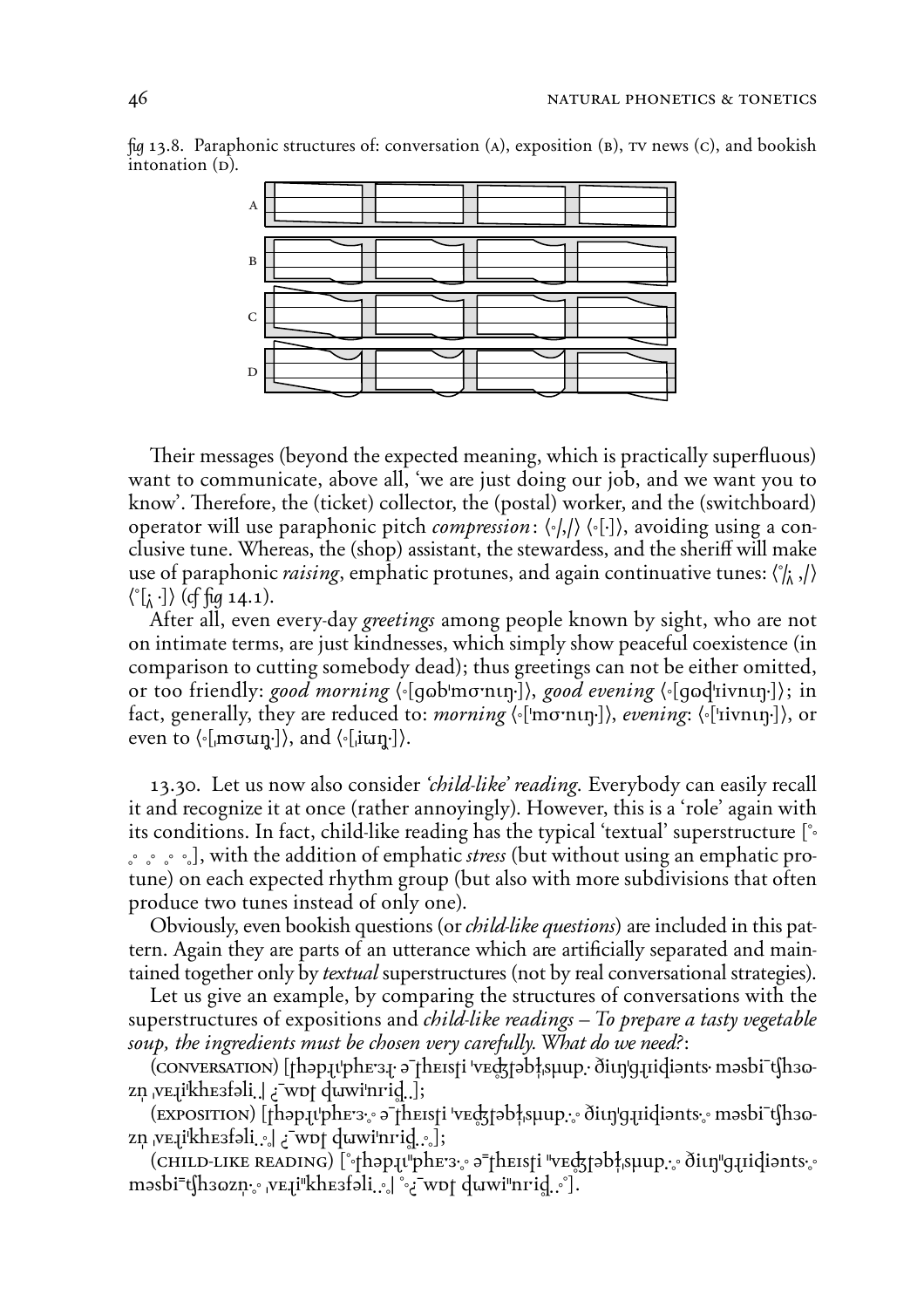#### 13. MACROSTRUCTURES

The (alleged) 'remedy' prescribed by schools, in order to avoid the dullness of child-like reading, leads to *flattening* (with pitch compression of the internal parts), to increasing *rate* (with the reduction of many stresses), and to *hypo-segmenting* utterances (with the suppression of many tunes), with a loss of the wished expressiveness:  $\cdot$ <sup>[</sup> thap1<sup>u</sup>phe 3 a<sup>=</sup>theisti "vec<sub>kt</sub>abl<sub>i</sub> suup. Mun" quidiants masbi<sup>=t</sup>(h30zn ve ji khesfəli. [buvi vor duwi nrid. [buvi].

# Considerations on intonation

13.31. The fundamental criterion for 'choosing' the appropriate tunes, for each sentence, consists in the *communicative intention* of every single sentence, or sometimes of a part of a sentence, which thus receives a certain tune, often without an actual pause. But the absence of pauses must not make people think that the stream of syllables and words is constant and homogeneous: intonation differences are there (indeed!) in spite of the connection among syllables. Rightly these pitch differences, which are included in the typology of linguistic intonation, convey the nuances of meaning that native speakers instinctively recognize, and thus (re) act accordingly.

Therefore, it is not sufficient to have a *continuative* tune, which is used mainly for subdividing the speech chain into pragmasemantic sequences. These are of fundamental importance to communicate what people think, in order to interact with others. Thus one of the three marked tunes is chosen.

A *conclusive* tune, as we have already seen, adds to the concept being expressed the communicative function of completeness. An *interrogative* one adds the function of request, generally with total questions and, occasionally, with clarifying questions, when people have not (fully) understood or think they can not believe an interlocutor or their own ears.

Lastly, a *suspensive* tune is used to draw attention to what somebody is going to say (or not to say), or to some more or less relevant alternatives.

When people are not slave to syntactic punctuation (if any  $-$  or at least syntactically appropriate), in order to obtain satisfactory results, it is sufficient to apply the right *communicative aim* to one's thoughts. However, it is quite obvious that, if people do not *really* know the intonation patterns of their own language (ie in a perceptive and productive way as well – *not* only *theoretically*), the result will be a performance which is either regional (for native speakers with no falterings or hesitations), or decidedly foreign (if they try to use the patterns of their own language while speaking another one).

13.32. Since some tunes (and protunes) of certain languages may be very different from those of others, or even opposite (or can remind some opposite functions), it is important to consider the provided tonograms very carefully, to compare them with those of one's own mother tongue (or a regional variant of it), if they are available.

Otherwise, it is highly advisable to endeavor to get them, and try to grasp the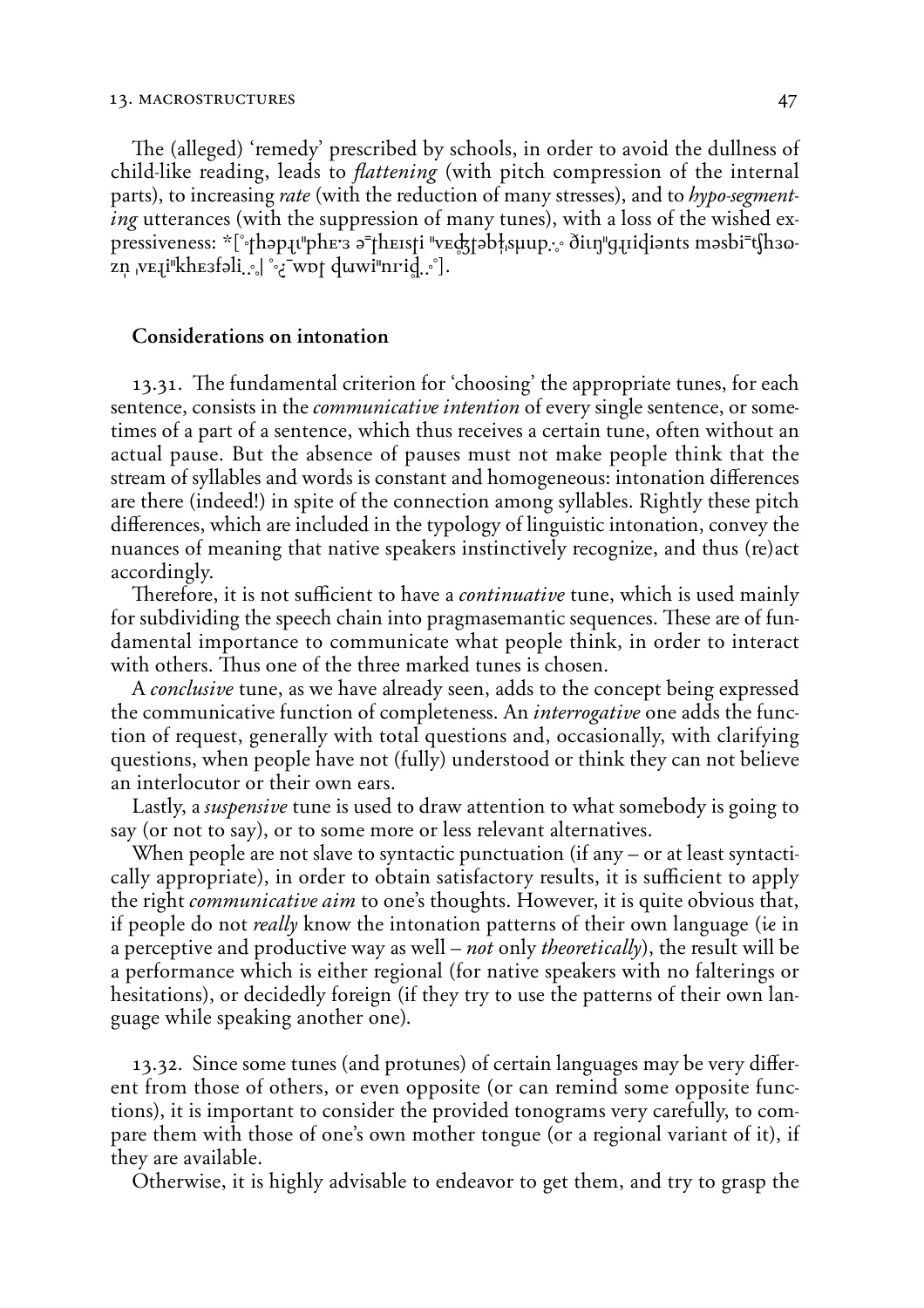differences of the tonograms of other languages or those of the neutral (or 'standard') accent of one's own tongue. If one is able to sing in tune, the operation proves to be better, but this is not at all indispensable: what is essential is to have the will to make this comparison (if one is convinced).

Certainly, a significant number of speakers of tone languages are 'out of tune', and yet they all use their ton(em)es adequately, as for instance Chinese men and women do (and, of course, children as well, if not too young).

Obviously, even less clearcut behavior is to be expected. For instance, a question like *Who wrote 'Romeo and Juliet'?* –instead of the answer *Shakespeare* ['{EIk<sub>i</sub>spue..]– might receive a not too sure one, like *Shakespeare* [¿'(EIk, spue...], or even a far less positive one, like *Shakespeare…* **(¿'S™Ik&sp¤å2)**, where the interrogative protune seeks confirmation.

More convinced answers like *Shakespeare!* [¡"(EIk<sub>i</sub>spue..] (*ie* emphatic) or *Shakespeare!* [¡"(EIk<sub>i</sub>spue..] (*ie* imperative) would still be different from *Shakespeare* ['(EIk-**&sp¤å3 3)**, in the opposite direction.

These principles hold for all languages, but –obviously– they have to be realized with the actual tonetic characteristics (typical of every single language).

The treatment of the intonation of the various languages (in our *HPr – A Handbook of Pronunciation)* might seem to be too sketchy (especially to a hurried reviewer); indeed, it contains all the indispensable elements for the 12 languages dealt with (and their numerous variants too). Instead, in the second part of our *NPT –Natural Phonetics " Tonetics–* the *Phonosyntheses* –or *Synopses*– contain only the unmarked protune and the three marked tunes; however, even from these more basic elements, it is quite easy to obtain both the marked protunes and the unmarked tune. This is true both as a general expectation and as an actual work of elicitation.

The three marked protunes are influenced by the three marked tunes, especially on their intertonic syllables. While, the unmarked continuative tune is influenced both by the conclusive and suspensive tunes, being a kind of average between them.

What is important, for intonation, is to bear well in mind all that has been said in this chapter, of course, after having internalized all the motivations and mechanisms.

### Structures & generalizations

13.33. *˛*e experience obtained with the intonation systems of hundreds of languages allows us to state that the normal, or *basic*, intonation structures are the unmarked protune (**/ /**) and the three marked tunes (**/./** with **/?/** and **/÷/**). In addition, we also speak of *fundamental* protunes and tunes: they include the interrogative (**/¿/**), imperative (**/¡/**), and emphatic (**/˚/**) *protunes*.

The three marked protunes announce in advance, in a compressed form (although not necessarily within the mid band, depending on the language), the typical pitch movement of the interrogative (**/?/**), conclusive (**/./**) and suspensive (**/÷/**) tunes –respectively– differentiating them from the unmarked, normal one (/ /).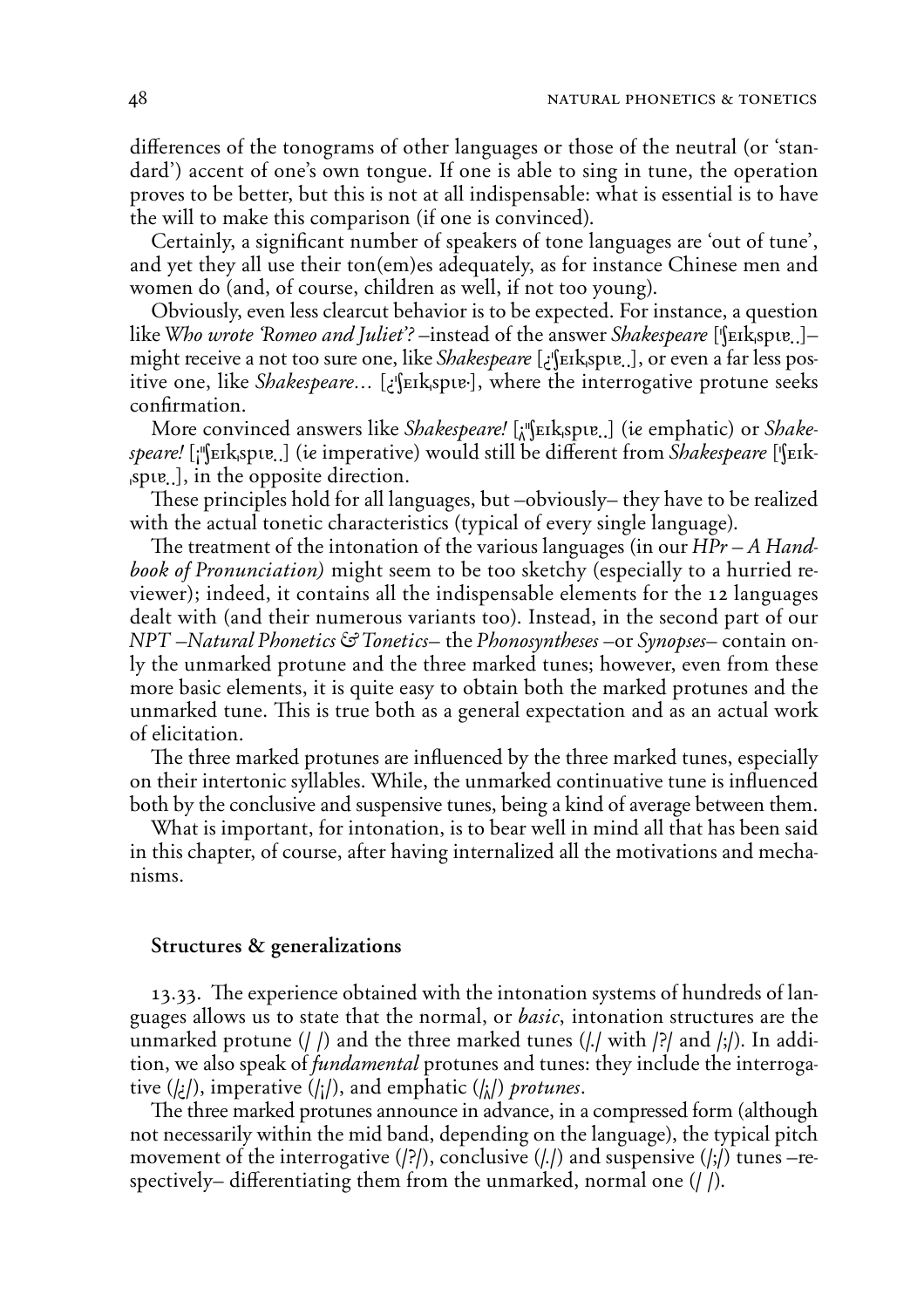#### 13. *macrostructures* 49

On the other hand, the unmarked, continuative tune (**/,/**) neutralizes the functions –and the tonetic substances, as well– of the three marked ones, producing a compressed movement within the mid band. This movement represents their fusion, by flattening the differences, even though given proportions typical of the original marked tunes are maintained, which contribute towards the differentiation of languages. *˛*is remains within the mid band (as can be seen in *û* 6.19, *û* 6.21, *û* 13.4 and *û* 13.10 {and in those of the 12 languages of *HPr*}).

Therefore, the necessary and sufficient notation is simply [ $\cdot \cdot \cdot$ ], with a single post--tonic dot, in order to distinguish it –fairly easily– even from suspensive tunes of a mid type,  $[\cdot \cdot \cdot]$ , which is normally used in certain languages.

Only occasionly, it may be necessary to exceed an inventory of four protunes and four tunes, as happens in neutral French and certain similar accents (*d* § 13.9 and, in *HPr*, *é* 4). For some other languages, the interrogative protune –although remaining only one- is slightly different from the normal type, as happens in Galician, Greek, and Rumanian (*c*f their phonosyntheses, § 17.1, § 17.53 & § 17.62).

13.34. In *tone languages* (though, more strictly, they should be called *toneme languages*) as Chinese and also Japanese (*Ô é* 11-12 of *HPr*, and the phonosyntheses of other tone languages, in *é* 17-22 of *NPT]˚ protunes* and *tunes* are subject to modifications with regard to the extent of their pitch range.

As a matter of fact, in general (*Ô û* 13.9), a normal protune is slightly compressed downwards, **/ / (('))**, whereas an interrogative protune is compressed upwards, **/¿/ ((»))**. An imperative protune undergoes a certain compression, which starts high, then gradually goes down to end in a low position, /i/ [[°<sub>○</sub>]]. Finally, an emphatic protune does not usually present any compression, remaining completely expanded,  $\frac{1}{\lambda}$   $\begin{bmatrix} \frac{\delta}{\lambda} \end{bmatrix}$ .

*û* 13.9. Protunes for tone languages.



©th regard to the tunes of the various tone languages (*Ô û* 13.10), the conclusive one compresses pitch downwards, gradually, from its beginning (or, as in Japanese, in a more sudden way, at its end).

More often, an interrogative tune is rising-falling,  $\frac{?}{'}$  [...]; or else rising,  $\frac{?}{'}$  [...]. The suspensive tune is the most varied one: more often it is expanded (with no particular pitch movements and without compressions),  $\frac{1}{2}$  [*^*]; or else it is rising,  $\frac{1}{2}$  [*^*]; sometimes it is falling-rising,  $\frac{1}{2}$  [: ]; or more rarely it is rising-falling,  $\frac{1}{2}$  [: ].

As happens with the other languages as well, certain different tonemic functions can have similar tonetic realization, and vice versa.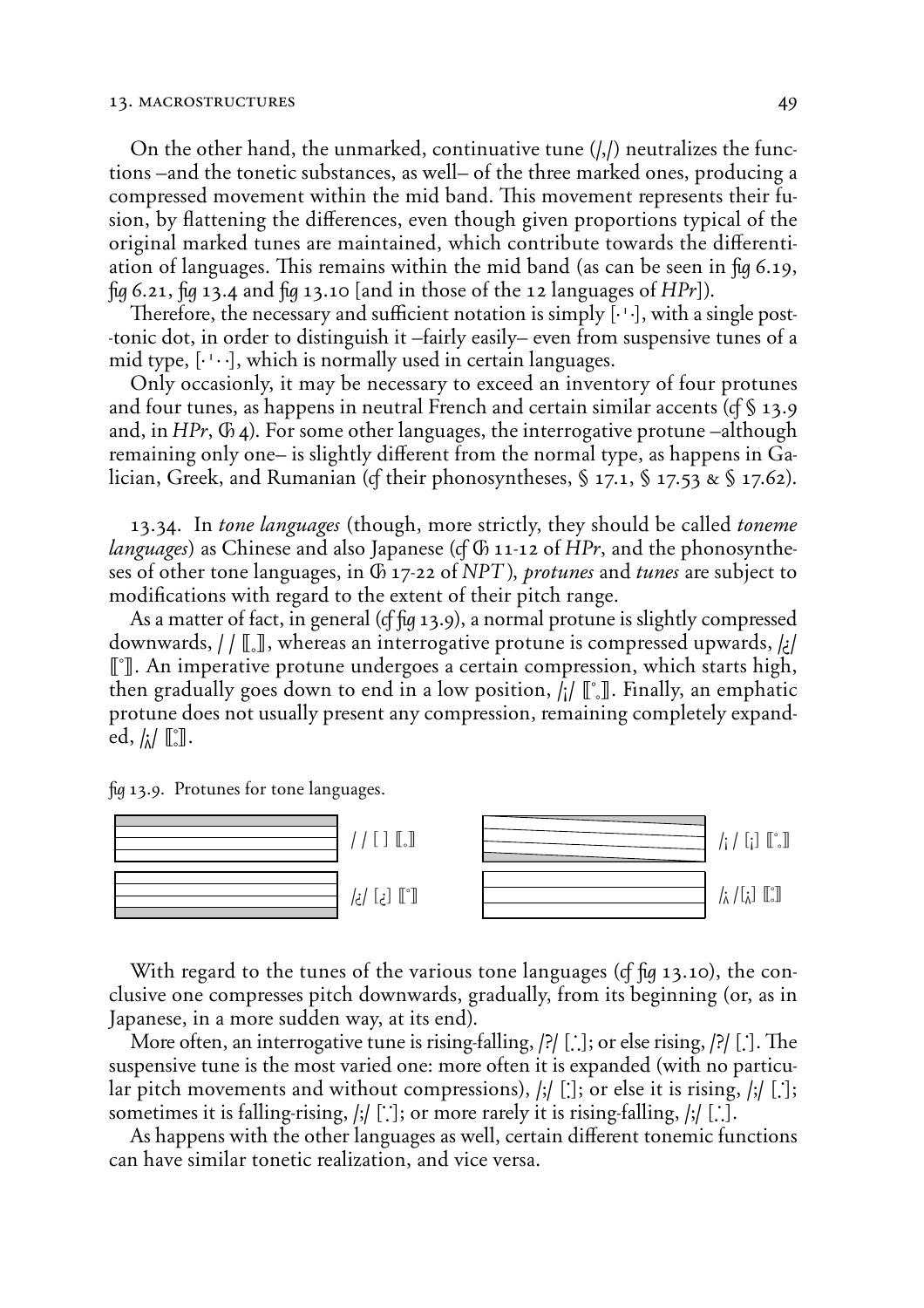

fig 13.10. Tunes for tone languages.

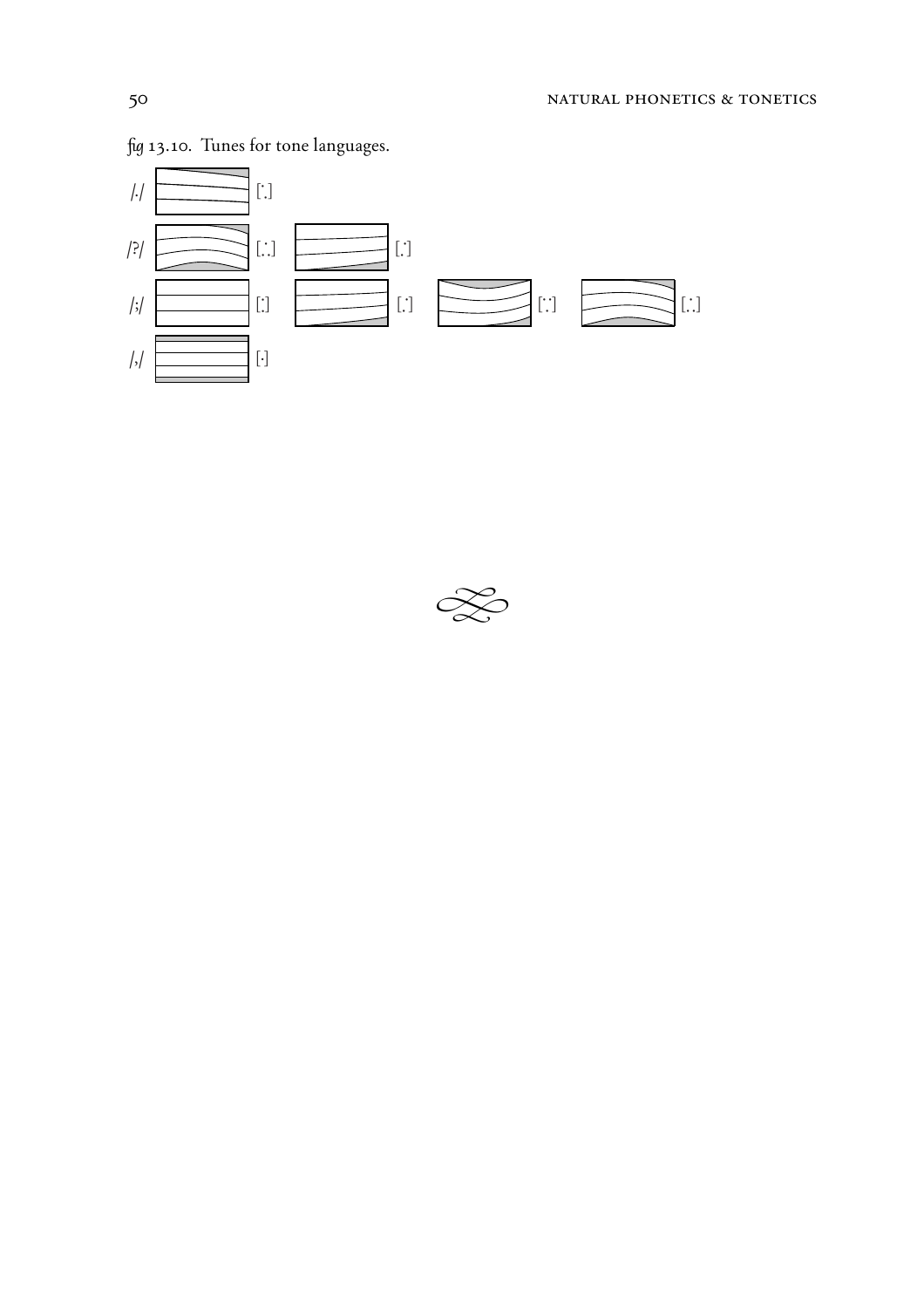# 14. Superstructures (with 'paraphonic intonation', as well)

14.0. 'Role' superstructures, or task superstructures, have been introduced, with some examples and classifications, in the sections about intonation, since they are strictly connected with intonation structures (§ 13.25-30). More properly, we might define them as 'co-structures'; but –to avoid complicating things too much– although maintaining the definition 'superstructures' (which are the subject of this chapter), we leave them in the relevant chapter about structures. These co-structures will be presented in a chapter of their own, when they can be studied in greater depth and classified thoroughly. Equally, the chapter on super-structures will (and shall have to) be expanded considerably and more systematically.

# Paraphonics

14.1. When the vocal folds (*c*f fig 14.2) are vibrating along their whole surface, the result is the so-called *chest voice* (with actual vibration of the thorax as well); whereas, we get *head voice* if the folds are vibrating only at their sides (thus the thorax has reduced vibration). There are two further quite important positions of the glottis: those which produce *falsetto* and *creaky voice*.

*Falsetto*, or false voice, is an artificially higher than normal tone of voice, which can be used for expressive, phonostylistic, paraphonic purposes; it is achieved by lengthening the vocal folds more than usual and making them thinner, while they are kept ajar and only the arytenoid cartilages are firmly closed together; therefore they vibrate in a different manner than usual. The larynx itself is deformed a little, and lengthened forwards, as can be seen in *fig* 14.3. There is little air expenditure, and a general impression of higher pitch and effort than normal. In Hindi, for instance, falsetto is connected with the higher parts of its tunes.

For *creaky voice*, or *laryngealization*, instead, the vocal folds are less tense and less thin than usual, whereas the arytenoids remain firmly closed, so that only the part of the folds not in contact with them are free to vibrate. The folds are completely lax, and produce a series of quick glottal taps and a pitch impression which is lower than usual (*û* 14.3).

We can find creaky voice in some languages, in conjunction with low pitch, as at the end of certain conclusive tunes, which are falling, or, as in Mandarin Chinese, in conjunction with the low parts of tunes. In British English, creaky voice on a conclusive tune is considered as upper-class: *Yes, indeed* [ $\tilde{\text{I}}$ jes un'dɪ̯id..]. Or, in American English, creaky voice is often connected with female speech.

Two other particular phonation types, with paraphonic importance, are *tense voice* and *harsh voice* (*û* 14.3).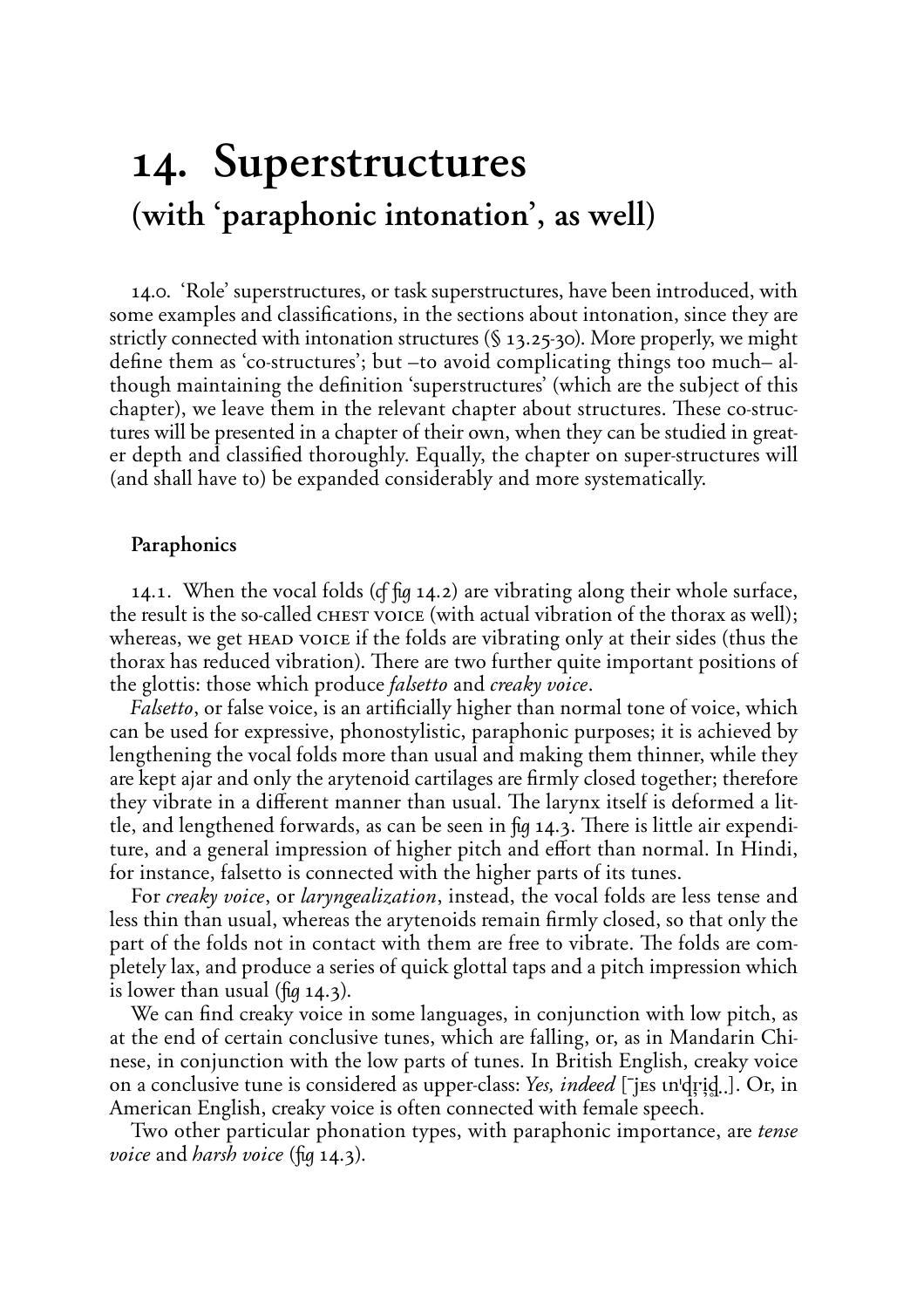14.2. By the term *paraphonics* we mean the particular *—* additional use of phonic (*¤* articulatory and phonatory) and prosodic elements in current speech. This use is spontaneous (but it can also be fictitious, as good actors demonstrate), and it helps to indicate the speakers' *attitudes* (towards topics or listeners), *emotions* or states of mind (which can be *transitory*, in a particular moment, or *constant*/*steady*, habitual), and persons' *social role* (in certain different communicative situations).

Generally, paraphonic elements seem to be universal, *ie* used in every language. Indeed, even without understanding a given foreign language, we can usually intuit, or deduce, the speakers' attitudes, feelings, and social roles. Instead, the *social rules* –more or less unconscious and governing the use of paraphonic elements– are generally very different.

In some cultures, for instance, certain 'negative' feelings must not be expressed, whereas others may be, and 'positive' ones must even be heightened. In other cultures, though, the opposite may be true. Moreover, there are upper and lower limits, changing according to the speakers' age  $\frac{1}{2}$  sex, their social roles, and other more or less complex variables.

Here, we shall just explain the characteristics which –alone or combined– contribute to give paraphonic information, when they are superimposed on, or inserted in, the speech chain.

In transcriptions, paraphonic elements are usefully indicated in angled brackets,  $\langle \ \rangle$ , in order to identify them clearly and to distinguish them better from prosodic elements, which are more typically linguistic. In fact, the phonic and paraphonic levels should never be mingled, even if, in actual language, they are inextricable.

If one does not do so, the *description of intonation* characteristics becomes not only too heavy, but above all impracticable, and decidedly too subjective. As a matter of fact, even using the same recorded corpus, different phoneticians would inevitably produce different 'data' and descriptions (even if they used computers and acoustic phonetics programs).

# Pitch

14.3. Of course, the first paraphonic characteristic to consider is the one that uses pitch in a different way with respect to how intonation uses it. Paraphonically differences can be greater and –what is more– of a fairly different quality, since feelings, moods, and states of mind make use of different pitch extensions.

Usually, in fact, they do not regard every single syllable of an utterance, as in tunings, where pitch is determined by linguistically codified structures (seen in *é* 13). Although with possible variations, caused by changes in the factors determining their origin (*¤* moods, feelings, states of mind, attitudes, and physiological, psychological, and pathological conditions), paraphonic stretches mostly regard whole utterances of different lengths, even from minutes to hours.

With respect to the habitual pitch extent of a given speaker (within the three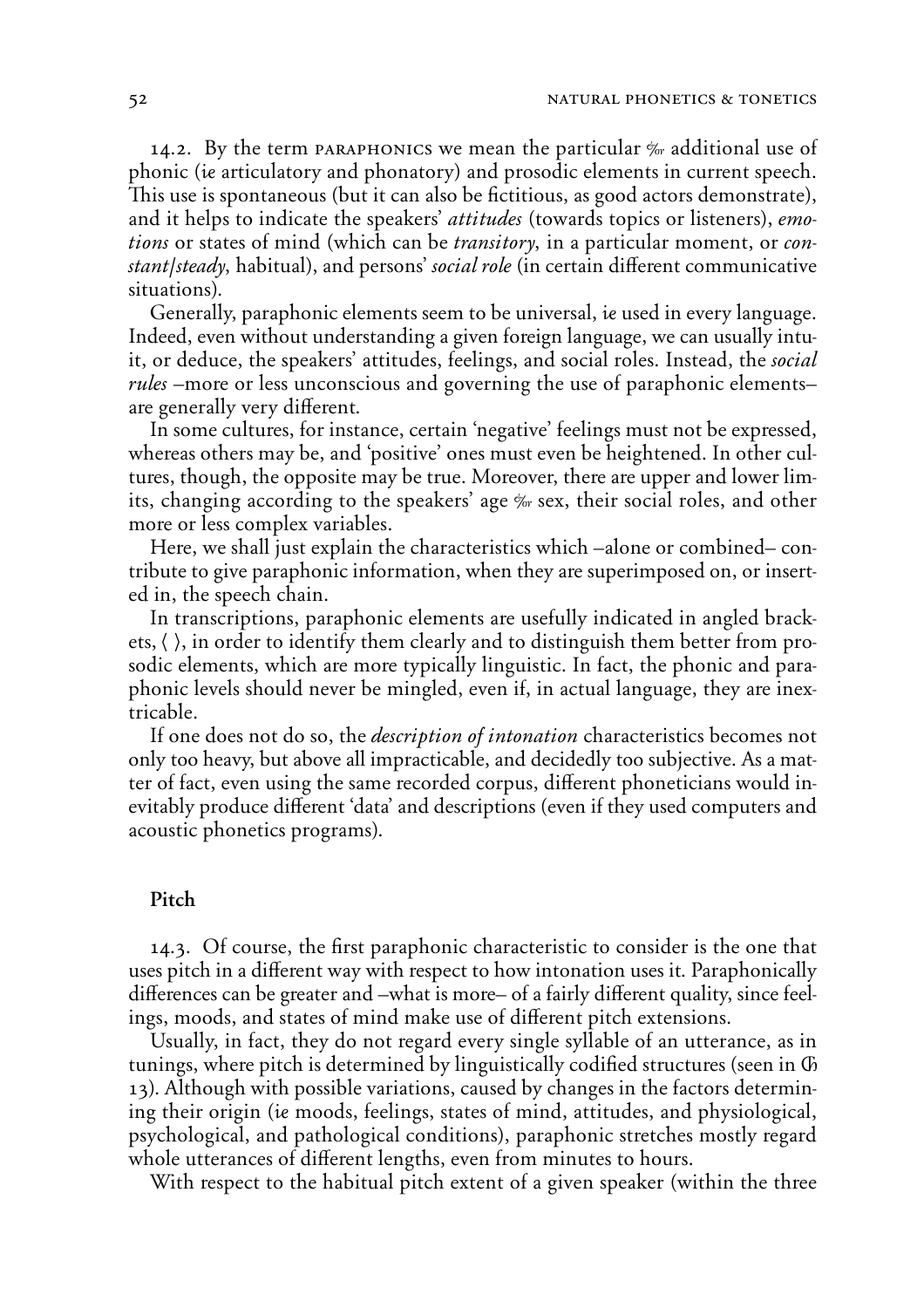categories of voices, ie male, female, and infant), it will be sufficient to get accustomed to recognizing, first of all, the *raising* of general pitch (indicated by  $\langle \cdot \rangle$ , between *angled* paraphonic brackets), visually and mnemonically helped by fig 14.1. There, the two white lines show the relation with the normal (pitch) extent, which is then remarkably modified depending on the paraphonic use of pitch. We can see that the pitch extent is really 'raised' indeed, in comparison with the one considered 'normal'.

Now, it is sufficient to think of a label such as 'astonishment' or 'aggessiveness' and say something fitting, like: And what's this? with astonished wonder, or Don't be a pain in the neck! with arrogant aggressiveness. Often, we simply use raising,  $\langle \hat{\ } \rangle$ , when we are talking to children, too: Hello, pretty child, what's your name?

With other labels, we can identify the opposite movement to raising, ie lower*ing*  $\langle \rangle$ , as can happen for sadness: O*h*, that's such a pity!

We can have simultaneously raising and lowering, too, which leads to *expansion* both upwards and downwards,  $\langle \cdot \rangle$ , by broadening the three pitch bands, as in cheerfulness: Here come our dear friends! Practically the opposite of expansion is *compression*,  $\langle \cdot \rangle$ , which is typical of labels like sleepiness: I could sleep like a log!

fig 14.1. Paraphonic characteristics of pitch.



fig 14.2. Normal and paraphonic characteristics of phonation types.

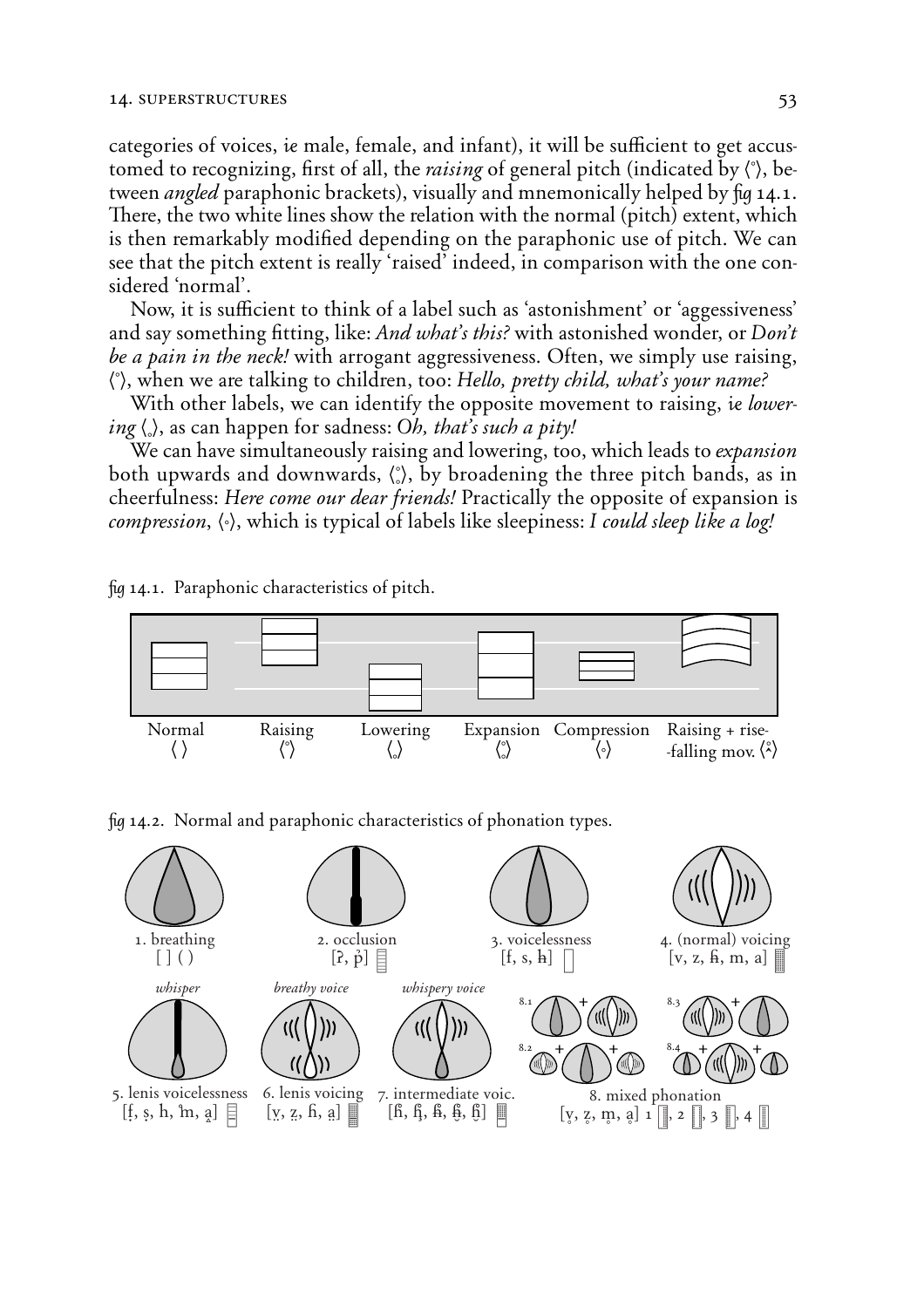

*û* 14.3. Some voice qualities, frequent in paraphonic use.

# Paraphonic articulatory tongue settings

14.4. As *û* 14.4 shows, by reference to the vocoid space in the mouth, in addition to a normal (or laminal) tongue setting, a few others which are possible, and more or less frequent, in languages or accents. Let us carefully notice the deformations undergone by the vowel space, when one of such settings is activated.



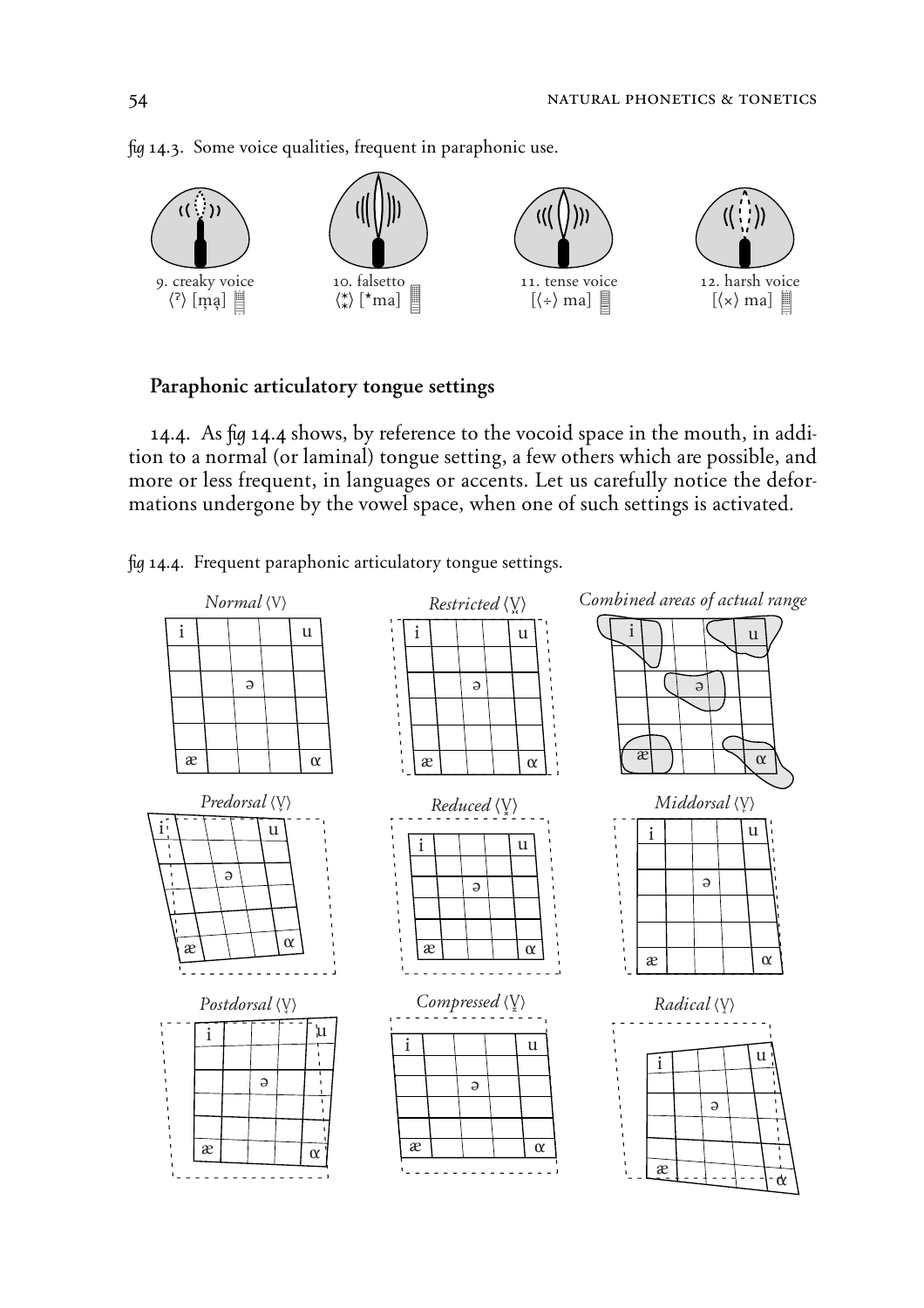#### 14. *superstructures* 55

We show these changes especially for the vocoids, because the mechanism is easier to explain, making a constant reference to that restricted area in the mouth space. But, of course, contoids are also involved in each of these settings, according to their articulatory nature.

# Other paraphonic elements

14.5. It is important to take into consideration the *rate* of speech tied to particular paraphonic labels, by comparing what can be considered as 'normal' to the two logical deviations, *ie slowness*  $\langle \cdot \rangle$  as in boredom: *What a bore he is!* and *quickness*  $\langle \cdot \rangle$ , which is typical of hurriedness: Quickly now, you two, daddy's waiting in *the car!*

Even the *rhythm* of speech is paraphonically relevant. Therefore, we have to pay attention to whether utterances are said more *rhythmically* than usual,  $\langle z \rangle$ , as for sarcasm: *Oh, you're very smart indeed!* Besides, *rhythmicity* is still more evident in childish singsongs: *You're such an idiot!* The opposite element, *a-rhythmicity*,  $\langle \approx \rangle$ , may occur in shyness: *I'm terribly sorry… could you be so kind as to tell me… where the station is?*

The paraphonic use of phono-articulatory force, of course, is extremely important; most of all *strength*  $\langle$ <sup>n</sup>), as in aggressiveness: *I'll bash your face in!*, but in liveliness as well: *Come on, let's go dancing!* The opposite is *weakness*  $\langle \rangle$ , for fondness: *He's a wonderful person indeed!*

In addition to all this, it may be important to notice whether utterances are fluent or broken up by frequent *hesitation pauses*, which –as we saw at the end of § 13.27– may be 'silent' (or unfilled) *§***|***@*, or 'voiced' (and filled) *§***õ***@*. *˛*e latter are by far the most annoying ones, and may be rendered with other more realistic language-specific symbols: *§***', å, √***@*, as for: *Er, well – he's got er…*, even in phonetic transcriptions: [33'wEE<sup>†</sup> hiz'qpt<sup>33</sup>].

Even particular types of *articulatory quality* can be added, such as *labialization §ê@* in pouting: *No, I won't go any more!˚* or *nasalization §***è***@* which is possible in boldness: *I won't speak even if you kill me!*, or the *backing* of the body of the tongue *§***#***@*, frequent in disgust: *†is co‡ee is undrinkable!*

Other settings, which can be useful for regional descriptions, are: *pharyngealization*,  $\langle \cdot \rangle$  (typical, for instance, of the broad speech of Rome), *faucalization*,  $\langle \cdot \rangle$ (typical of Liverpool English, or again of the broad speech of Catania, in eastern Sicily,  $f$  *f û* 14.5), and *stiff jaw*,  $\langle x \rangle$  (of so many English accents), and *stiff lips*,  $\langle x \rangle$ (again, of some English accents).

In addition, *û* 14.6 shows a normal jaw position, in comparison with a protruding lower jaw  $\langle x \rangle$  and a receding lower jaw  $\langle x \rangle$  positions.

 $\int$  fig 14.6. *Normal* jaw position (A)  $\langle \rangle$ ; *protruding* lower jaw (B)  $\langle \chi \rangle$ ; *receding* lower jaw (C)  $\langle \chi \rangle$ .

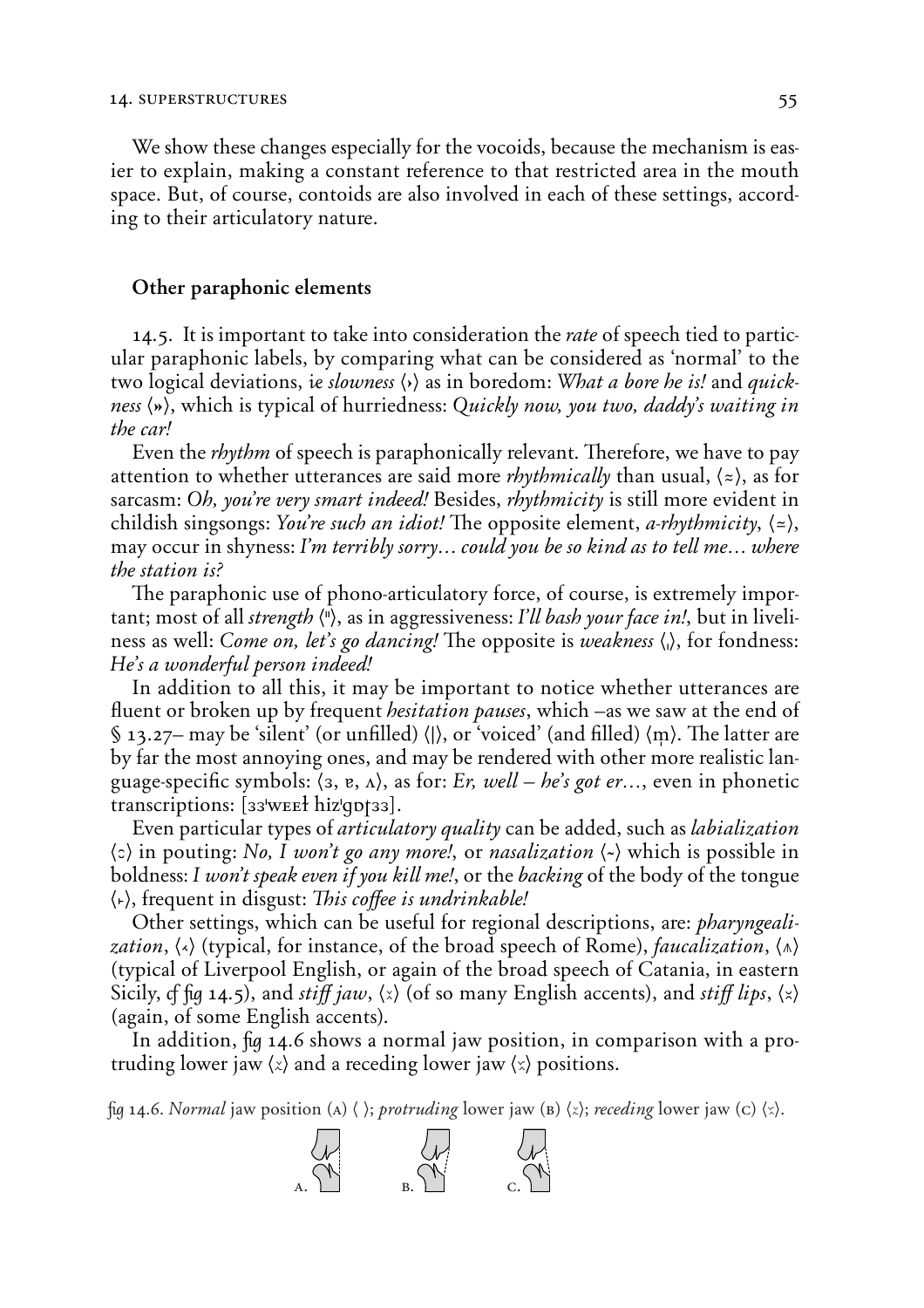

Lastly, when we have a *cold*, our voice is chilly with *de*nasalized nasal (and nasalized) segments; this is marked by  $\langle \star \rangle$ : *I won't come tonight*. The paraphonic notation is much more convenient than trying to adequately represent the affected segments as in  $[a\sigma\bar{w}$ <sup>3</sup> *x*<sup>3</sup> *x*<sup>3</sup> *kh*em  $[a\bar{w}$ <sup>*n*</sup><sub>1</sub> $a\bar{w}$ <sup>*n*</sup><sub>1</sub>, since we should not ignore (both phonetic and phonemic) vowel denasalization either, as in French.

If we do a simple test, we can ascertain that it is nothing like '[ao<sup>-</sup>w30q 'kheb th 'daət]', or in French '[@'bo 'va 'blx]', instead of  $\neq$  [@'bõ 'vã 'bl $\tilde{p}$ ]) *un bon vin blanc*. These articulations are actually nasal or nasalized, the velum being lowered; but, the air does not manage to pass through the nostrils (either completely or in part), but it goes just to the back part of the nasal cavity, if not slightly further.

Let us note that a *nasal voice*  $\langle \cdot \rangle$  is quite another thing from a denasalized voice (or cold voice, in spite of common belief and terminology). As a matter of fact, a nasal voice can be produced by a certain lowering of the velum, but it can also be produced by some particular resonance in the nasal cavities (with no lowering of the velum), which causes a kind of local vibration. This is typical of a number of accents, also English accents; or it may be an individual characteristic.

14.6. With reference to *phonatory quality*, it is useful to notice whether particular types of voice occur (and to try to detect them). This also goes for articulatory quality, through adequate observations and kinesthetic considerations on one's own articulatory and phonatory movements.

It could be possible to find *murmur* voice  $\langle \cdot \rangle$  in sadness: It's a shame it's all over!, or *whisper* voice *§***ÖÖ***@* for conspiracy: *We have to act with utmost secrecy!*, or *trembling* voice *§*õ*@* of old age: *I remember little Joe perfectly well, that rascal!*, or *tense* voice *§*÷*@* of worry: *Yes, but what are we going to do?*, or *harsh* voice *§*—*@* of fatigue: *I really can't cope any more!* (*Ô û* 14.2-3).

Besides, *laryngealized* voice (or creaky voice)  $\langle \rangle$  of sleepiness (seen above I could *sleep like a log!]*, or false voice (or falsetto) *§ï@* when men put on women's voices: *†ese high heels are going to kill me!*, or *raised-larynx* voice  $\langle \cdot \cdot \rangle$  as in arrogance: *You obviously don't know who I am!*, or *lowered-larynx* voice  $\langle \cdot \cdot \rangle$  as in laziness: *I may do it tomorrow*.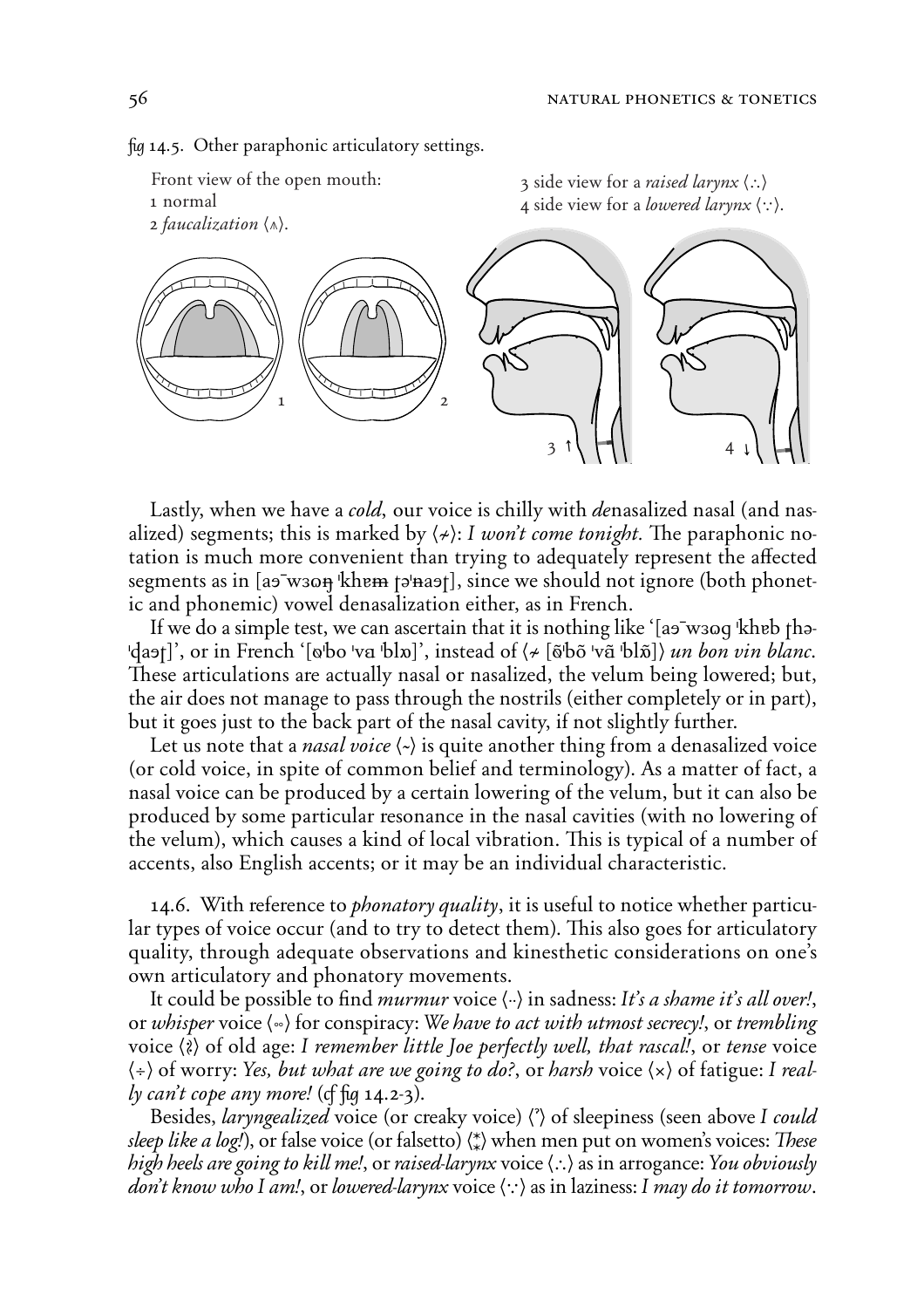14.7. In addition, the shape and dimensions of Morgagni's ventricle (*¤* the space between the true and false vocal folds, *of fig* 14.7) determines a good part of the individual characteristics of the voice; these characteristics are then accentuated  $\frac{1}{2}$  modified by the supra-laryngeal cavities.

*fig* 4.7. Vocal folds (or, less well, 'vocal cords', 3) and 'false vocal cords' (1). The space in between is called Morgagni's ventricle (2).



A typical *black voice* (*§***|***@*, either African or Black American), makes a particular use of tonality, as *fig* 14.8 shows. In fact, the three typical intonation bands (of our tonograms) undergo a deformation. Thus, the middle band is expanded vertically, so that the other two bands are, by consequence, restricted. In *û* 14.8 this process is indicated as a transformation with 're-normalization'.

*û* 14.8. 'Black voice' paraphonic use of tonality, *§***|***@*.



# A classification of individual voices

14.8. Individual voices can be classified according to two parameters: *register* and *resonance*. For any given voice, these parameters respectively refer to an average of their height and vibration, obtained by taking into account the intermediate excursion point of each parameter, according to statistical frequencies of oc-

fig 14.9.A. Idiophonogram for the classification of individual voices.

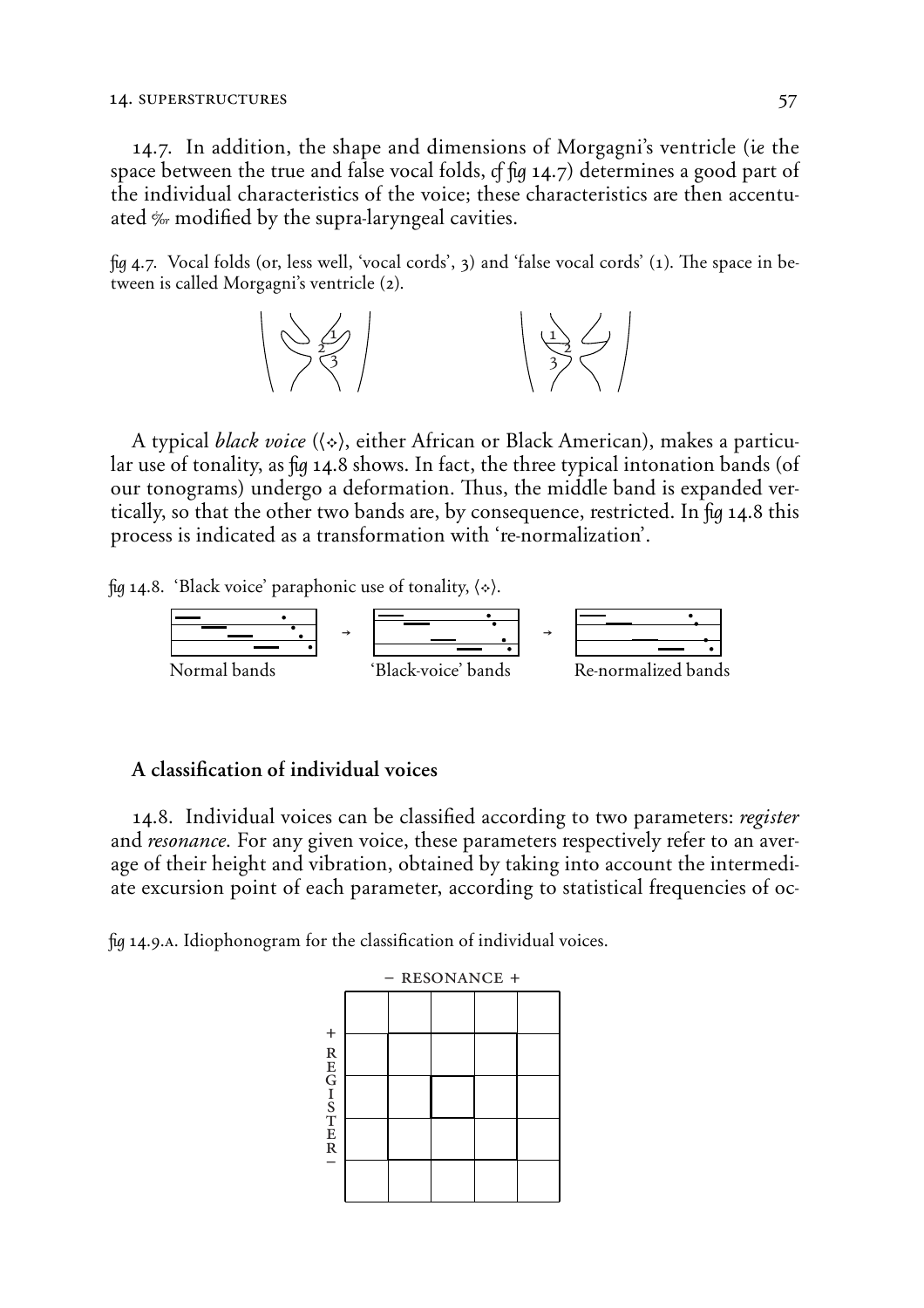currence. They range on a five-degree (though continuous) scale, departing from a middle -un-marked- value; and extending to the cells on the border of the diagram (or *idiophonogram*, marked with '+' or '-' (cf fig 14.8).

Further important information about the speakers' (or, rather, in this particular case, the singers') sex and age can be supplied in a simple way, as we shall see in a moment. Of course, we must keep in mind that sex and age characteristics form social stereotypes, which depend -at least- on three factors: *physiological* (such as anatomical dimension), *cultural* (such as social and ethnic habits), and *individual* (such as states of health). But, thanks to our own experience, we can generally manage fairly well to make our judgements about the speakers sex and age (except for really ambiguous cases). All this happens in spite of the (sometimes great)

fig 14.9.B. Idiophonograms with 33 voices.

 $58$ 

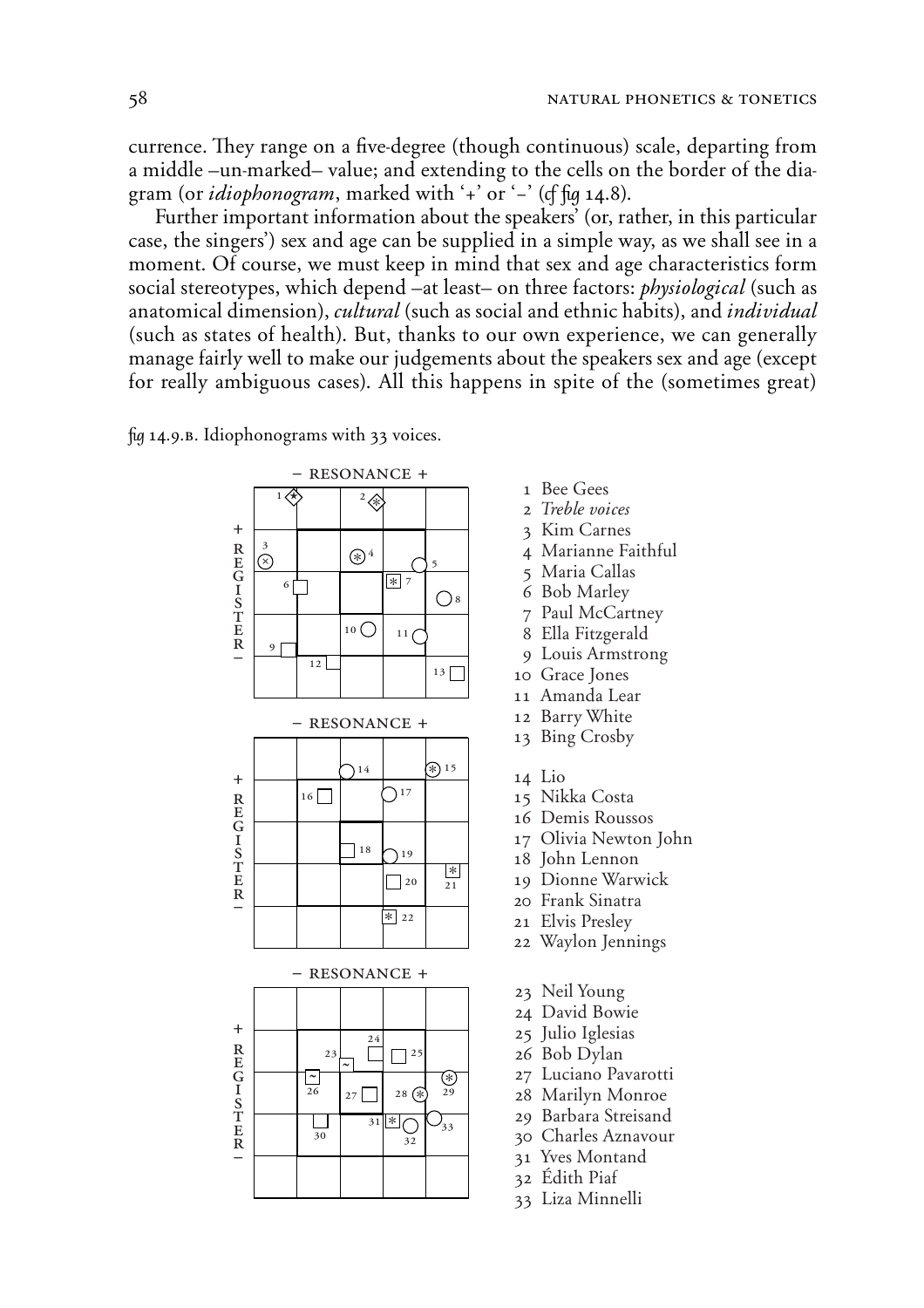fig 14.9.c. Idiophonograms with 32 further voices.



- 34 Little Richard (also with \*) 35 Astrud Gilberto 36 Paul Anka 37 Ray Charles 38 Mariah Carey 39 Patsy Cline 40 John Denver 41 James Taylor 42 B.B. King 43 Gene Autry 44 Frankie Laine 45 Fats Domino 46 Don Williams 47 Jim Reeves 48 Willie Nelson 49 Billie Holiday 50 Dinah Washington 51 Norah Jones 52 Chrissie Hynde (Pretenders) Blondie 53 54 Beach Boys 55 Françoise Hardy 56 Harry Belafonte 57 Judy Garland 58 Doris Day 59 Amy Winehouse
- 60 Nina Simone
- 61 Dean Martin
- 62 Hank Williams
- 63 John Lee Hooker
- 64 Johnny Cash
- 65 Tracy Chapman

differences in the use of paraphonic features made by the various cultures all over the world.

It is not so hard, however, even to determine whether a newborn baby is male or female from its first wailings. As a matter of fact, generally, a newborn-male voice has intense resonance and stronger strength, and a relatively lower register, though only a little, and still (very) high, even in comparison with child voices, not to mention (both female and male) adult voices. A newborn female voice, instead, generally has reduced resonance and weaker strength, and a relatively higher register: very high, then.

Sex can be indicated by means of a dot for *female*, or a square for *male*; when no distinction is needed or possible, as for particular groups, we use a rhomb. Age can be indicated according to four general classes: *childhood*, *youth*, *adulthood*, and *old age*. They could be shown by attaching a little bar to their symbol of sex, respec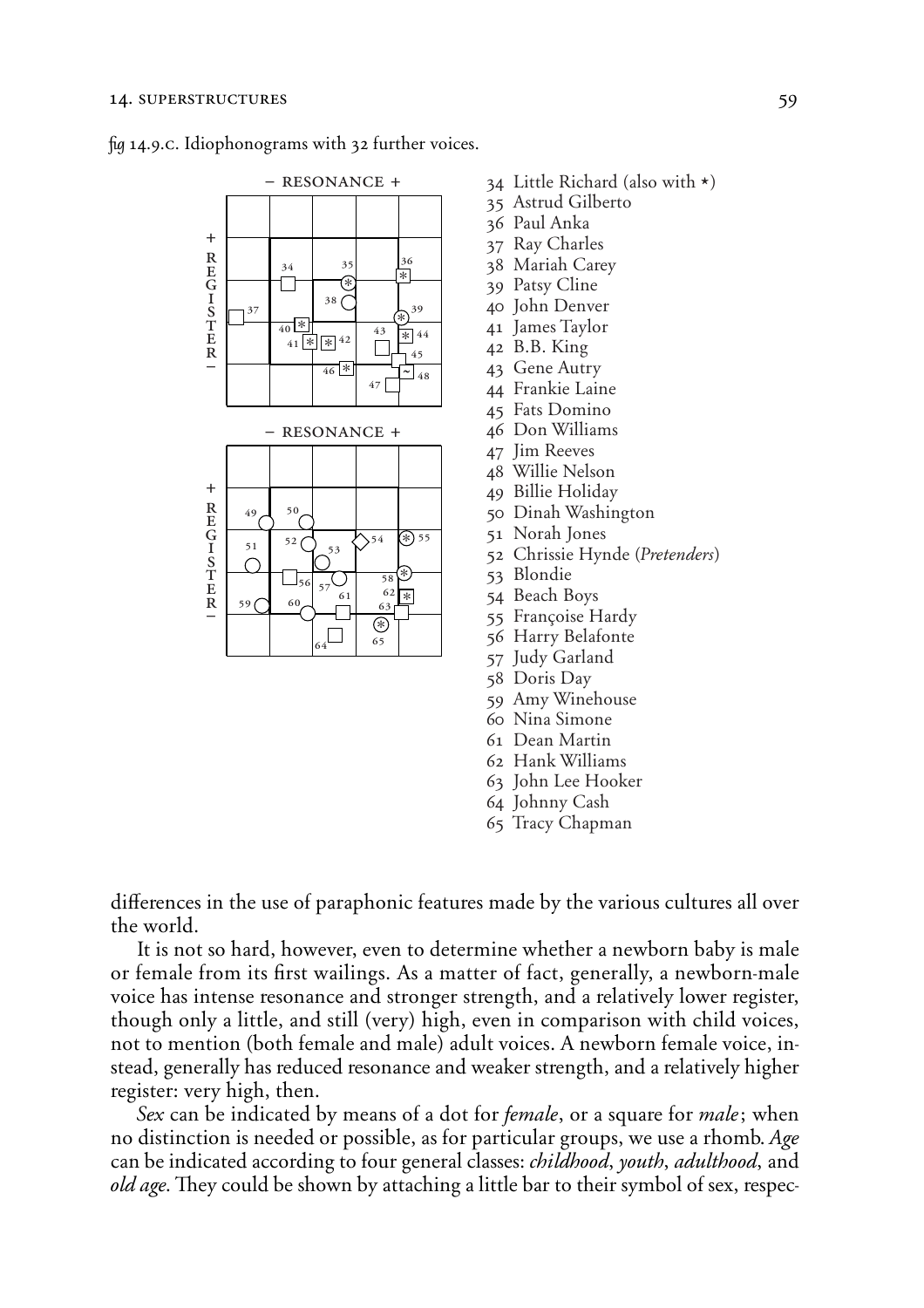tively: under it, on its left-hand side, upon it, or on its right-hand side.

Of course, the two five-degree continuous parameters of register and resonance, and the sex and age classifications are only a rough approximation to a full identification of individual voices. As a matter of fact, each voice shows –in different ways– particular mixtures of individual paraphonic characteristics, together with more or less remarkable idiophonic, social, and geographical features. All of them could be singled out and quantified, and then indicated by means of the appropriate phonetic, prosodic, and paraphonic signs. Of course, the last-mentioned ones are those for pitch, strength, duration, emission, and articulatory and phonatory qualities, plus –at least– two further ones: *brightness*, when a voice (not: pronunciation) is distinct and clear  $\langle * \rangle$ ; or, on the contrary, *harsh* voice  $\langle \times \rangle$ , or even 'falsetto', or *false* voice  $\langle\frac{*}{2}\rangle$ ; and, lastly, *nasal* voice  $\langle\sim\rangle$ . So, a few voices, although located nearby in the diagram, may still be different enough, because they have –or lack– (more or less frequently) certain paraphonic features.

Some illustrative examples –mostly singing in English– are shown in  $f\omega$  14. B-c. They have been chosen among (rather) well-known entertainment people, whose actual voices can be heard quite easily on the radio and from recordings practically all over the world, although most of them are no longer performing, or living.

Let us simply add that the paraphonic symbol for *singing* is  $\langle \}$  (*cf* § 11.20).

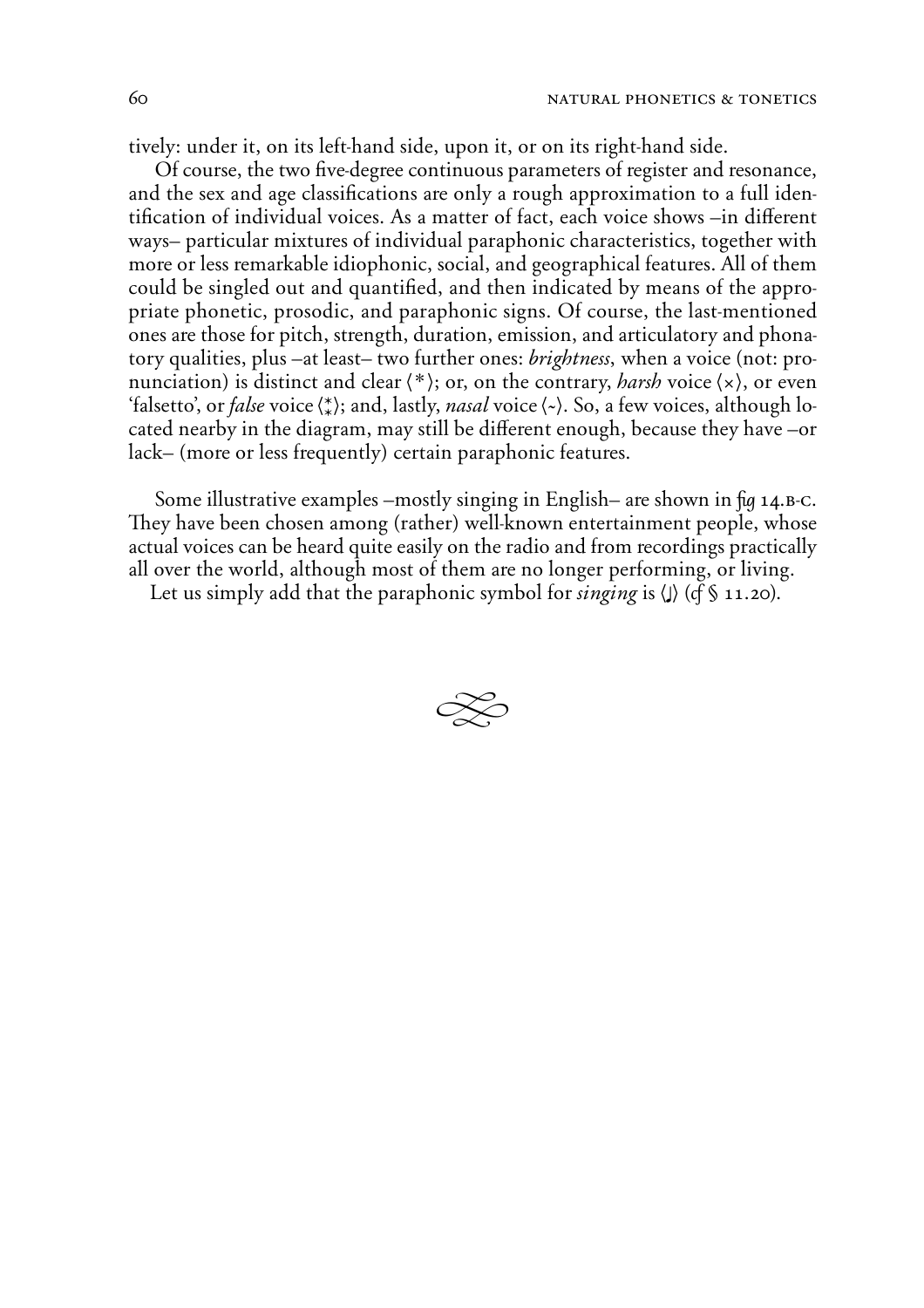# Bibliography

- Canepari, L. (2004") *Manuale di pronuncia italiana˘* Bologna: Zanichelli (A Handbook of Italian Pronunciation – with 2 enclosed audiocassettes; introduces *modern* neutral pronunciation, in addition to the *traditional* one, besides other types, including 22 regional accents; <sup>*can*</sup>*IPA*).
- *—* (2007") *A Handbook of Pronunciation. English, Italian, French, German, Spanish, Portuguese, Russian, Arabic, Hindi, Chinese, Japanese, Esperanto.* München: Lincom Europa (*HPr* – *canIPA*.
- $-$  (2007) *Natural Phonetics & Tonetics. Articulatory, auditory, and functional.* München: Lincom Europa (*NPT –* the first part gives a complete presentation of the *canIPA* method and symbolization; while, the second part provides accurate phonosyntheses of 241 living languages and 71 dead ones (on our website, the latter are 81, freely downloadable, together with further additions).
- (2007) *Pronunce straniere dell'italiano ProSIt.* München, Lincom (Foreign Pronunciations of Italian; precise descriptions of the foreign accents of 43 language groups, not only European, with intonation and more or less marked internal variants;  $\text{can}$ *IPA*).
- —(2009) *Dizionario di pronuncia italiana*. Bologna: Zanichelli (An Italian Pronouncing Dictionary – 60,000 forms with transcription and pronunciation variants, which correspond at least to 180,000 actual words; pronunciations given: *modern* neutral, *traditional* neutral, *acceptable*, *tolerated*, *slovenly*, *intentional* and *lofty*; *canIPA*).
- (2014) *English Pronunciation " Accents*. München: Lincom (with more than 200 different accents  $\left[11: 121 \text{ native with variants}\right]$ , bilingual  $\left[12: 63\right]$ , foreign  $\left[15: 121 \text{ native units}\right]$ 30];  $\text{can}$ *IPA*).
- (2014) *German Pronunciation " Accents*. München: Lincom (neutral, mediatic, traditional, international, regional and foreign accents, not only in Germany, Austria and Switzerland; <sup>can</sup>*IPA*).
- (forth.) *French Pronunciation " Accents*. München: Lincom (neutral, mediatic, traditional, international, regional and foreign accents, not only in France, Switzerland, Belgium and Canada; <sup>can</sup>*IPA*).
- (forth.) *Italian Pronunciation " Accents*. München: Lincom (neutral, traditional, mediatic, international, regional and foreign accents, including Switzerland; *canIPA*).
- (forth.) *Portuguese Pronunciation " Accents*. München: Lincom (neutral, mediatic, traditional, international, regional and foreign accents, not only in Brasil and Portugal; <sup>can</sup>*IPA*).